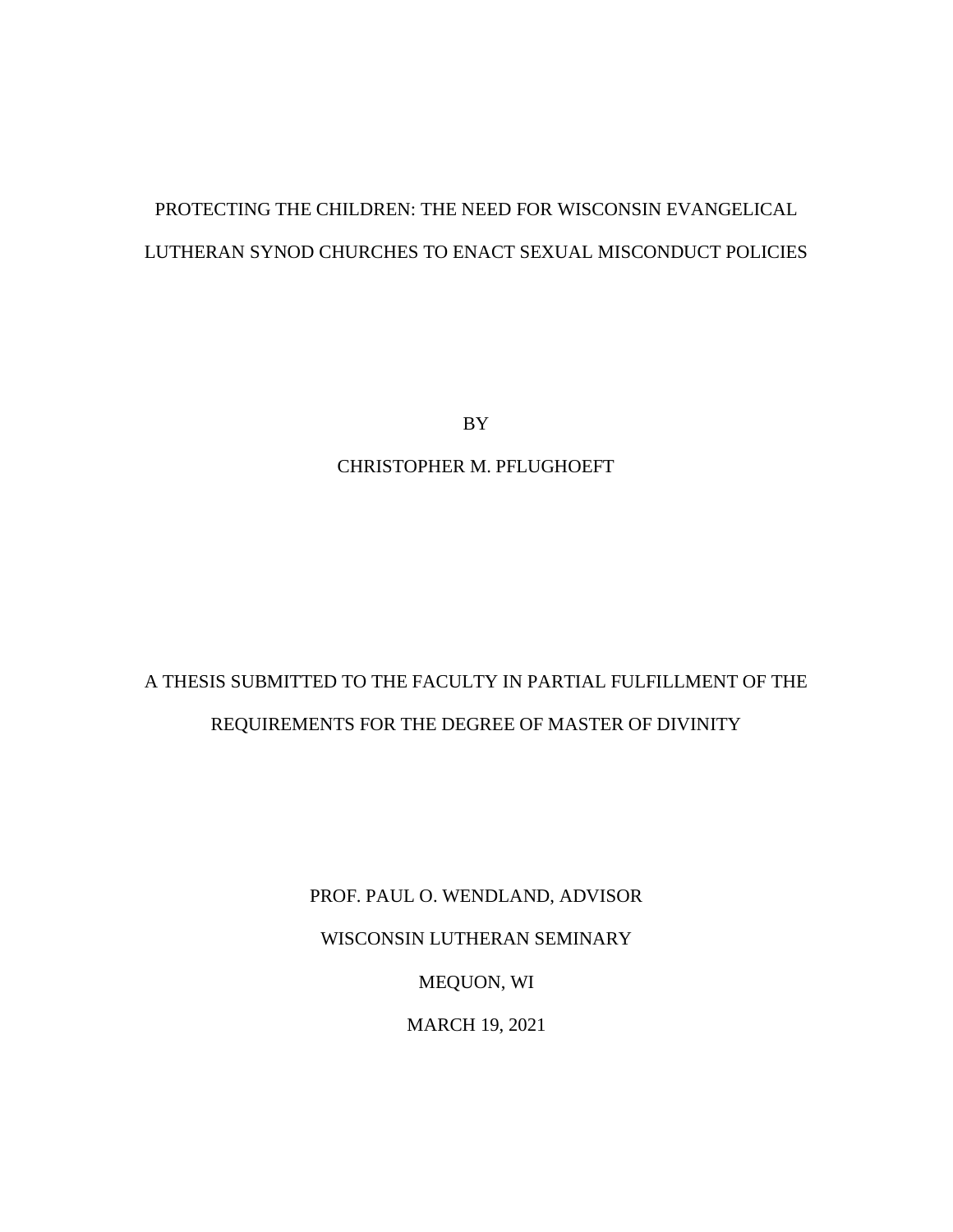# **CONTENTS**

| PART 1: WHY SEXUAL MISCONDUCT NEEDS TO BE ADDRESSED 2               |                |
|---------------------------------------------------------------------|----------------|
| What is Sexual Misconduct?                                          | $\overline{2}$ |
| <b>Sexual Misconduct Causes Pain</b>                                | 3              |
| <b>Risk of Re-Victimization</b>                                     | 3              |
| <b>Sexual Misconduct Happens</b>                                    | 4              |
| Dealing with Sinful People                                          | $\overline{4}$ |
| Christians too are Sinful                                           | 5              |
| <b>Sexual Misconduct Today</b>                                      | 6              |
| Sexual Misconduct in Church Hierarchy                               | 6              |
| Abuse of Power                                                      | 7              |
| <b>Reformation Era</b>                                              | 8              |
| Roman Catholic Church                                               | 10             |
| <b>Southern Baptist Convention</b>                                  | 11             |
| Summary of Part I                                                   | 12             |
| PART II: WHY SEXUAL MISCONDUCT OF CHILDREN NEEDS TO BE ADDRESSED BY |                |
| Because of Public Perception of Clergy                              | 13             |
| Cover-Ups                                                           | 15             |
| <b>Be Proactive</b>                                                 | 18             |
| The Spiritual Damage to Children                                    | 18             |
| <b>Summary of Part II</b>                                           | 22             |
| PART III: POLICIES ADDRESSING SEXUAL MISCONDUCT IN CHURCHES ARE A   | .22            |
| Law as a Curb                                                       | 23             |
| Law as Curb for Hypocrites                                          | 25             |
| <b>Protecting Reputations</b>                                       | 26             |
| To Protect the Most Vulnerable                                      | 28             |
| For the Sake of Those Who Have Been Abused                          | 30             |
| <b>Legal Reasons</b>                                                | 33             |
| <b>Church Discipline</b>                                            | 35             |
| Part III Summary                                                    | 36             |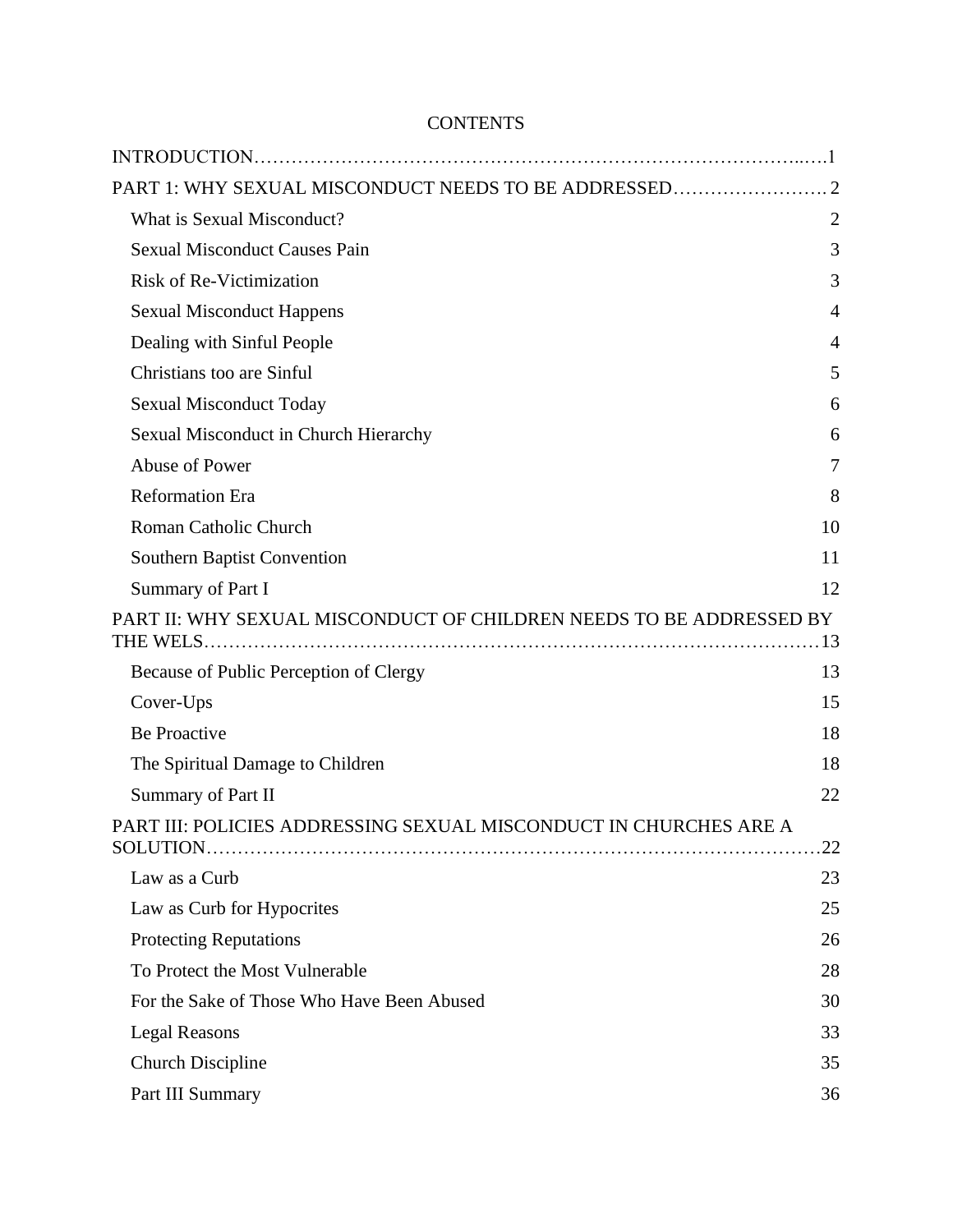| Conclusion          |  |
|---------------------|--|
| <b>BIBLIOGRAPHY</b> |  |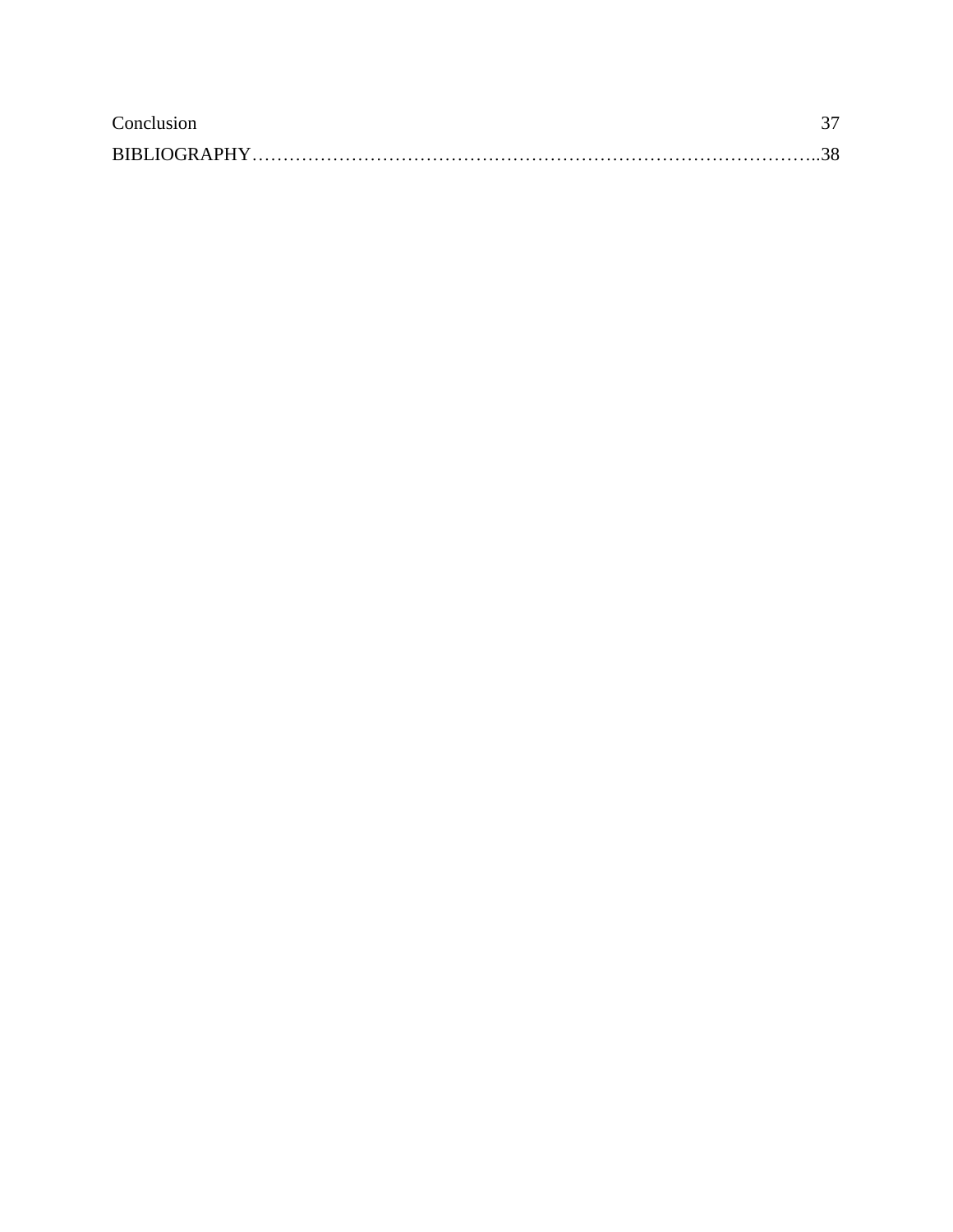# ABSTRACT

The churches of the Wisconsin Evangelical Lutheran Synod demonstrate care for children in many aspects of their ministry. Yet, many churches overlook important steps in protecting the children, especially from sexual abuse performed by clergy and representatives of the church. This thesis seeks to demonstrate the need for Wisconsin Evangelical Lutheran Synod churches to enact and implement sexual misconduct policies for the protection of children. To do this, the thesis looks at the consequences of sexual abuse and the prevalence of sexual violence throughout history. The thesis then looks to why Wisconsin Evangelical Lutheran Synod churches would want to prevent sexual abuse from occurring in their congregations. This thesis closes by explaining why sexual misconduct policies are an important step in combating sexual abuse in churches.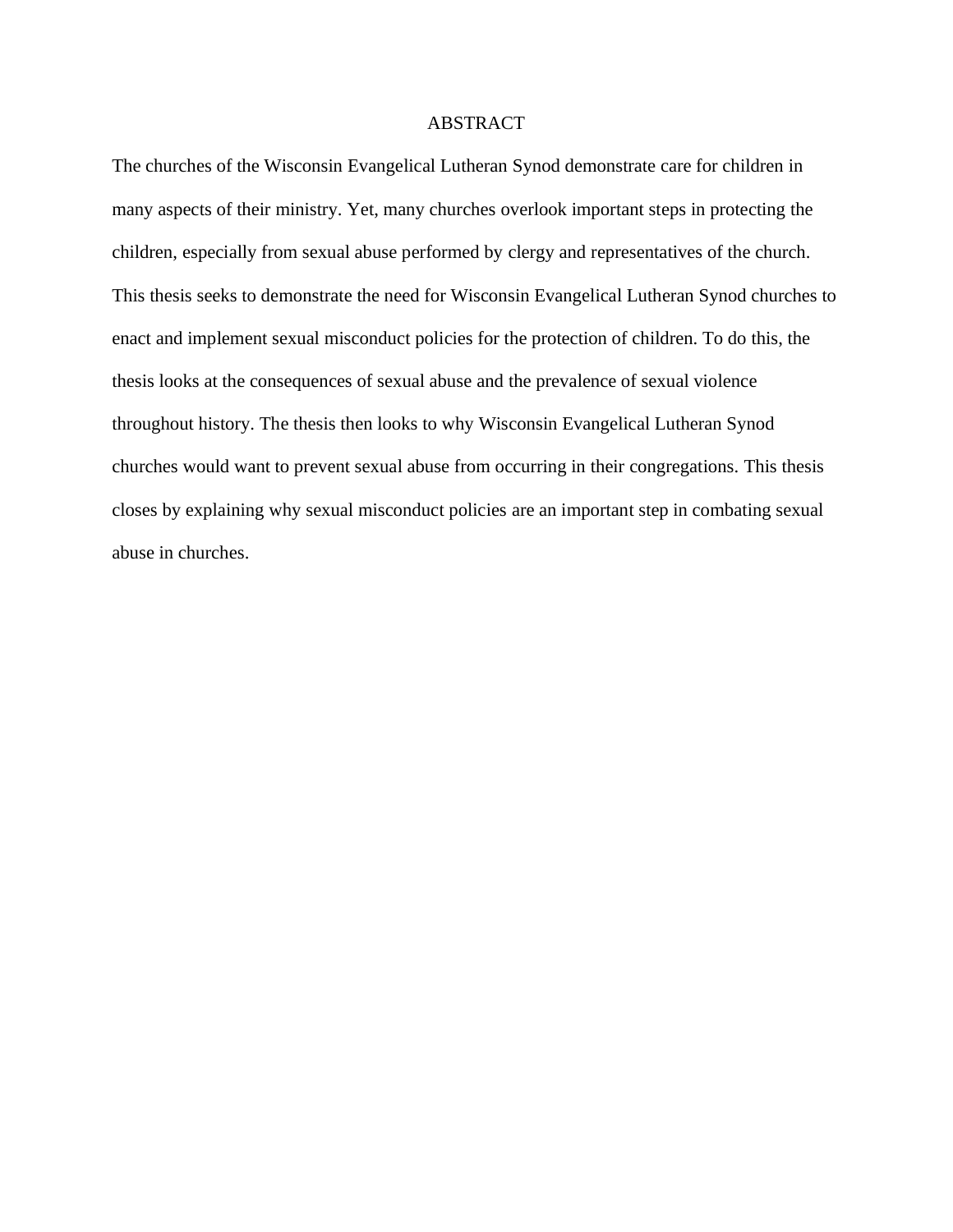## INTRODUCTION

At the first convention of the Wisconsin Synod in 1850, they resolved "that every pastor in the Synod should devote himself to the youth and conduct day schools."<sup>1</sup> The Wisconsin Evangelical Lutheran Synod (WELS) embodies this resolution in its everyday actions. The Synod's desire to care for the children is evident. As of the 2019-20 school year, the WELS operates 372 early childhood ministries, 289 Lutheran elementary schools, twenty-five area Lutheran high schools, and two preparatory schools. Overall, the WELS cares for the physical and spiritual needs of 42,233 children through these schools.<sup>2</sup> However, these schools are not the only way in which the WELS demonstrates its care for children. At any number of churches, one will find a Sunday school program, Vacation Bible School, and many other activities to benefit children both physically and spiritually. The WELS demonstrates its care for children in body and soul.

Yet, there is a clear area in which its care for children can be better. This is regarding the protection of children from sexual abuse. WELS members can thank the Lord that sexual misconduct has not been a significant problem in the Synod's history, but too many churches have failed to make clear, proactive steps to protect the vulnerable. Knowledge of the sinful nature, history of sexual misconduct in society, and history of sexual misconduct in churches lead one to see the necessity of clear steps for the protection of the vulnerable. Policies enacted to prevent sexual misconduct and protect children are important steps in this process. Therefore,

<sup>1.</sup> Arnold J. Koelpin, "A WELS Historical Profile Chronological Sketches of Our Synod's Past: 1850- 1860," *WELS Historical Institute Journal 2* (1984): 5.

<sup>2. &</sup>quot;WELS School Statistics 2019-2020" WELS, https://cls.welsrc.net/download-cls/generaldocuments/?wpdmdl=3106&ind=1579632341237.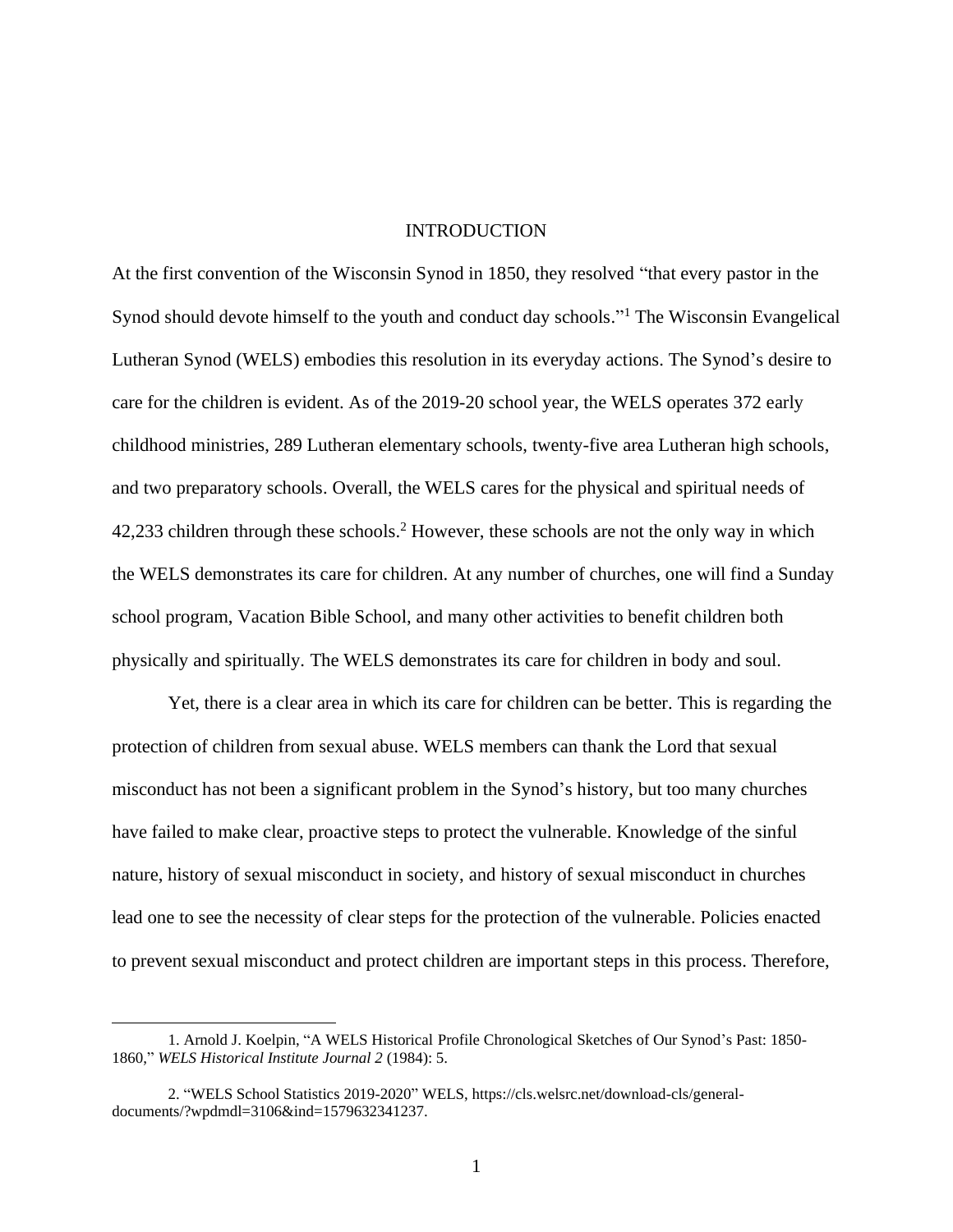Wisconsin Evangelical Lutheran Synod churches should institute formal policies to combat sexual misconduct by clergy, church staff, and volunteers to prevent sexual misconduct, preserve reputations, and protect the most vulnerable population.

# <span id="page-5-0"></span>PART 1: WHY SEXUAL MISCONDUCT NEEDS TO BE ADDRESSED

# **What is Sexual Misconduct?**

<span id="page-5-1"></span>To adequately discuss the concept of addressing sexual misconduct within the church setting, defining the term sexual misconduct is essential. In this paper, the Centers for Disease Control and Prevention's definition for sexual violence will be used. Here is the CDC's uniform definition for sexual violence,

Sexual violence is defined as a sexual act committed or attempted by another person without freely getting the victim's consent or against someone unable to consent or refuse. It includes: forced or alcohol/drug-facilitated penetration of a victim; forced or alcohol/drug-facilitated incidents in which the victim was made to penetrate a perpetrator or someone else; nonphysically pressured unwanted penetration; intentional sexual touching; or non-contact acts of a sexual nature. Sexual violence can also occur when a perpetrator forces or coerces a victim to engage in sexual acts with a third party.<sup>3</sup>

Sexual violence can be an interchangeable word for what is called sexual misconduct in religious

institutions. For this paper, the terms of sexual misconduct and sexual violence will be used

interchangeably.

A vital component of this definition is what consent is. Consent is "words or overt actions

by a person who is legally or functionally competent to give informed approval, indicating a

freely given agreement to have sexual intercourse or sexual contact."<sup>4</sup> In the realm of children,

<sup>3.</sup> Kathleen C. Basile, Sharon G. Smith, Matthew J. Breiding, Michele C. Black, and Reshma Mahendra, "Sexual Violence Surveillance: Uniform Definitions and Recommended Data Elements Version 2.0," CDC (2014), 11, https://www.cdc.gov/violenceprevention/pdf/sv\_surveillance\_definitionsl-2009-a.pdf.

<sup>4.</sup> Basile, Smith, Breiding, Black, and Mahendra, "Sexual Violence Surveillance: Uniform Definitions and Recommended Data Elements Version 2.0," 11.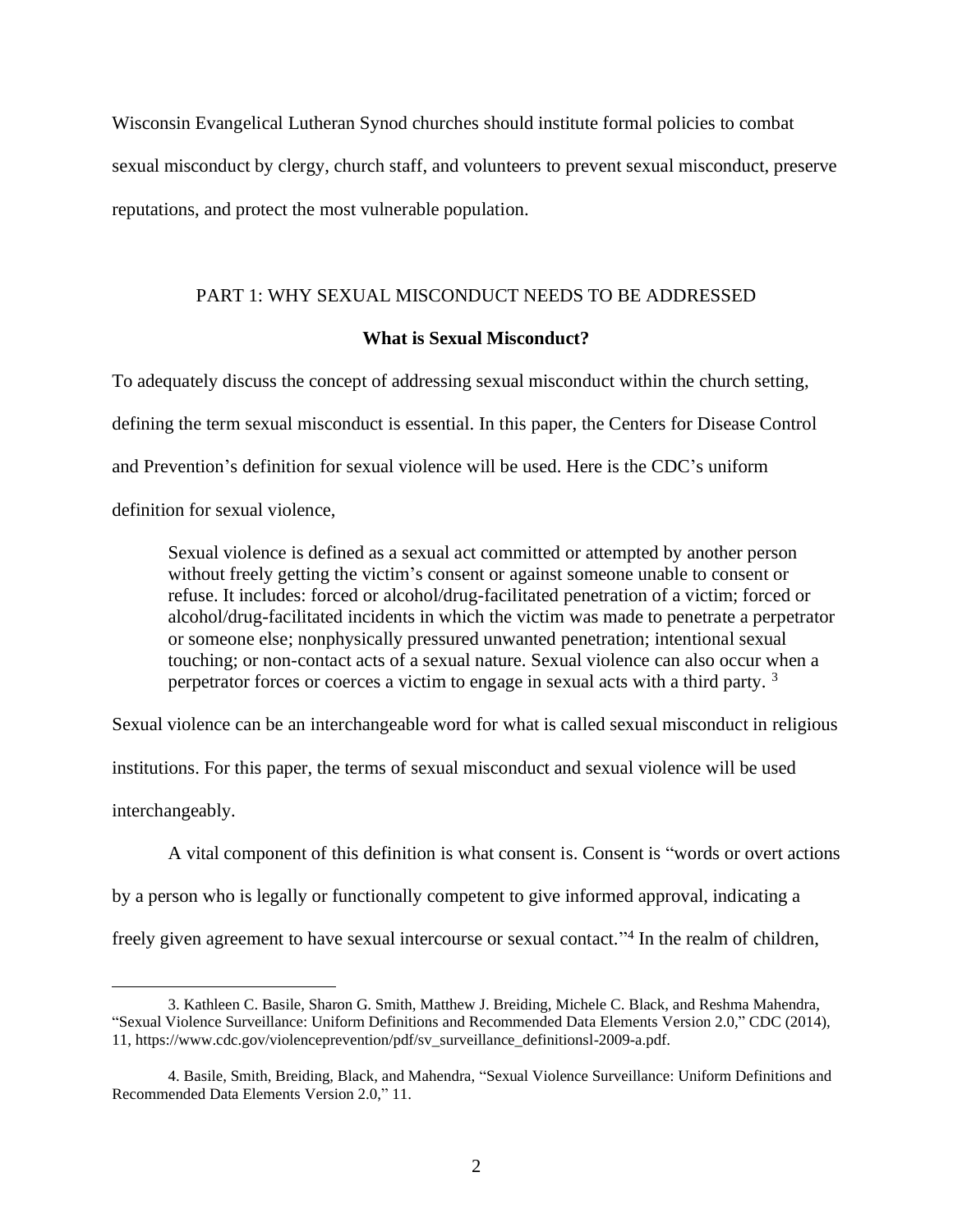which is the primary focus of this paper, those under the age of eighteen cannot give consent legally. Therefore, any sexual contact committed or attempted between an adult and a child is, by definition, sexual violence. The child cannot consent.

# Sexual Misconduct Causes Pain

<span id="page-6-0"></span>As one would assume, sexual misconduct committed against children, or perhaps more aptly put, the sexual abuse of children, has many consequences. These consequences are long-term and are physical, mental, and behavioral.<sup>5</sup> No matter the type of consequence, the pain that the child experiences is devastating. Sexual misconduct hurts children emotionally. It hurts children mentally. This abuse hurts children. People and organizations that love children do not want the children to experience such pain. Therefore, the need to address the problem of the sexual abuse of children must be recognized.

## Risk of Re-Victimization

<span id="page-6-1"></span>Another reason to address the sexual abuse of children is the risk of re-victimization. According

to the CDC,

Females exposed to child sexual abuse are at 2-13 times increased risk of sexual victimization in adulthood. Individuals who experienced child sexual abuse are at twice the risk for non-sexual intimate partner violence. The odds of attempting suicide are six times higher for men and nine times higher for women with a history of child sexual abuse than those without a history of child sexual abuse.<sup>6</sup>

<sup>5. &</sup>quot;Preventing Child Sexual Abuse Violence Prevention Injury Center CDC," CDC. https://www.cdc.gov/violenceprevention/childabuseandneglect/childsexualabuse.html.

<sup>6. &</sup>quot;Post-Traumatic Stress Disorder in Children" CDC, https://www.cdc.gov/childrensmentalhealth/ptsd.html.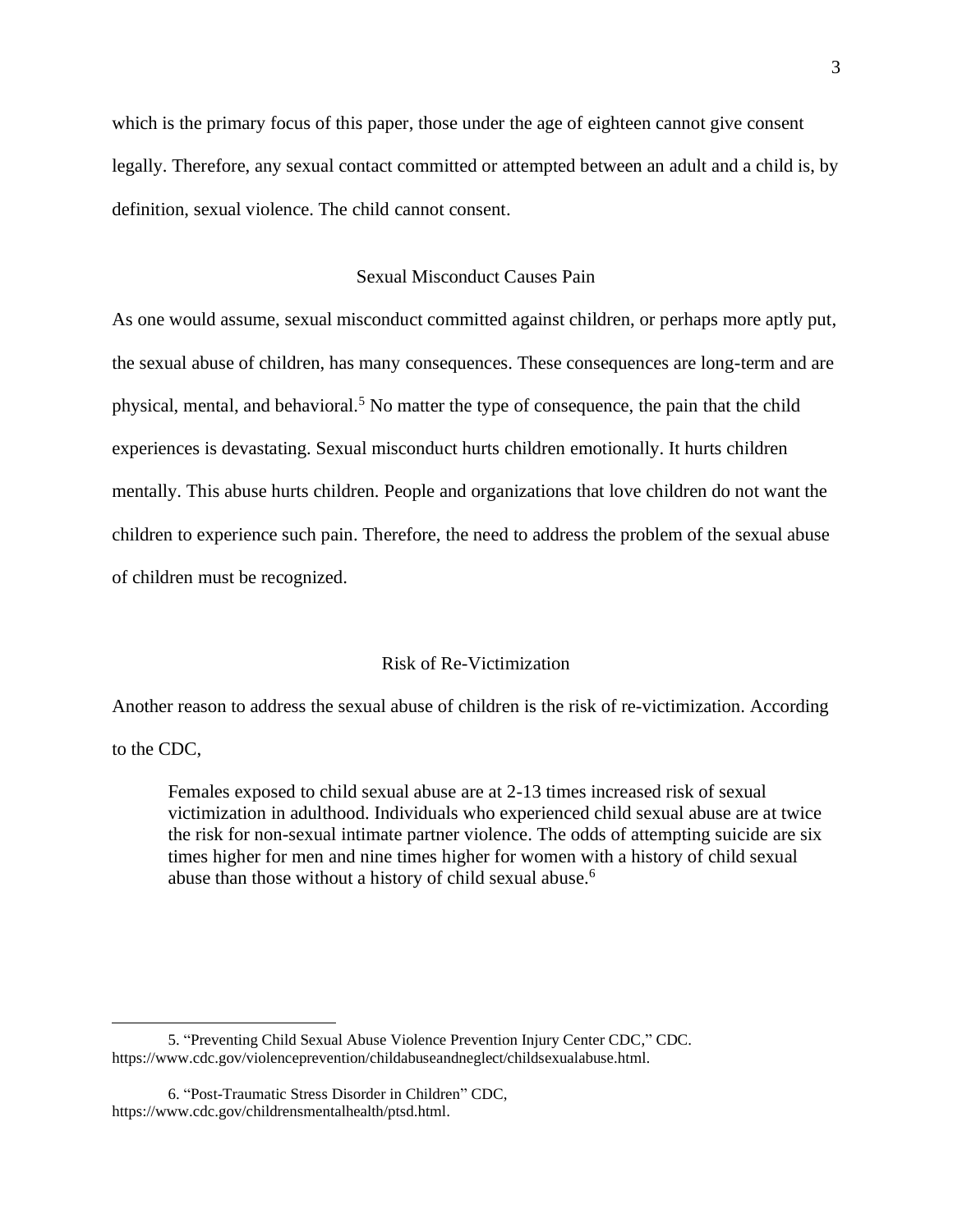The risk of re-victimization is devastating for those who were sexually abused as children. If they are re-victimized, it causes them to face even more consequences of the actions of their abuser. The risk of re-victimization is a reason to combat the sexual abuse of children.

#### **Sexual Misconduct Happens**

<span id="page-7-0"></span>After a quick overview of the problem of the sexual abuse of children, the reasons to address this problem are clear. There are, perhaps, even greater reasons to address sexual misconduct performed by people who represent and work for the church.<sup>7</sup> To further help understand the seriousness of this issue, it would be good to look at how prevalent sexual misconduct is.

#### Dealing with Sinful People

<span id="page-7-1"></span>Sexual misconduct is prevalent in this world throughout all eras of history. This is true because of sin. All people are born sinful. This truth is seen in Psalm 51:5 (NIV). There, David writes, "Surely, I was sinful at birth, sinful from the time my mother conceived me." Although David makes this statement regarding himself, it is implicit that this statement is true for all people of all time. Scripture testifies to the fact that all people are sinful. For example, Paul, quoting the Old Testament Scriptures, writes, "There is no one righteous, not even one" (Rom 3:10). This inspired statement is all-inclusive. This means that all people of the world, no matter what their professions are, are not righteous by nature. Perhaps even more to the point, Paul explicitly states, "For all have sinned and fall short of the glory of God" (Rom 3:23). All people are sinful. Scripture demonstrates and repeats this truth.

<sup>7.</sup> The negative consequences of clergy sexual misconduct will be addressed later in this paper.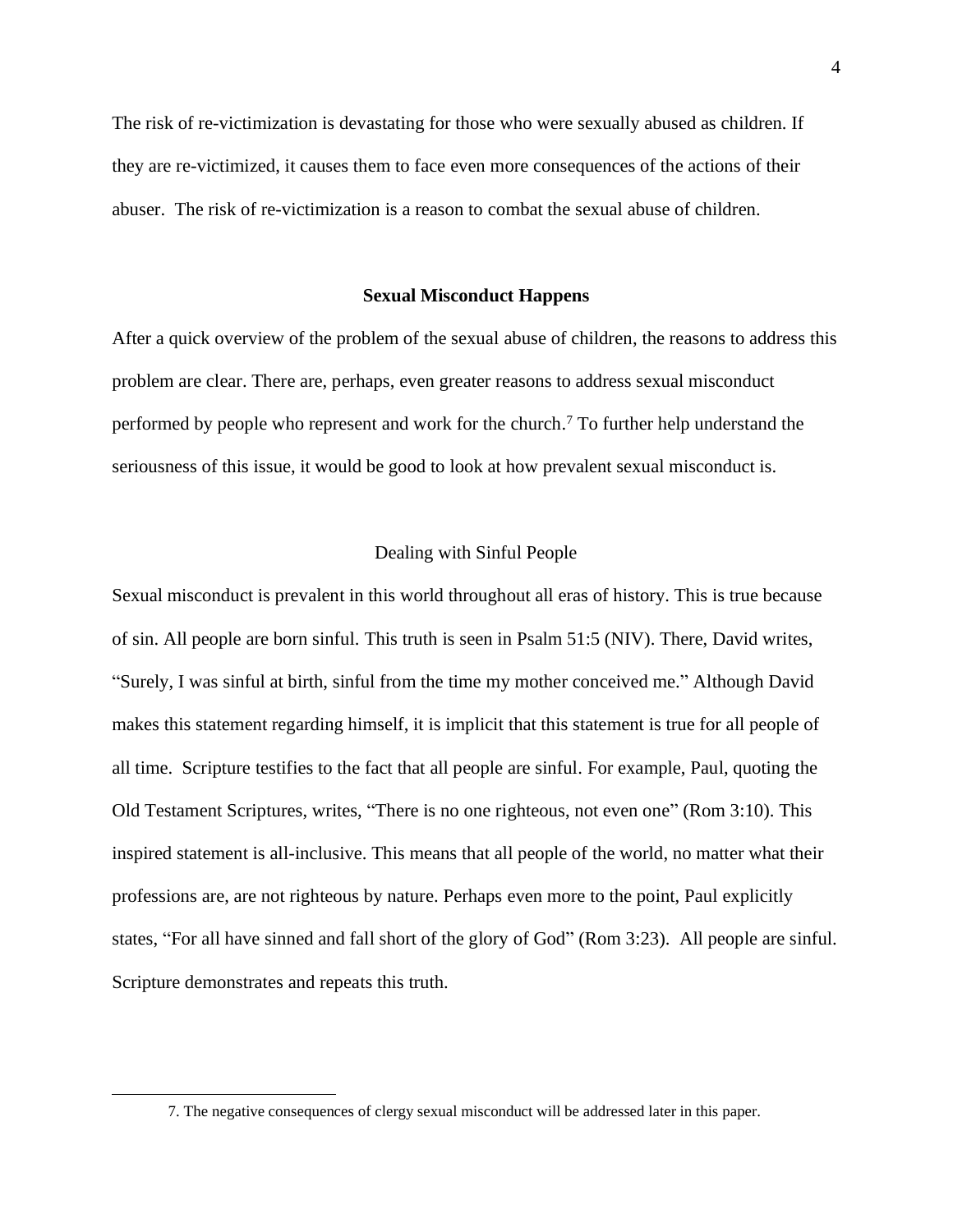#### Christians too are Sinful

<span id="page-8-0"></span>Since all people are sinful, one can also assert that this is true even for those within the church. The Apostle Paul speaks of battling his sinful nature in Rom 7:21–24.

So I find this law at work: Although I want to do good, evil is right there with me. For in my inner being I delight in God's law; but I see another law at work in me, waging war against the law of my mind and making me a prisoner of the law of sin at work within me. What a wretched man I am! Who will rescue me from this body that is subject to death? Thanks be to God, who delivers me through Jesus Christ, our Lord!

Ultimately, Paul sees his deliverance found in Jesus Christ. Yet, this deliverance does not mean that he is free from sinning here on earth. Paul has to struggle daily with his temptations and sin. This is true for Paul, even though he is an apostle and Christian.

Paul is not the only Christian that sins. All Christians sin. Christians are not only capable of sinning, but Christians are even capable of falling and committing such heinous sins as sexual misconduct. This can be seen in the account of David and Bathsheba. David, who is called a man after God's own heart, nevertheless lusts after another man's wife, rapes her according to current definitions of sexual violence, murders that man, and then pretends that this all did not happen (see 2 Sam 11). Unquestionably, David is guilty of committing sexual violence against Bathsheba, along with many other sins. David was a sinner. Sinners commit heinous sins.

Through reading Scripture, it is apparent that Christians are capable of sin. They are even capable of falling and committing such heinous sins as sexual misconduct. Paul's confession of his struggles with indwelling sin and David's flagrant rebellion draw out the fact that leaders are not exempt from the power of sin. Leaders within the congregation are even capable of committing sins like sexual misconduct. Not only are church leaders capable of committing sexual misconduct, but all members of a physical church are. Therefore, since Christians are sinful, in all likelihood, this sin will manifest itself within a Christian congregation.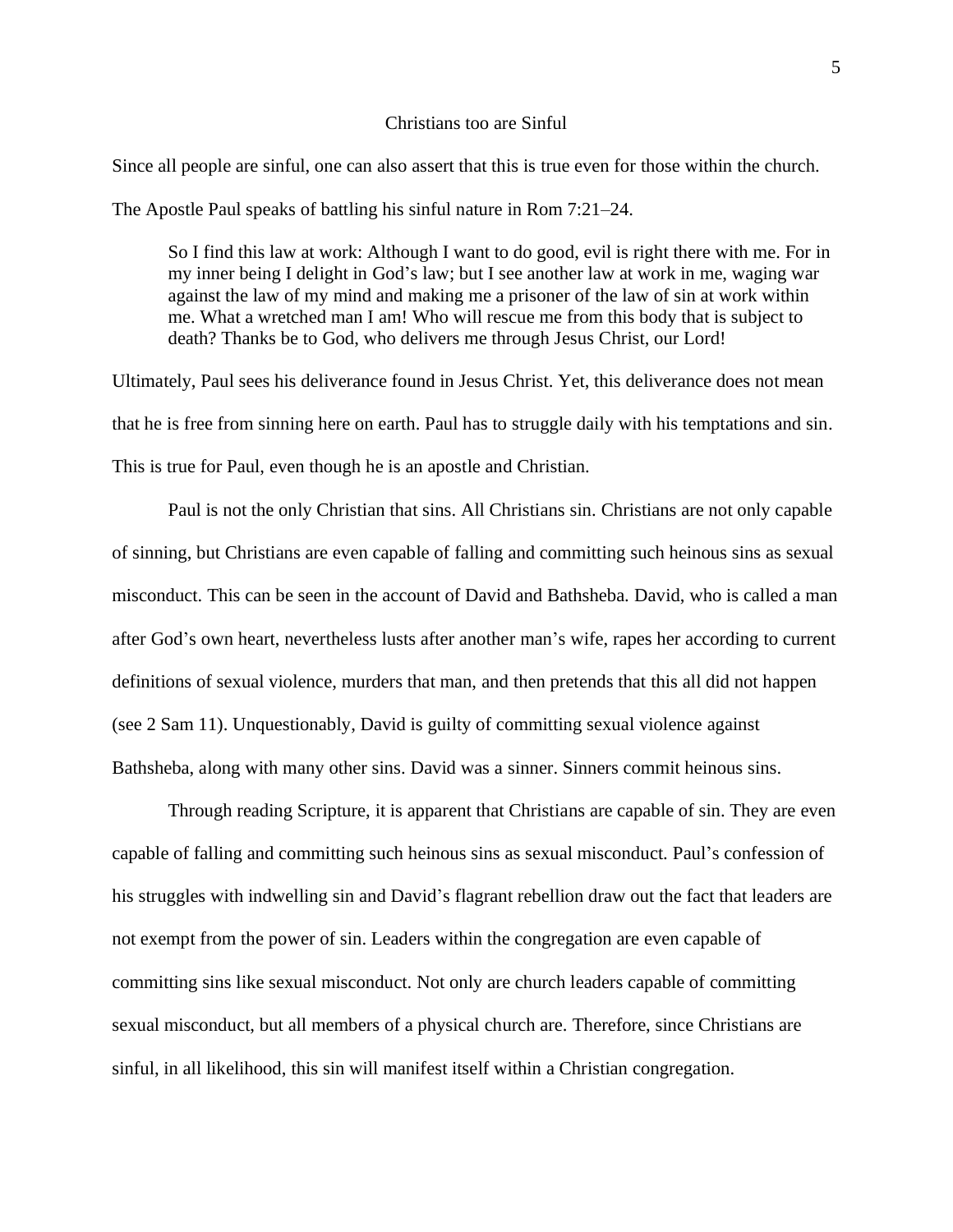Sinful people are bound to produce specific sinful actions. In Galatians, the Apostle Paul calls these works "the acts of the flesh." In Gal 5:19, Paul writes, "The acts of the flesh are obvious: sexual immorality, impurity, and debauchery." In this verse, Paul has a clear focus on sexual sins. The sinful flesh commits sexual sins. They are apparent, and they occur. Sadly, they occur in the lives of Christians. They even occur within our visible church organizations. This is true because sexual sins happen in every place and every time.

#### **Sexual Misconduct Today**

<span id="page-9-0"></span>Since sexual sins happen in every place and every time, that means sexual misconduct happens today. In order to demonstrate this truth, it is necessary to look at the statistics. The sexual abuse of children is more common than one might think. According to the Centers for Disease Control and Prevention, "1 in 4 girls and 1 in 13 boys experience child sexual abuse at some point in childhood." <sup>8</sup> This is a staggeringly high percentage of children. Because of the difficulty to prove such numbers, these percentages can be disputed. However, even a fraction of these percentages would be too often. Even if the CDC's percentages are not accurate, the reality is that sexual abuse is more prevalent than often thought. Sexual violence committed against children is far too common in modern society. Sexual misconduct is a problem in this sinful world.

## **Sexual Misconduct in Church Hierarchy**

<span id="page-9-1"></span>As has been established, sexual immorality has manifested itself in the world through the sexual abuse of children. Christians are also capable of falling and sinning in this way. Even leaders

<sup>8. &</sup>quot;Preventing Child Sexual Abuse Violence Prevention Injury Center CDC" CDC, https://www.cdc.gov/violenceprevention/childabuseandneglect/childsexualabuse.html.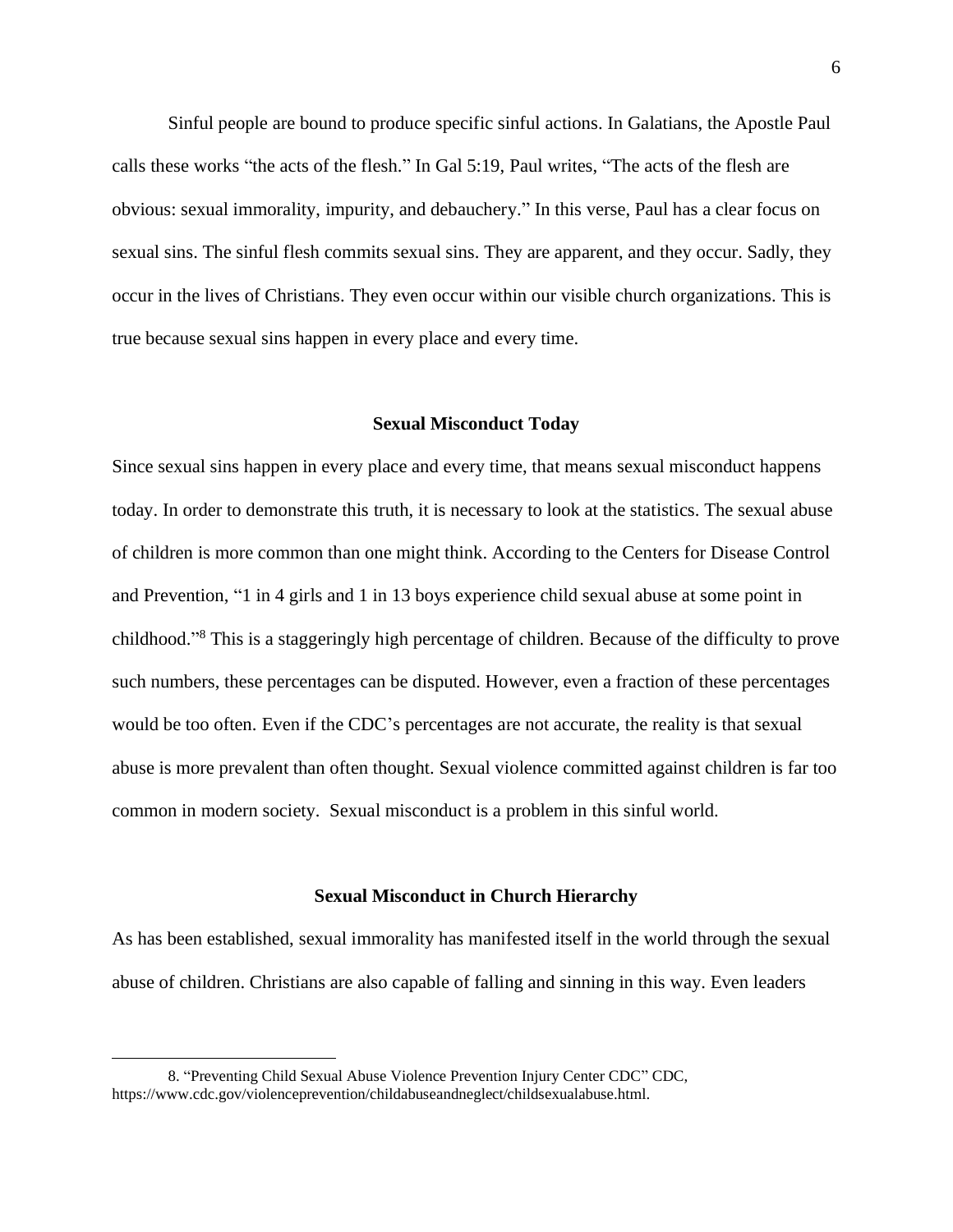within the Christian community have committed sexual violence against others. The sexual abuse of others within the church hierarchy stems from an abuse of power, and it occurs throughout history.

### Abuse of Power

<span id="page-10-0"></span>In a critical journal article called "God, Sex, and Power," James Newton Poling, a former professor of Pastoral Theology at Garrett-Evangelical Theological Seminary in Evanston, Illinois, writes about the potential danger of an abuse of power leading to clergy sexual abuse. Poling states,

What situations are more dangerous for women than pastoral counseling, pastoral care, spiritual direction, and ministry supervision? In these situations, the man is usually the one in the power position, and the agreement involves sharing of life's most intimate personal, sexual and spiritual issues. The church claims direct access to the God of the universe who has a personal destiny for each person and community. By virtue of ordination, education, experience and leadership, male clergy and other leaders are the gatekeepers of this information for women as they assert their right to know for themselves. Situations of ministry training and supervision create significant danger for women.<sup>9</sup>

Although Poling is overly critical of men in the pastoral office, he does recognize the potential issues of the abuse of power. Those who are called to be leaders within God's church have a unique and high calling. They, in many ways, represent God to their people. Think especially of pastors. From being God's mouthpiece in preaching to bringing the people God's grace through administering the sacraments, these men have clear authority. Through their other functions, they are given power over people. They receive confidential information through confession and counseling. They are seen as father figures to the children. The inherent power of the position

<sup>9.</sup> James Newton Poling, "God, Sex, and Power," *Theology & Sexuality* (2005): 63.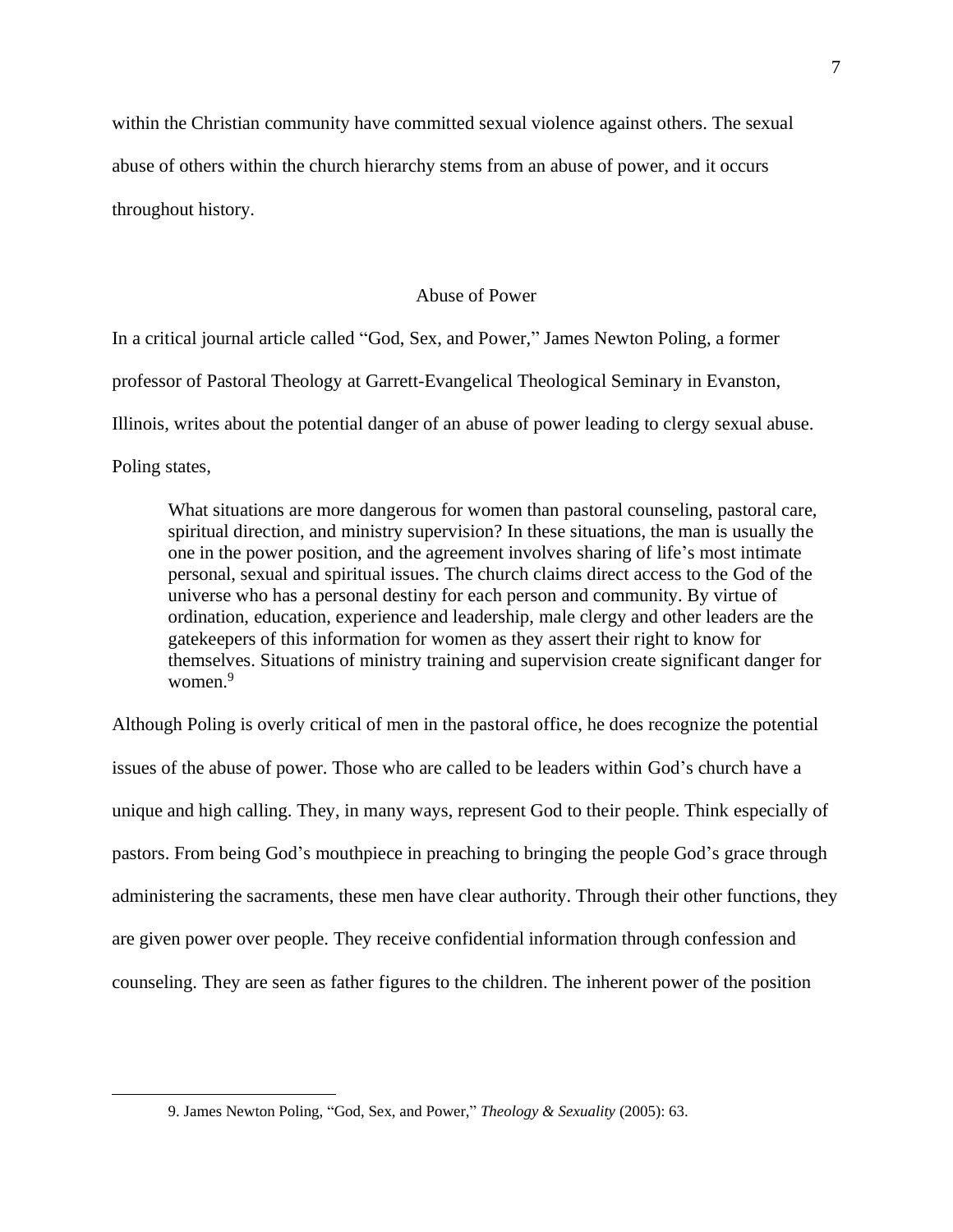can be seen for those who serve in many functions within the church. Leaders in the church have power.

Unfortunately, since these are sinful people working in these positions, it is possible that they can abuse this power. It is possible that they can use their position to satisfy their desires or needs. This abuse of power can be manifested in many ways, from striving to gain more money to sexual pleasure. All too often, this abuse of power has been seen in the history of the visible church.

# Reformation Era

<span id="page-11-0"></span>Sexual misconduct performed by church leaders has occurred throughout the history of the church. This was particularly an issue during the Reformation Era. The sexual impurity of pastors was one of the major issues which led to Martin Luther write his Catechisms. Lutheran theologians: Charles Arand, Robert Kolb, and James Nestingen speak about this issue in their book regarding the background of the Lutheran Confessions. <sup>10</sup> Here, they write,

The situation was not that much better among the clergy. The requirement of clerical celibacy was some four centuries old by this time, but church officials – many of whom had no contact at all with their territories, frequently living elsewhere – generally winked at violations. In the most common ruse, priests had live-in cooks who also had bedroom duties. In one district the visitors surveyed, over ninety percent of the pastors were living in such arrangements. The hypocrisy had severe consequences for the women involved. They had no legal protection and their children were considered illegitimate. Erasmus of Rotterdam, Luther's supporter before he became one of his main opponents, was one such child. $11$ 

<sup>10.</sup> *The Lutheran Confessions: History and Theology of the Book of Concord*. 67.

<sup>11.</sup> Charles P. Arand, James A. Nestingen, and Robert Kolb, *The Lutheran Confessions: History and Theology of the Book of Concord* (Minneapolis: Fortress, 2012), 67.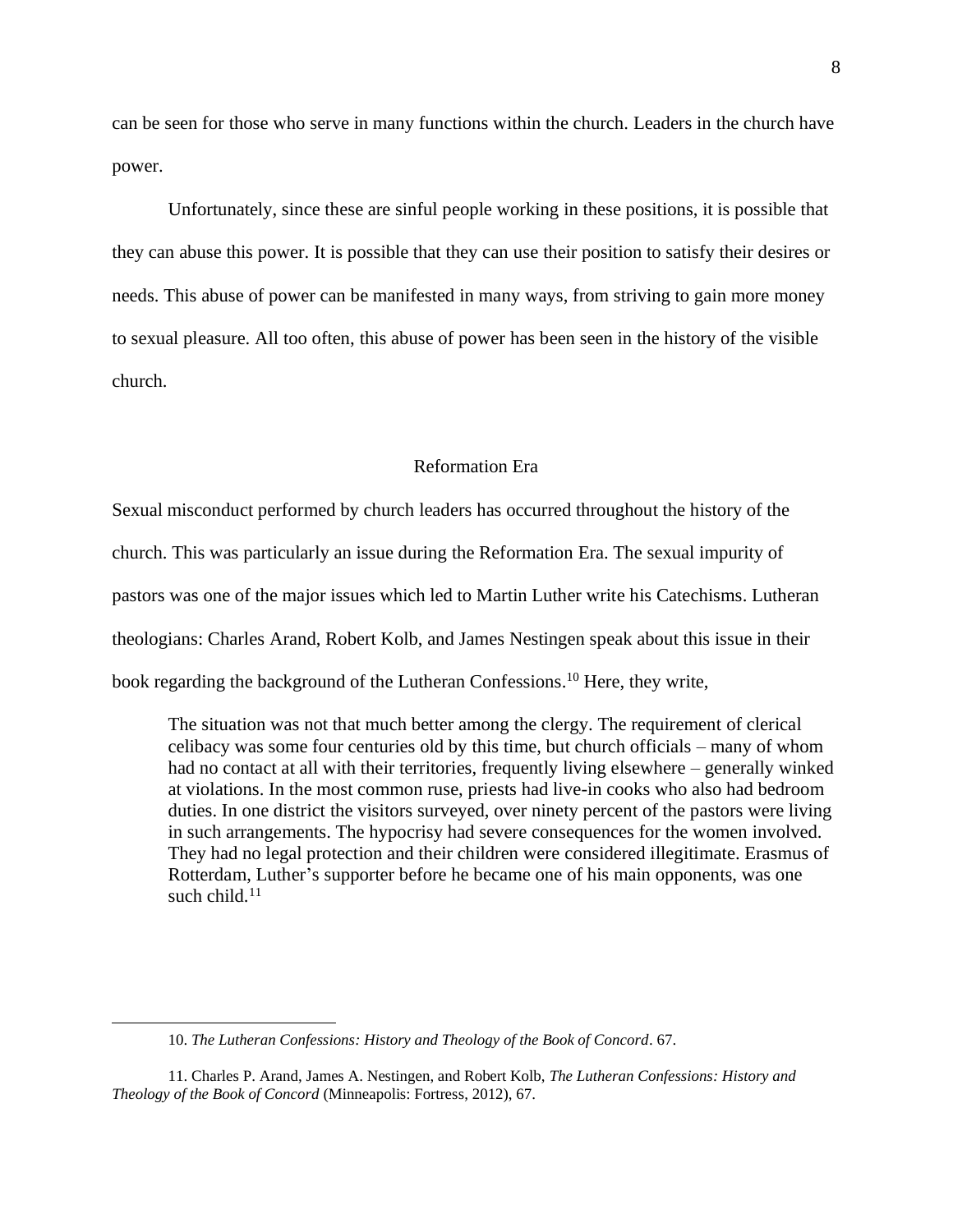Clergy sexual misconduct was a significant problem in Martin Luther's day. It must be noted that for the clergy members of Luther's day, much of the blame also lands on those who improperly imposed celibacy upon them. Nevertheless, this issue of clergy sexual misconduct was widespread and common. Part of the issue was the forced celibacy on pastors. Another part of the issue was that the pastors were sinners. No matter the cause, that sexual misconduct performed by church leaders was a problem during the Reformation Era is clear.

The issue of clergy sexual misconduct also was not ignored by Martin Luther. Part of his response to this issue was the creation of his Catechisms. Luther also addressed this issue through a treatise written in 1530. He does not skirt around the issue. Luther writes, "The devil, however, wanted so to fix things, by means of this canon, that his celibates should have no wives of their own, but should have instead the wives, daughters, and maids of everybody else, and Sodom into the bargain. This would not have been the case had they been married."<sup>12</sup> Luther states that the sexual misconduct performed by the clergy was a work of the devil. In this statement, Luther recognized that a significant problem that led to clergy sexual misconduct was the celibacy of pastors. Luther then pleads to the authorities to fix the problem. His solution was to allow the priests to marry. Regarding this, Luther wrote, "I hope, nevertheless, that you will have pity on the poor parish priests and pastors, and allow them to marry."<sup>13</sup> Luther recognized that clergy sexual misconduct was a significant problem. He identified the issues of the culture of the church, which allowed such grievous actions to occur. He made a clear exhortation to end the celibacy rule, which put these priests in the situation to be tempted in such a way. Ultimately, he

<sup>12.</sup> Martin Luther, "To All the Clergy Assembled in Augsburg at the Diet in the Year 1530," Trans. Charles M. Jacobs, *BookofConcord.org* (2020), https://bookofconcord.org/sources-and-context/luthers-exhortation.

<sup>13.</sup> Martin Luther, "To All the Clergy Assembled in Augsburg at the Diet in the Year 1530," Trans. Charles M. Jacobs, *BookofConcord.org* (2020), https://bookofconcord.org/sources-and-context/luthers-exhortation.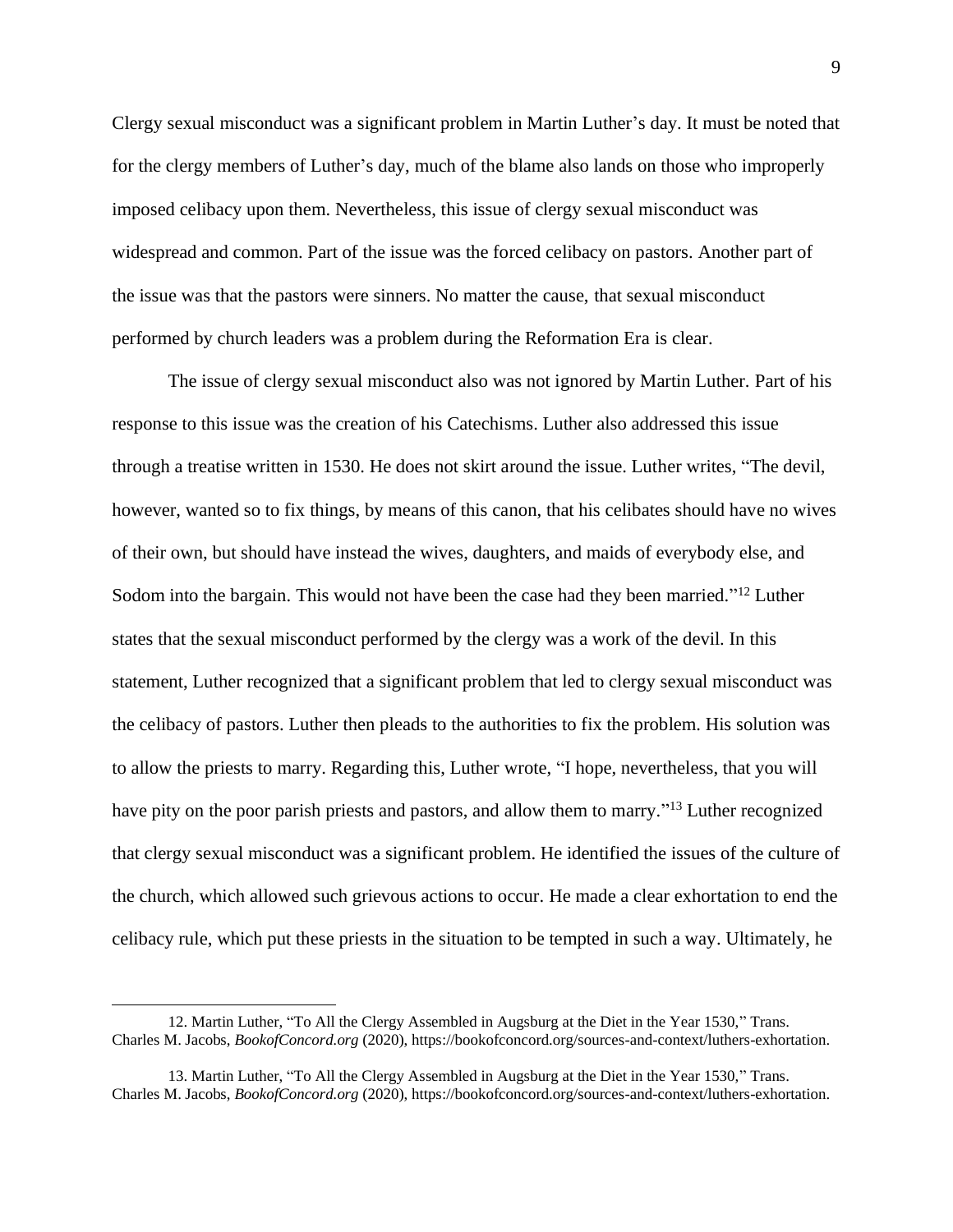made clear steps to deal with the problem of clergy sexual misconduct. These steps were changing rules and educating people.

## Roman Catholic Church

<span id="page-13-0"></span>Sadly, even in the face of actions that Luther took to address sexual misconduct performed by church leaders, clergy sexual misconduct remained a major issue for the Catholics. Nearly 500 years later, sexual misconduct within the Roman Catholic Church is still a major issue.

The sexual abuse of children within the Roman Catholic Church is well-documented. The problem of clergy sexual misconduct by Roman Catholic priests is a worldwide issue. A study of sexual abuse performed by priests in Germany demonstrates this. In May 2019, "the German Bishops' Conference (Deutsche Bischofskonferenz, DBK) commissioned a study by an interdisciplinary consortium to determine the frequency of sexual abuse by Catholic clergy in Germany."<sup>14</sup> This study produced "Sexual Abuse at the Hands of Catholic Clergy: A Retrospective Cohort Study of Its Extent and Health Consequences for Affected Minors (the MHG Study)." In the process of this study, the German Bishops' Conference analyzed information from "38,156 personnel files of Catholic clergy from the period 1946 to 2014." 15 The results of this study were devastating. The German Bishops' Conference found,

1670 persons belonging to the Catholic clergy who were accused of sexual abuse of minors were identified from their personnel files, corresponding to 4.4% of the clergy overall. 3677 victims of sexual abuse could be linked to the accused persons; 62.8% of them were male, and 66.7% were under 14 years old when the abuse took place. The

<sup>14.</sup> Harald Dreßing, Dieter Dölling, Dieter Hermann, Andreas Kruse, Eric Schmitt, Britta Bannenberg, Andreas Hoell, Elke Voss, and Hans Joachim Salize, "Sexual Abuse at the Hands of Catholic Clergy: A Retrospective Cohort Study of Its Extent and Health Consequences for Affected Minors (the MHG Study)," *Deutsches Arzteblatt International* (2019): 389-396, https://www.ncbi.nlm.nih.gov/pmc/articles/PMC6676731/.

<sup>15.</sup> Dreßing, Dölling, Hermann, Kruse, Schmitt, Bannenberg, Hoell, Voss, and Joachim Salize, "Sexual Abuse at the Hands of Catholic Clergy: A Retrospective Cohort Study of Its Extent and Health Consequences for Affected Minors (the MHG Study),"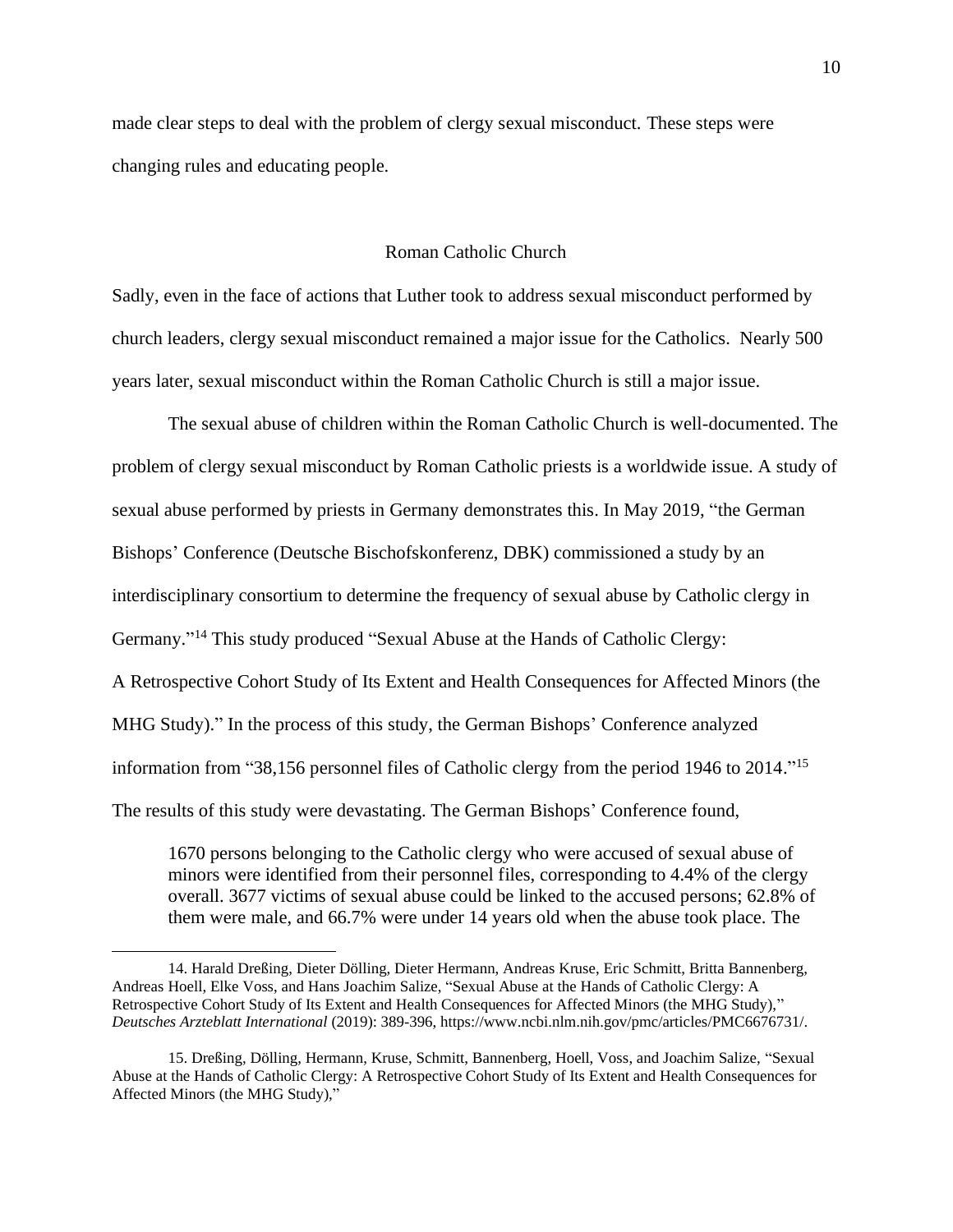mean duration of the abuse in individual cases was 1.3 years. "Hands-on" abuses (i.e., abuses involving bodily contact) occurred in more than 80% of cases.<sup>16</sup>

As can be seen, over four percent of the Catholic clergy in Germany committed sexual abuse of children. Many of these situations involved long-term abuse. It is stunning to think that, from 1946 to 2014, 3,677 children in Germany were sexually abused by clergy. 17

This study done by the German Bishops' Conference reveals the major issues of clergy sexual misconduct within the Roman Catholic Church. This study is just one of many that demonstrate this sad truth. The sexual abuse of children is a cultural pattern that existed for quite some time in the Roman Catholic Church.

#### Southern Baptist Convention

<span id="page-14-0"></span>The sexual abuse of children by Roman Catholic clergy members is well documented and wellknown. The sexual misconduct by church leaders in the Southern Baptist Convention (SBC) is now coming to light. The Southern Baptist Convention recognizes their fault in this matter. Therefore, in 2018 "SBC President J.D. Greear formed the Sexual Abuse Advisory Group."<sup>18</sup>

The Sexual Abuse Advisory Group produced "The Caring Well Report." "The Caring Well Report" aimed to "illuminate the evil that has occurred within our midst"<sup>19</sup> and "help

<sup>16.</sup> Dreßing, Dölling, Hermann, Kruse, Schmitt, Bannenberg, Hoell, Voss, and Joachim Salize, "Sexual Abuse at the Hands of Catholic Clergy: A Retrospective Cohort Study of Its Extent and Health Consequences for Affected Minors (the MHG Study)."

<sup>17.</sup> Dreßing, Dölling, Hermann, Kruse, Schmitt, Bannenberg, Hoell, Voss, and Joachim Salize, "Sexual Abuse at the Hands of Catholic Clergy: A Retrospective Cohort Study of Its Extent and Health Consequences for Affected Minors (the MHG Study)."

<sup>18. &</sup>quot;Caring Well: A Report From the SBC Sexual Abuse Advisory Group" *Ethics & Religious Liberty Commission* (2020), 6.

<sup>19. &</sup>quot;Caring Well: A Report From the SBC Sexual Abuse Advisory Group," 7.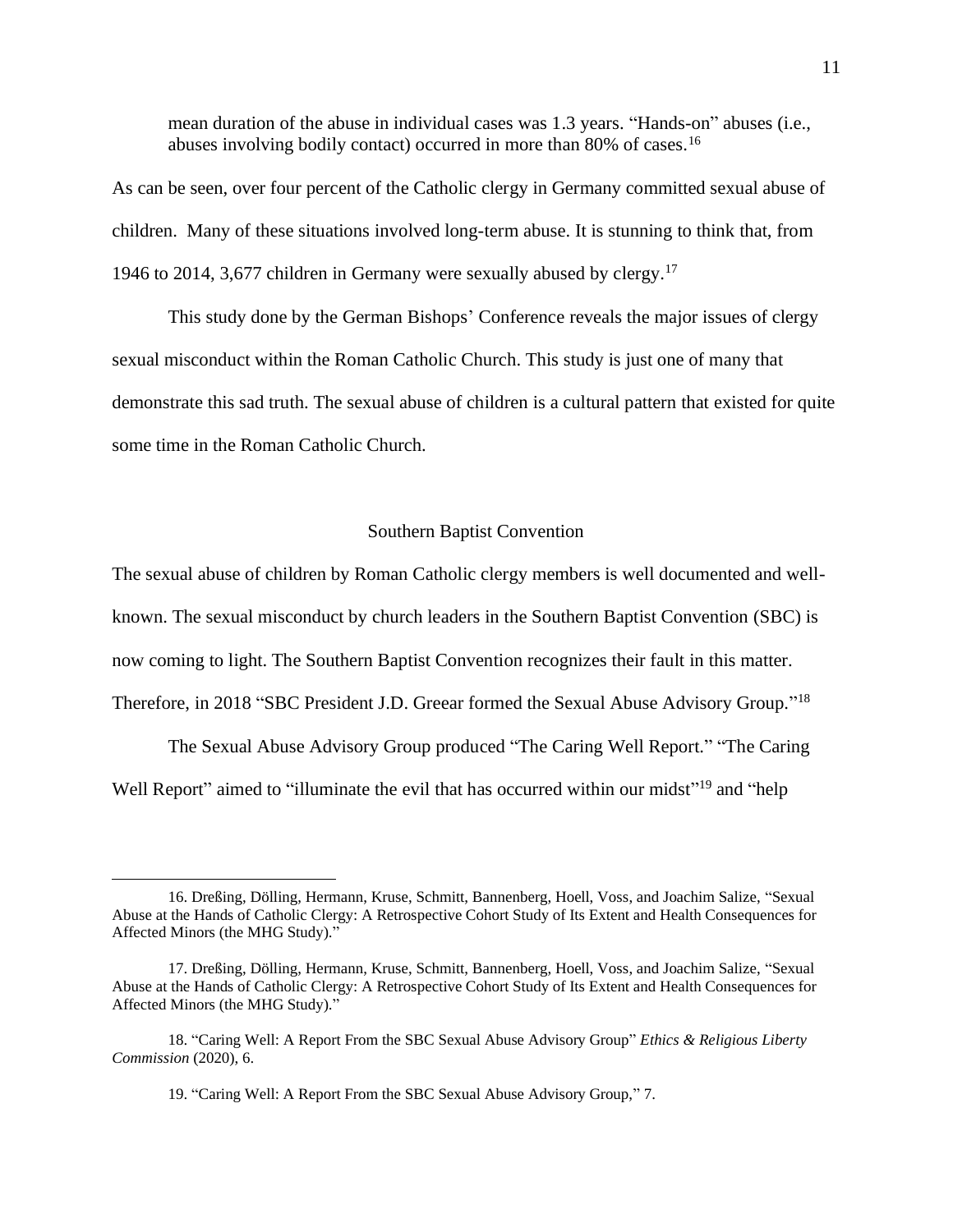churches who are eager to make their churches safe for survivors and safe from abuse."<sup>20</sup> Within this report, they recognize the absolute failure of the SBC. They also share many stories of those who faced abuse.<sup>21</sup> Concerning preventing sexual misconduct, this report is a good step. It is also a clear indication of just how prevalent sexual misconduct was in this church body.

In the Caring Well Report, Dr. Susan Condone, a survivor of clergy abuse and member of a Southern Baptist church, underlines the prevalence and issue of clergy sexual misconduct in their church body.

Sexual abuse in the SBC is an epidemic powered by a culture of our own making. The work of the Study Group will not stop this epidemic right away. It takes years of purposeful work to change the culture of indifference and develop a cure for such a poison. However, the Study Group's work can serve as a vaccine, inoculating our churches with the conviction of the deadened sin that has harmed many. It takes a movement to change the culture, not a mandate, and movements begin with the undeniable burden that things are not right the way they are and must change.<sup>22</sup>

Condone's words are correct; clergy sexual misconduct is an epidemic in the Southern Baptist Convention. She is also correct in acknowledging that although "The Caring Well Report" is a step in the right direction, it will not be an immediate fix. Clergy sexual misconduct is a longstanding problem in the Southern Baptist Convention.

#### **Summary of Part I**

<span id="page-15-0"></span>As was seen through an overview of church history, clergy sexual misconduct is a long-

standing problem. There is no reason to believe religious people are generally immune today.

Sexual misconduct performed by church workers is a significant problem for Christian churches,

<sup>20. &</sup>quot;Caring Well: A Report From the SBC Sexual Abuse Advisory Group," 7.

<sup>21. &</sup>quot;Caring Well: A Report From the SBC Sexual Abuse Advisory Group."

<sup>22. &</sup>quot;Caring Well: A Report From the SBC Sexual Abuse Advisory Group," 5.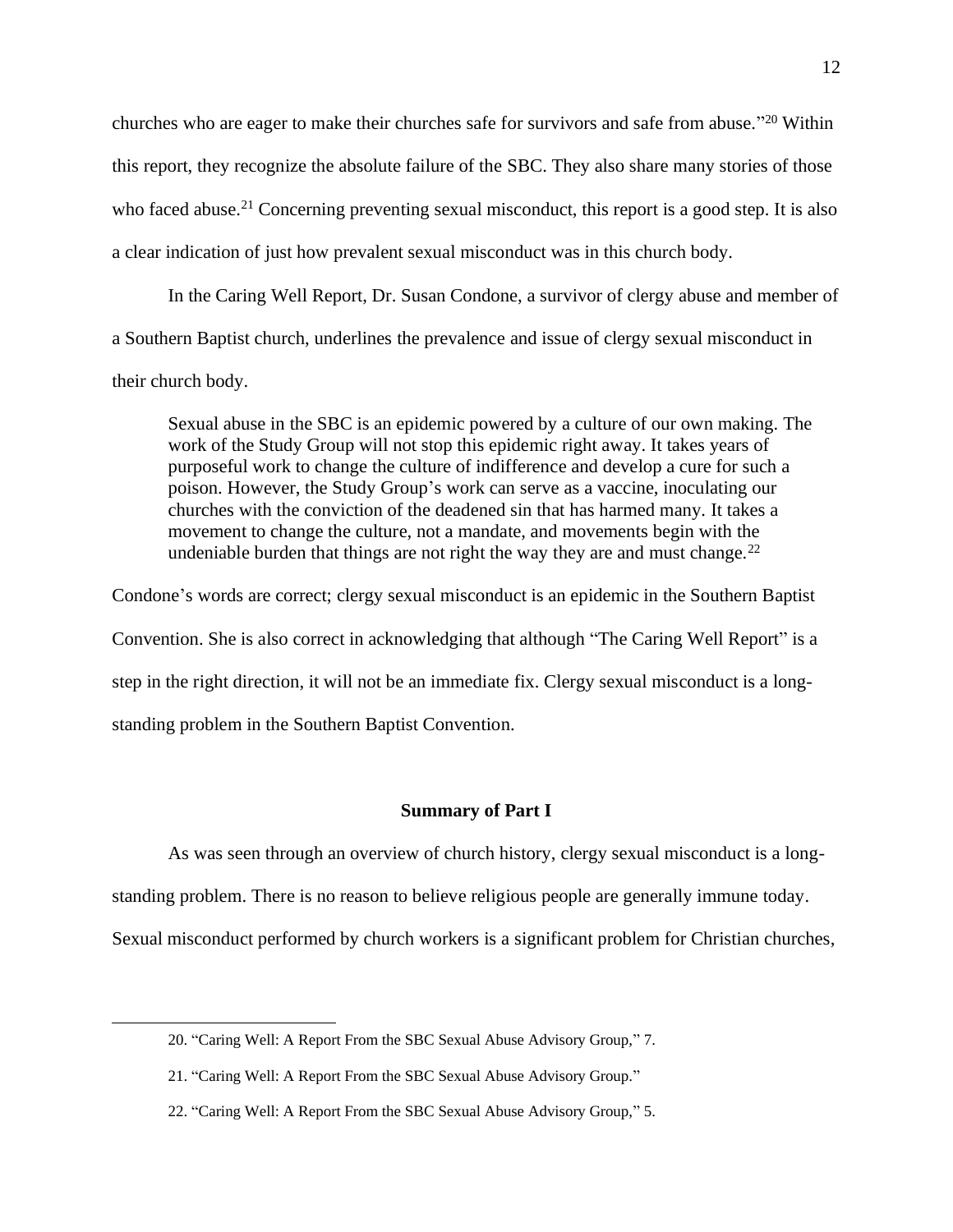especially acts against children. This is not just a problem for church bodies that have had a high number of accusations. This is a problem for all churches.

# <span id="page-16-0"></span>PART II: WHY SEXUAL MISCONDUCT OF CHILDREN NEEDS TO BE ADDRESSED BY THE WELS

## **Sexual Misconduct by Church Staff is a Problem for the WELS to Address**

The sexual abuse of children by church workers is a issue which the WELS needs to address. Now, it must be acknowledged that this is not because sexual misconduct performed by clergy, church staff, and volunteers is common in WELS churches. The opposite is true. By God's grace, sexual abuse within the church has not been a significant issue for WELS churches. Yet, there are key reasons why this issue still must be addressed by WELS churches.

### **Because of Public Perception of Clergy**

<span id="page-16-1"></span>WELS churches must address the issue of clergy sexual misconduct because of the public perception of the clergy. Due to many clergy members' sins and the media attention given to them, many people in public see clergy members in a negative light. A recent Pew Research study demonstrates the overall negative impression of clergy members regarding clergy sexual misconduct.

According to this same study, most adults have heard about the reports of sexual abuse within the Catholic Church-- 92% of U.S. adults! So, it is well-known that sexual abuse has been a significant issue within the Catholic Church. About half of them believe this is just as much a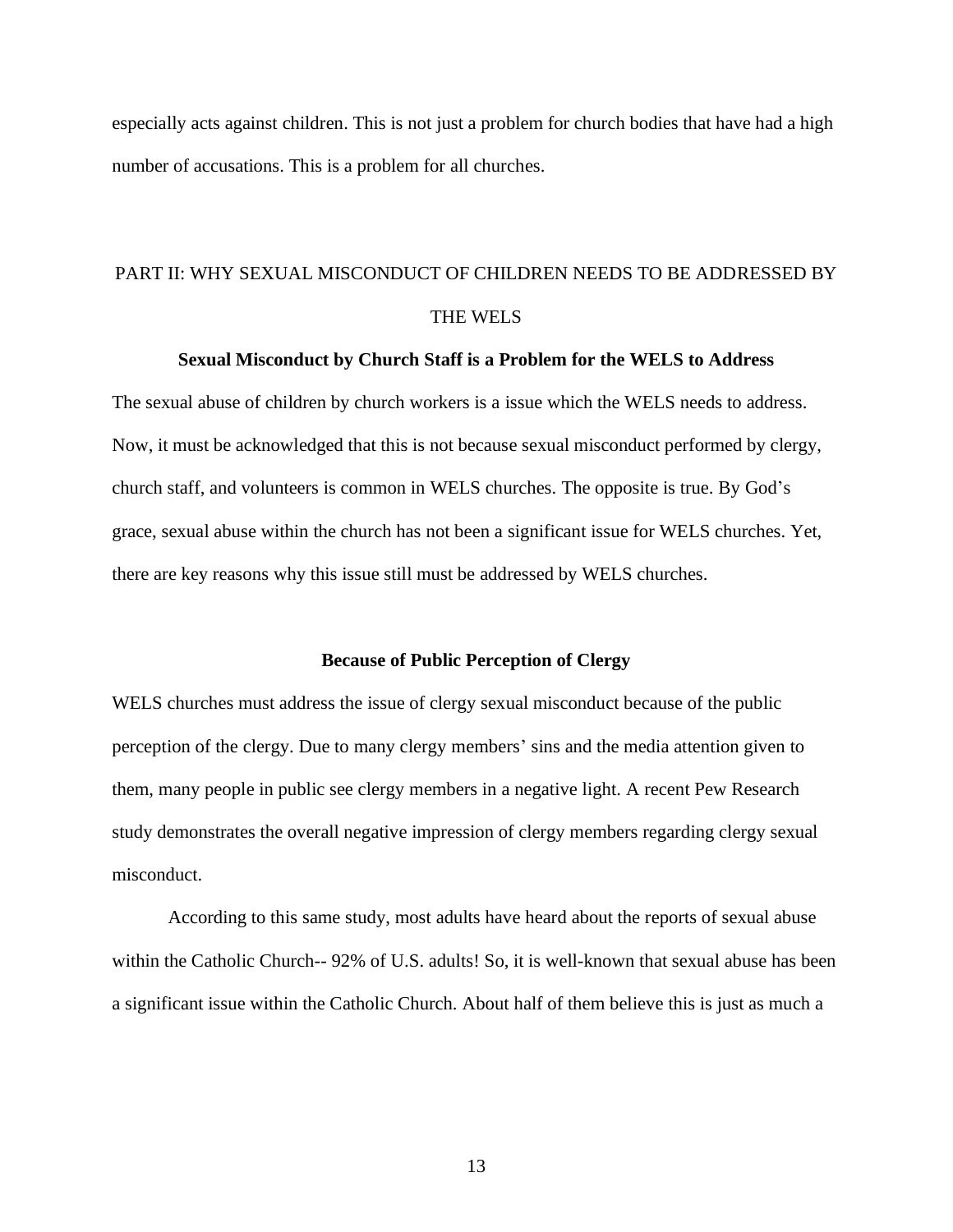problem in other religious groups.<sup>23</sup> The public perception is that clergy sexual misconduct is a significant problem for all Christian churches.<sup>24</sup>

Though many believe it is a problem, there is also a perception that the problem is not being addressed or even mentioned. In the same study done by the Pew Research Center, they found that of Americans who attend worship regularly, 68% of people have not heard clergy speak out about sexual misconduct.<sup>25</sup> Ultimately, this survey demonstrates that people believe sexual misconduct performed by church workers is a problem in Christian churches and that pastors are just not talking about it.

From this data provided in the Pew Research study, one can see that the public perception regarding sexual misconduct in the church is not favorable. Even though church bodies, like the WELS, have not had a major issue of sexual misconduct, many believe that they are just as guilty as the church bodies with many accusations of clergy sexual misconduct. Also, if and when church bodies, like the WELS, remain silent on the topic of sexual violence, people believe they are just not owning up to their issue. For public perception alone, sexual misconduct by clergy, church staff, and volunteers is an issue that the WELS needs to address.

Having a positive public perception is important for a church. Partially, this is because God demands that the representatives of his church have a positive image in public. The Holy Spirit inspired Paul to speak about this requirement in his list of qualifications for overseers. "He

<sup>23.</sup> This study found that 47% of U.S. adults believe that clergy sexual misconduct is as common in other religious groups as it is in the Catholic Church.

<sup>24. &</sup>quot;Americans See Catholic Clergy Sex Abuse as an Ongoing Problem," Pew Research Center's Religion & Public Life Project, https://www.pewforum.org/2019/06/11/americans-see-catholic-clergy-sex-abuse-as-anongoing-problem/.

<sup>25. &</sup>quot;Americans See Catholic Clergy Sex Abuse as an Ongoing Problem," Pew Research Center's Religion & Public Life Project, https://www.pewforum.org/2019/06/11/americans-see-catholic-clergy-sex-abuse-as-anongoing-problem/.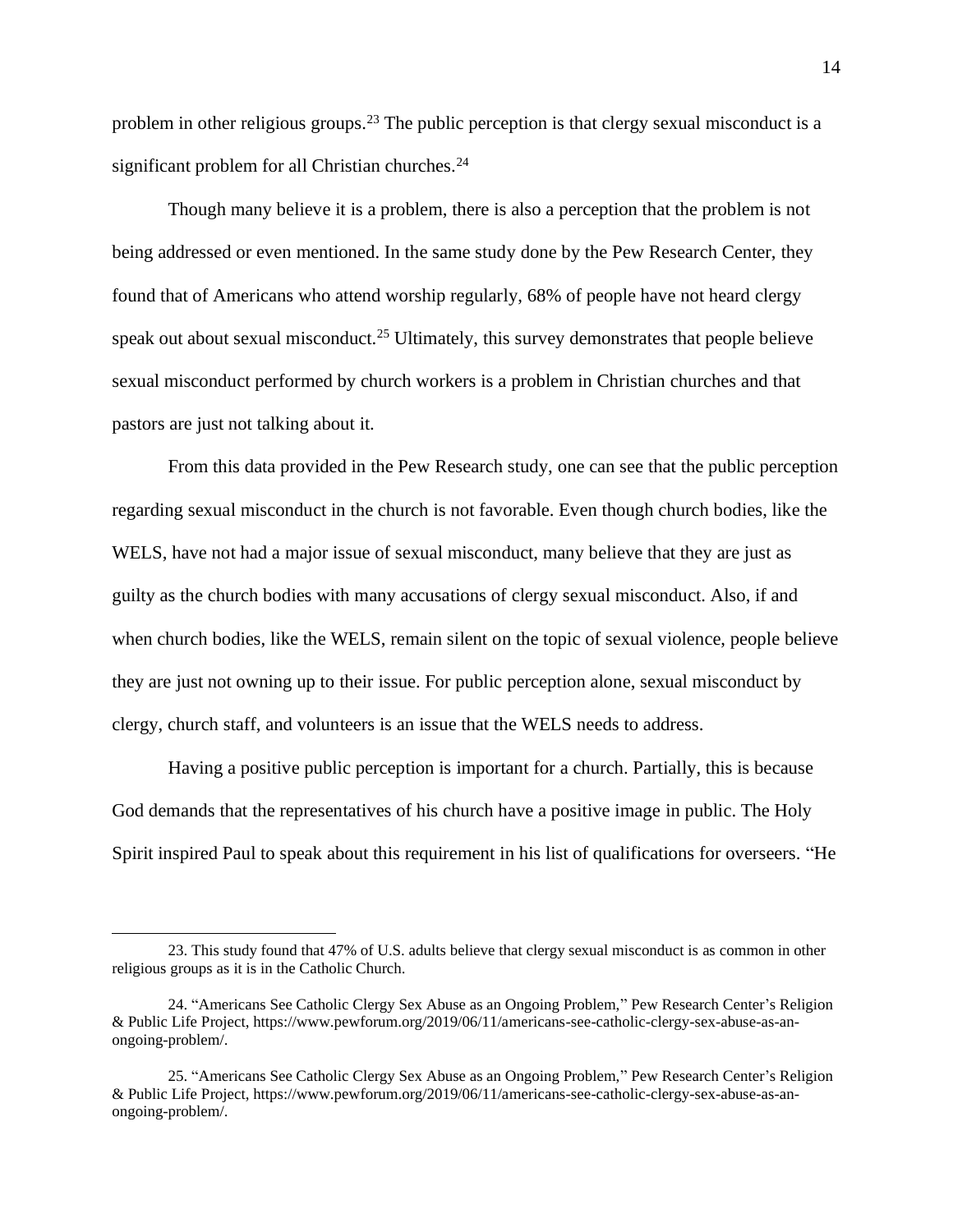must also have a good reputation with outsiders" (1 Tim 3:7). Another reason that having a positive public perception of the church is important is evangelism. Christians want to be careful so as not to deter people from the church by their actions. About this, Paul says, "Be careful, however, that the exercise of your rights does not become a stumbling block to the weak." (1 Cor 8:9) Although in this section Paul speaks specifically about the use of Christian freedom, this concept can be applied to all areas of a Christian's life. The sinful actions of church members can be stumbling blocks that potentially provide Satan a chance to deter a person from coming to church. WELS churches care about their public perception because God cares about their public perception. Also, they do not want to be stumbling blocks to others. Therefore, WELS churches need to address sexual misconduct in church for the sake of public perception.

#### **Cover-Ups**

<span id="page-18-0"></span>As was seen in the Pew Research survey, the public perception is that clergy sexual misconduct is a significant problem for Christian churches. People also seem to believe that churches are not being open and honest about this issue. If we are honest, we must acknowledge that this negative perception is not unfounded. People believe that churches are not being honest about sexual misconduct because many have not been honest. Previously, it was seen that the Roman Catholic Church and the Southern Baptist Convention had major issues with the sexual abuse of children committed by church leaders. Another issue that plays into this negative perception is what these church bodies did to cover up clergy sexual misconduct allegations.

There are many stories of sexual abuse and cover-ups within the Roman Catholic Church. One of the most notable and recent examples of this can be found in the actions of Cardinal Pell. As the New York Times reports, the Australian cardinal "had been the Vatican's chief financial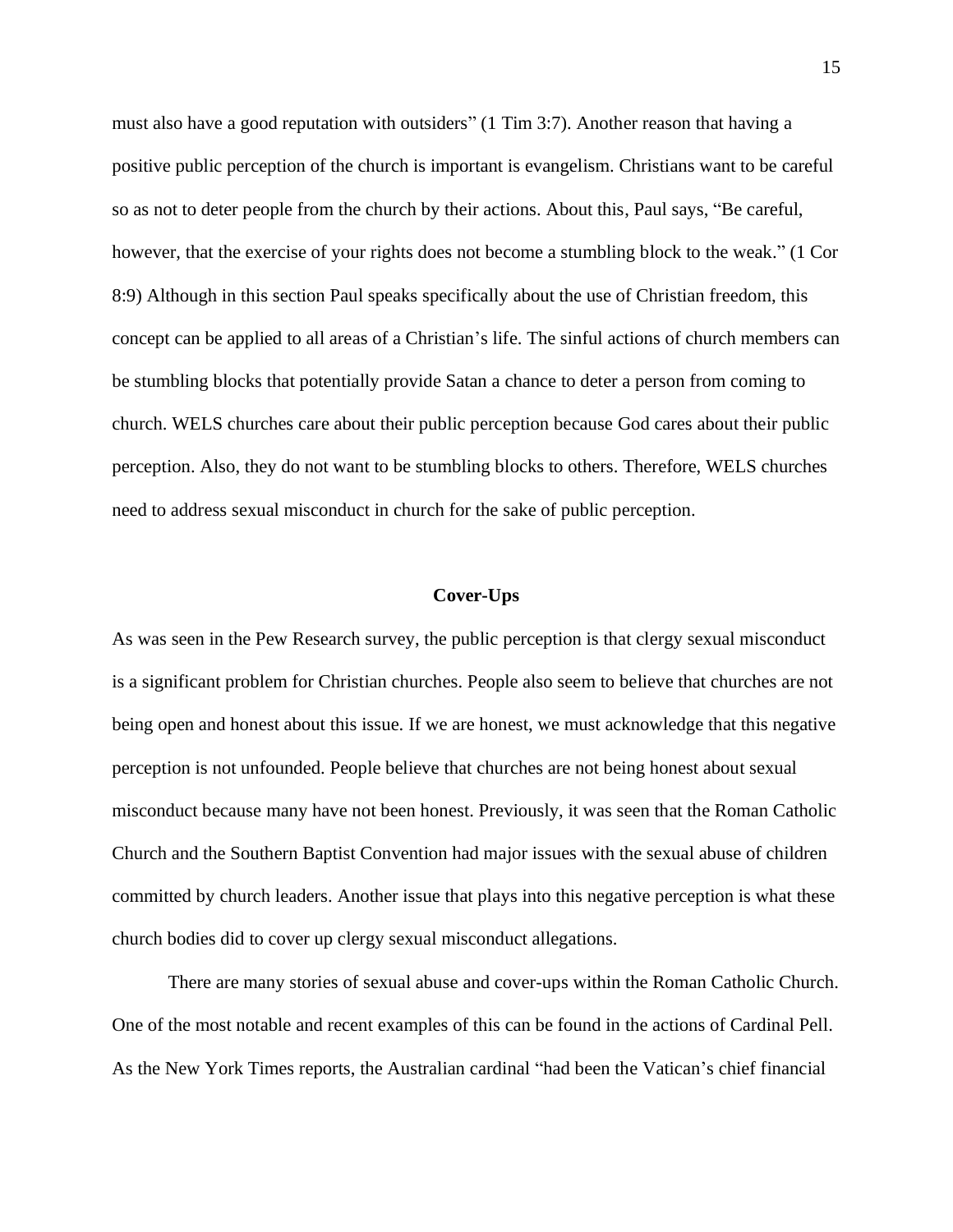officer and an adviser to Pope Francis."<sup>26</sup> Cardinal Pell himself had been convicted of abusing children, although this conviction was later overturned.<sup>27</sup> Allegedly, he knew about children being abused by clergy members but did nothing about it.<sup>28</sup> Sadly, if true, he would hardly be an anomaly. Many looked the other way and helped cover-up sexual abuse allegations.

The cover-up of sexual abuse allegations is such a large issue that, in 2019, Pope Francis made a new mandate in this regard. According to the Associated Press, "Pope Francis issued a groundbreaking new church law Thursday requiring all Catholic priests and nuns around the world to report clergy sexual abuse and cover-ups by their superiors to church authorities, in a new effort to hold the Catholic hierarchy accountable for failing to protect their flocks."<sup>29</sup> The Associated Press explains what is to be reported according to this new mandate. They state, "The law defines the crimes that must be reported as performing sexual acts with a minor or vulnerable person; forcing an adult 'by violence or threat or through abuse of authority, to perform or submit to sexual acts'; and the production, possession or distribution of child pornography. Cover-up is defined as 'actions or omissions intended to interfere with or avoid' civil or canonical investigations." <sup>30</sup> This mandate to report clergy sexual abuse and cover-ups to church hierarchy is a positive step from the Catholic Church's past actions. Ultimately, it demonstrates just how big the issue of covering-up allegations was in their midst.

<sup>26.</sup> Livia Albeck-Ripka, "Cardinal George Pell Knew of Clergy Sex Abuse, Australian Report Finds," *The New York Times*, May 7, 2020, https://www.nytimes.com/2020/05/07/world/australia/cardinal-george-pell.html.

<sup>27.</sup> Albeck-Ripka, "Cardinal George Pell Knew of Clergy Sex Abuse, Australian Report Finds."

<sup>28.</sup> Albeck-Ripka, "Cardinal George Pell Knew of Clergy Sex Abuse, Australian Report Finds."

<sup>29.</sup> Nicole Winfield, "Pope Mandates Reporting of Sex Abuse to Church, Not Police," *Associated Press*, May 9, 2019, https://apnews.com/article/ae64aa69d90043caaa38e52ee58eae2c.

<sup>30.</sup> Winfield, "Pope Mandates Reporting of Sex Abuse to Church, Not Police."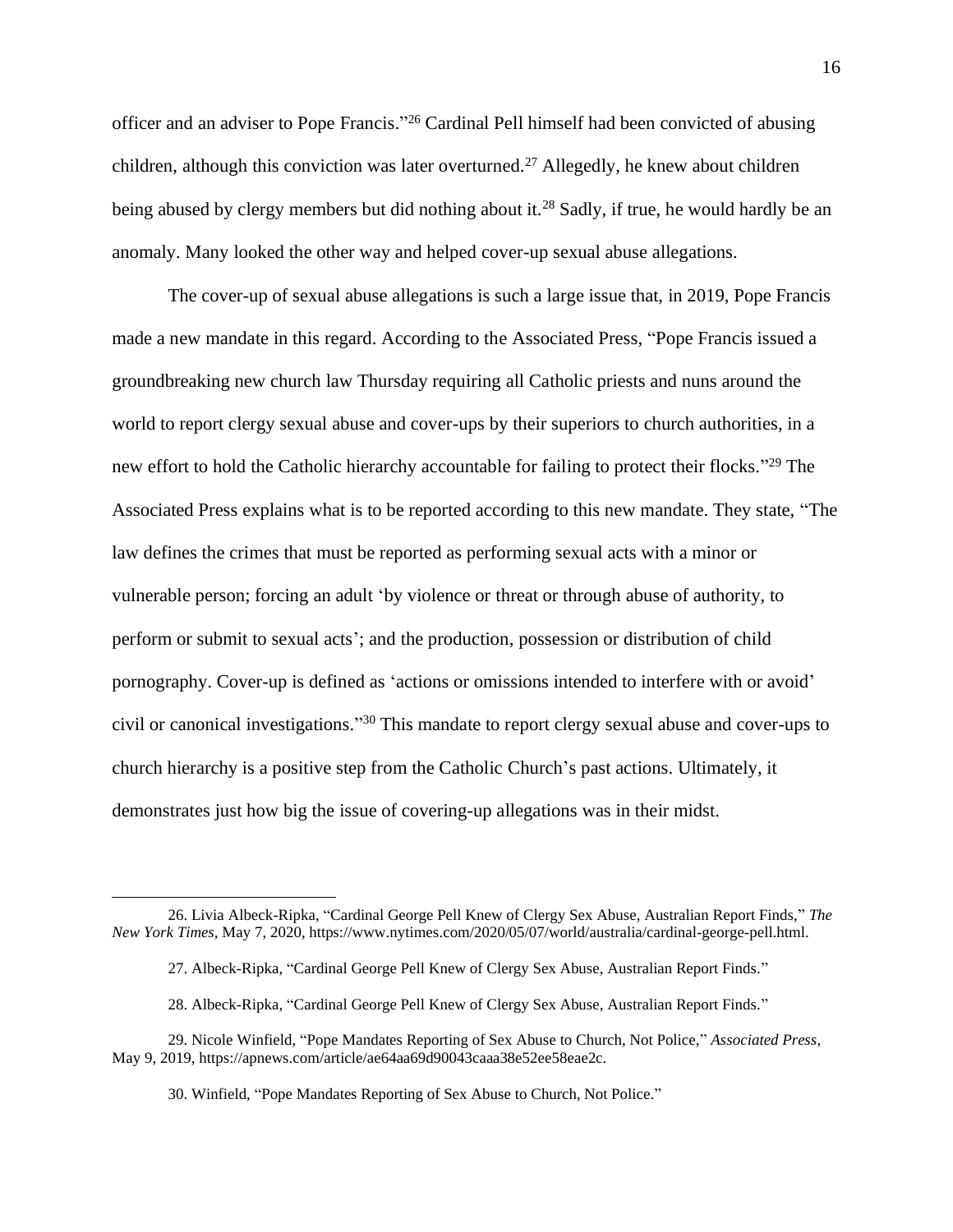The Roman Catholic Church is not the only church body guilty of covering up sexual misconduct allegations. Sadly, Southern Baptist Convention churches have been guilty of this as well. They, too, see their failures. Regarding this issue, the Southern Baptist Convention resolved in 2007 that "we renounce individuals, churches, or other religious bodies that cover-up, ignore, or otherwise contribute to or condone the abuse of children." <sup>31</sup> Based on this resolution, it is clear that the SBC recognized that churches had failed to deal with sexual misconduct allegations properly. They also recognized that this was wrong. Yet, the issue did not immediately go away. Again, in 2013 the Southern Baptist Convention had to address the issue of mishandling sexual misconduct allegations. In 2013, they resolved that "we likewise call upon all Southern Baptists to cooperate fully with law enforcement officials in exposing and bringing to justice all perpetrators, sexual or otherwise, who criminally harm children placed in our trust."<sup>32</sup> Based on the words of the Southern Baptist Convention's resolutions, it is clear that their churches had been guilty of covering up allegations of sexual abuse.

The Roman Catholic Church and Southern Baptist Convention are two of the largest church bodies in the United States. They are also both guilty, in some way, of covering up the allegations of sexual misconduct by people associated with their churches. It must be acknowledged, though, that they are not the only church bodies to have been guilty of this. They simply are the ones that got caught. The sad truth is that too many churches have failed to deal with allegations of sexual misconduct in their midst properly.

<sup>31</sup> "On Protecting Children From Abuse," Southern Baptist Convention, https://www.sbc.net/resourcelibrary/resolutions/on-protecting-children-from-abuse/.

<sup>32. &</sup>quot;On Sexual Abuse of Children," Southern Baptist Convention, https://www.sbc.net/resourcelibrary/resolutions/on-sexual-abuse-of-children/.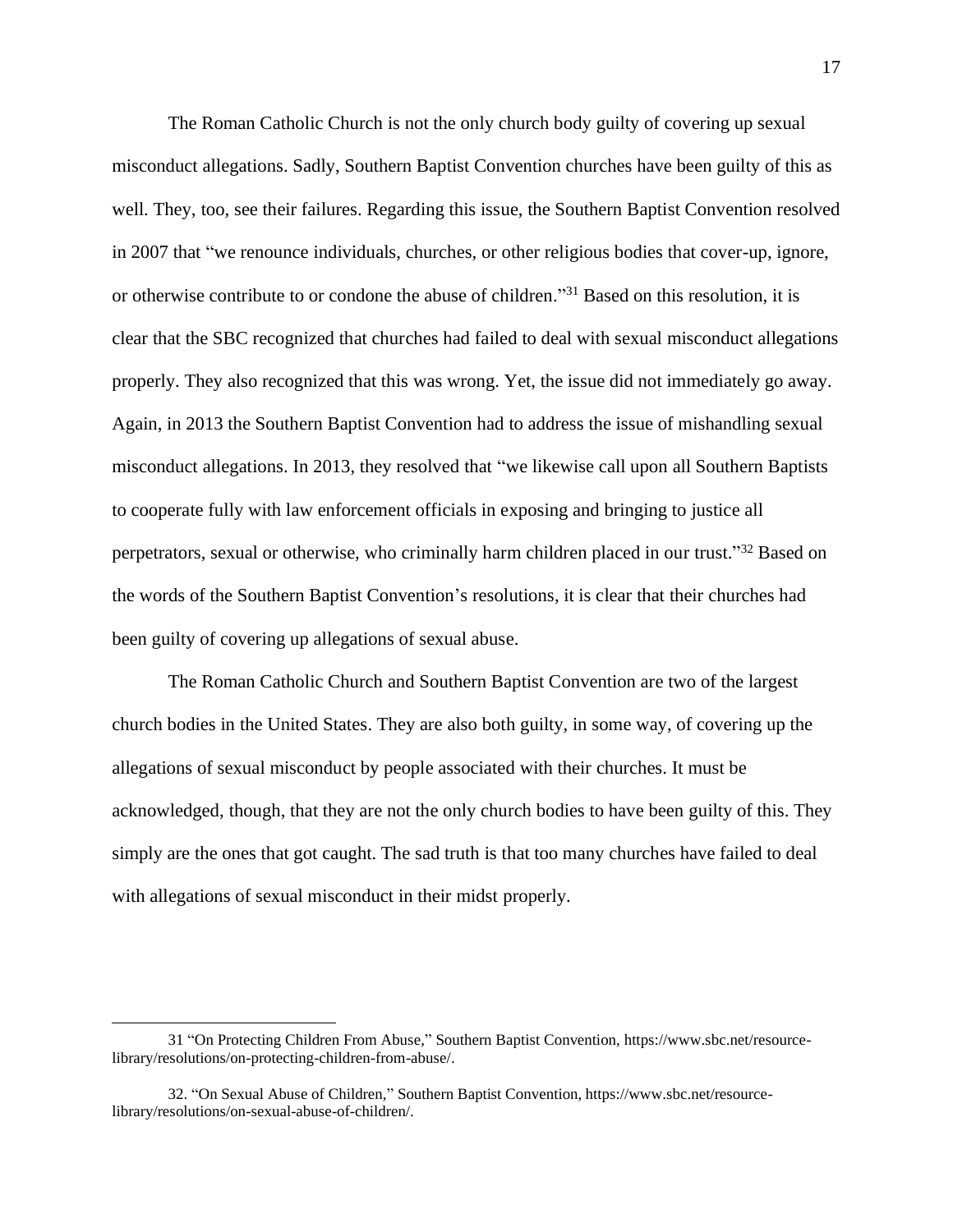#### **Be Proactive**

<span id="page-21-0"></span>Thus far, it has been seen that the public perception is that churches have not honestly dealt with sexual misconduct performed by clergy, church staff, and volunteers. This is partly because many churches have not dealt with this issue properly. It, again, must be considered how this relates to church bodies like the WELS, which has not yet had to suffer this kind of public criticism. In fact, the WELS has a golden opportunity now to provide leadership on this matter. For the protection of the vulnerable, for the sake of our reputation, we can take proactive steps to prevent sexual abuse of children by church volunteers, staff, and workers. It is far better to be proactive rather than reactive. WELS congregations should not believe that these actions cannot occur inside of their walls. Therefore, they should desire to address the problem of clergy sexual misconduct before it even happens.

#### **The Spiritual Damage to Children**

<span id="page-21-1"></span>The ultimate reason that WELS churches should desire to combat the sexual abuse of children among us is the harm that this causes to the children. Previously in this paper, the consequences of sexual abuse were mentioned. Among those consequences is spiritual harm done to the child. This spiritual damage is amplified when a leader of the church perpetuates the abuse. Victor Vieth, a Lutheran lawyer who advocates for children who have been abused, spoke about the spiritual harm caused to children in his article, *When Faith Hurts: Overcoming Spirituality-Based Blocks and Problems Before, During and After the Forensic Interview*.

In this article, Vieth speaks about how a child is harmed regarding his or her faith due to sexual abuse. This will happen because the perpetrator manipulates the child's faith. Regarding this, Vieth writes, "The perpetrator may manipulate a child's faith in such a way as to convince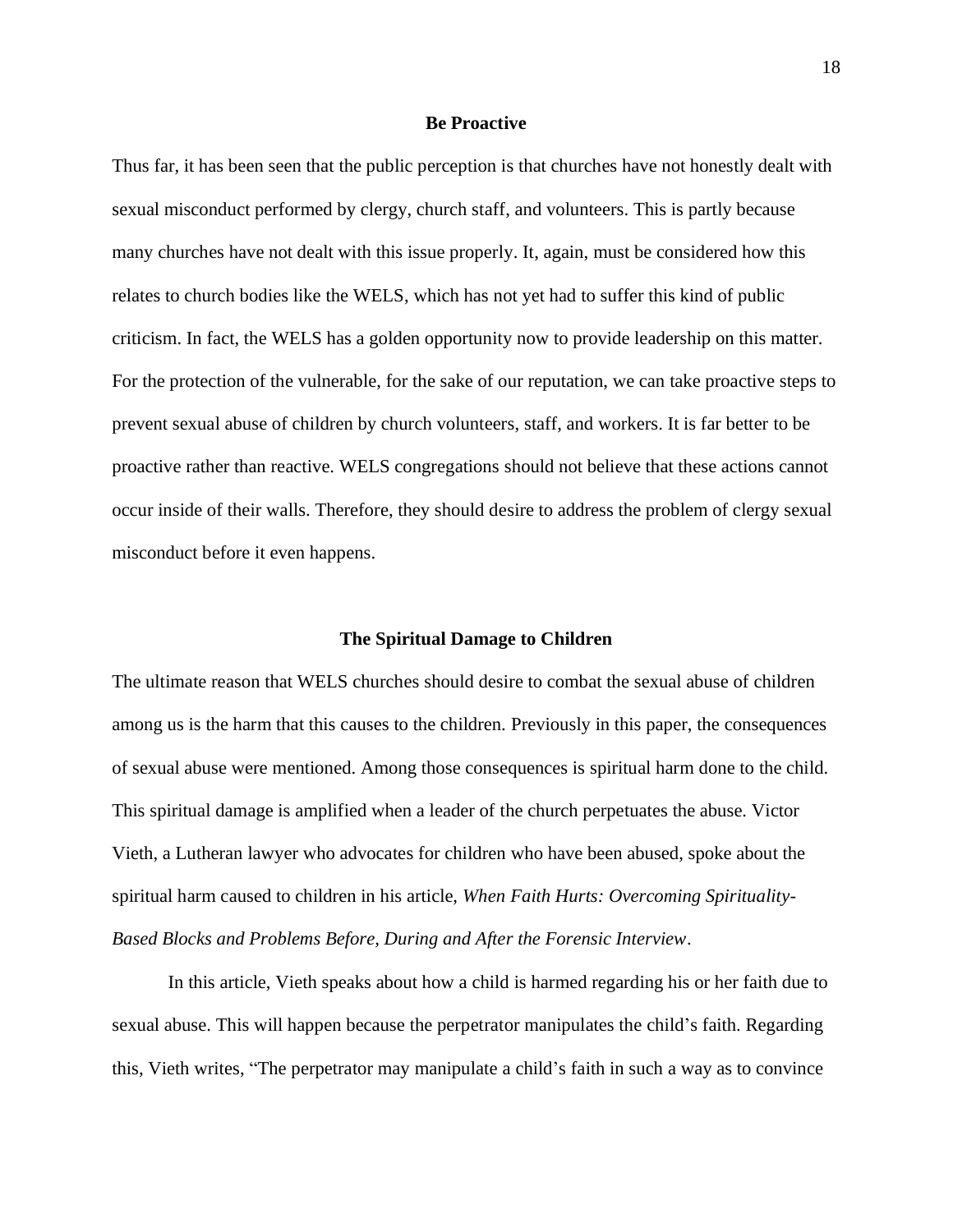the child that he or she is sinful. If a child has been taught that sexual conduct, even sexual thoughts are sinful, the perpetrator may cite a child's biological reaction as proof the child is just as sinful, if not more so, than the perpetrator."<sup>33</sup> When the abuser manipulates the child in this way, he or she is caused to believe that this abuse is his or her sin. This can lead the child into despair. The child believes that he or she is guilty before God for being abused. This is spiritual harm inflicted on the child.

Furthermore, some children will see the abuse as something God is not only allowing them to go through but perhaps God desires that they go through. On this thought, Vieth shares the experience of a woman who was abused. Vieth writes, "A survivor of clergy abuse reported she concluded God must be allowing the abuse in order to make her a saint and was certain that, eventually, the church would reward her if she patiently endured her suffering."<sup>34</sup> This is clear spiritual harm caused to the child. In this case, the girl's view of God's love had been twisted. Also, her view of justification had been twisted. Due to the sexual abuse committed against her by a clergy member, she was led to believe that her abuse was a way of her being justified before God. Sexual abuse causes tremendous harm to a child's spiritual life.

It must be acknowledged that the spiritual harm caused to a child by clergy sexual misconduct is related to the clergy member's role. To the members of a church, the pastor is a representation of God himself. This is even more so true when it comes to children. Therefore, if a church leader sexually abuses a child, the child perceives that this abuse is coming from God himself. Vieth reports one such girl's experience, "a victim of abuse by her priest reported that,

<sup>33.</sup> Victor I. Vieth, "When Faith Hurts: Overcoming Spirituality-Based Blocks and Problems Before, During and After the Forensic Interview (revised and expanded)," *Center Piece* 2 (2010): 2, https://www.zeroabuseproject.org/wp-content/uploads/2019/02/e9739535-centerpiece-vol-2-issue-10.pdf.

<sup>34.</sup> Vieth, "When Faith Hurts: Overcoming Spirituality-Based Blocks and Problems Before, During and After the Forensic Interview (revised and expanded)," 3.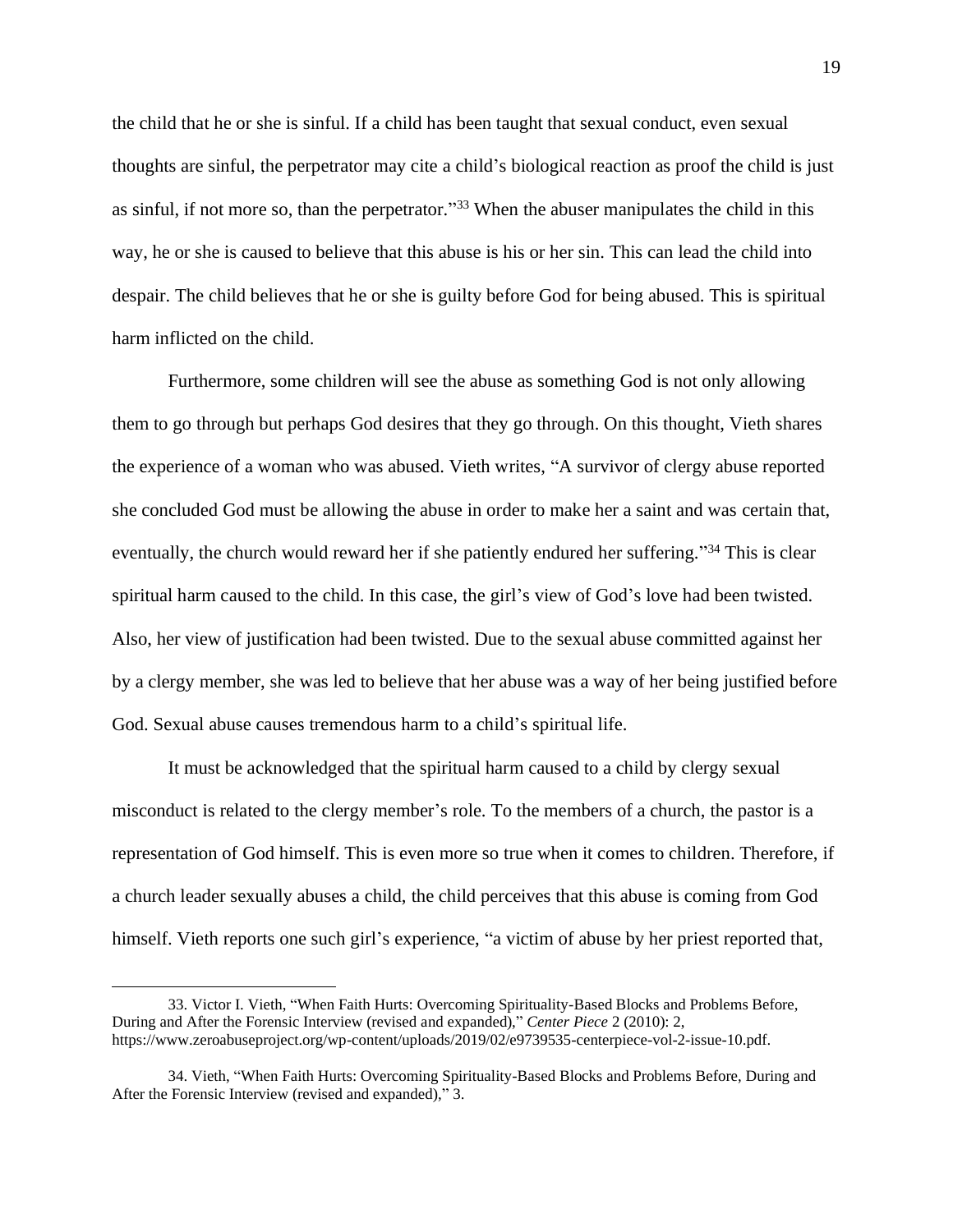given the importance of the Eucharist in her Catholic faith tradition, being abused by her priest was akin to being sexually touched by Christ."<sup>35</sup> Because of the heinous act, this girl did not see Jesus as the Savior who loved her and died for her. Instead, she associated her Savior with the wicked actions of her priest. That is the spiritual harm that could, humanly speaking, destroy one's faith in God.

The spiritual harm that clergy sexual abuse of children is devastating. In an article published in *Social Work Today*, Christiana Reardon explains the damage caused to these children's faith. In it, Reardon cites information from interviews done by a man named Dr. Brian J. Clites. Clites is an "associate director of the Baker-Nord Center for the Humanities and an instructor in the religious studies department at Case Western Reserve University in Cleveland." <sup>36</sup> Reardon summarizes Clites finding by stating,

Many of the survivors Clites interviewed described their experiences as "soul murder."… For some survivors, Clites says, their perception of the abuse as children was that God directly assaulted them. Also, perpetrators often will carry out abuse in ways that entangle the abuse with children's faith lives. Many of the survivors Clites interviewed were abused in religious places such as sacristies or confessionals and/or asked to engage in religious activities such as reciting prayers while being abused. In some cases, religious objects such as crucifixes or holy water were used as part of the abuse.<sup>37</sup>

As is seen in this information, the abuse perpetrated by a member of the clergy is damaging to a child's faith. Because of the horrific nature of the abuse and the potential ramifications, one would believe these children would forsake their faith. Yet, Reardon shares the thoughts of Dr.

<sup>35.</sup> Vieth, "When Faith Hurts: Overcoming Spirituality-Based Blocks and Problems Before, During and After the Forensic Interview (revised and expanded)," 3.

<sup>36.</sup> Christina Reardon, "Clergy Sexual Abuse – Faith Damaged, Trust Betrayed" *Social Work Today* 19 (2020), https://www.socialworktoday.com/archive/MA19p16.shtml.

<sup>37.</sup> Reardon, "Clergy Sexual Abuse – Faith Damaged, Trust Betrayed."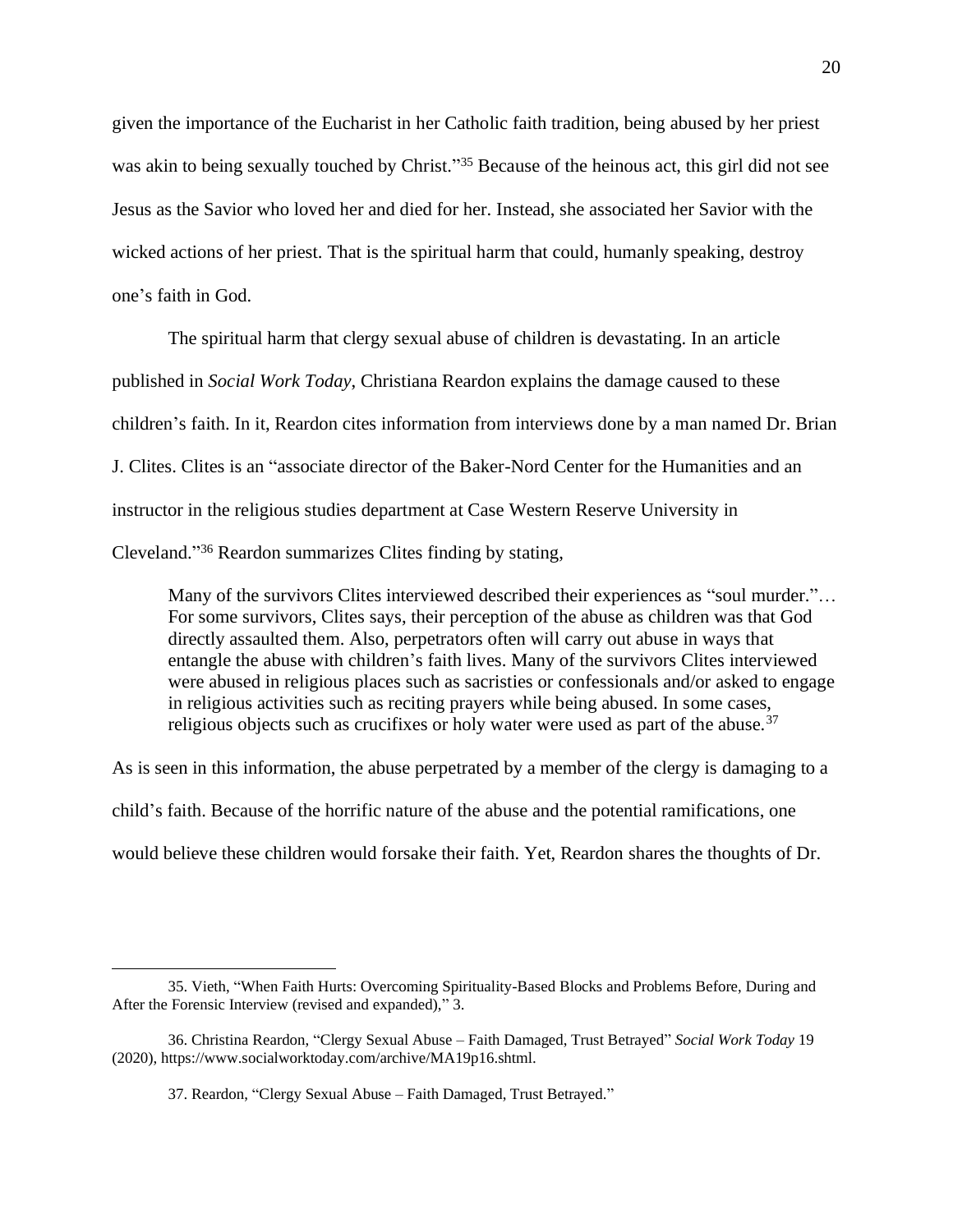Mary Gail Frawley-O'Dea (an executive director of Presbyterian Psychological Services in Charlotte, NC.<sup>38</sup>) that this is not necessarily the case. On this matter, Reardon writes,

Given the horrific abuse they endured in faith-based environments, it would be natural to expect that the majority of survivors eventually turn away from the faith of their childhood. That is not necessarily the case. Frawley-O'Dea tells the survivors she has worked with fall into four groups: 1) those who remain with the denomination in which the abuse took place, 2) those who leave their denomination and join another one, 3) those who retain a sense of spirituality but don't want to be involved in organized religion, or 4) those who reject entirely religion or any kind of spirituality.<sup>39</sup>

According to Dr. Frawley-O'Dea, not all who are abused in this way forsake their faith. Yet, one who is conscious about doctrine would notice that many of these options are not favorable. If a child faces abuse and then leaves the WELS, this would mean the person is leaving the truth and purity of teaching because of this abuse. If one simply sees him or herself as spiritual due to this abuse, this means they have fallen from saving faith. If one rejects religion because of this abuse, this means that the person is hardening their heart due to this abuse. The spiritual harm caused by clergy sexual misconduct toward children is terrible. The Caring Well Report from the SBC summarizes this truth by saying, "Research finds that church attendance among survivors decreases, they are less likely to trust God, and their relationship with God often ceases to grow."<sup>40</sup> Overall, there is clear spiritual damage to a child when a church leader sexually abuses him or her.

As is seen by the spiritual damage caused by sexual abuse in the church, the WELS needs to combat this problem in a proactive way. WELS congregations and pastors do not want to see any child harmed in this way. A potential result of such abuse is that the child rejects his or her

<sup>38.</sup> Reardon, "Clergy Sexual Abuse – Faith Damaged, Trust Betrayed."

<sup>39.</sup> Reardon, "Clergy Sexual Abuse – Faith Damaged, Trust Betrayed."

<sup>40. &</sup>quot;Caring Well: A Report From the SBC Sexual Abuse Advisory Group," 16.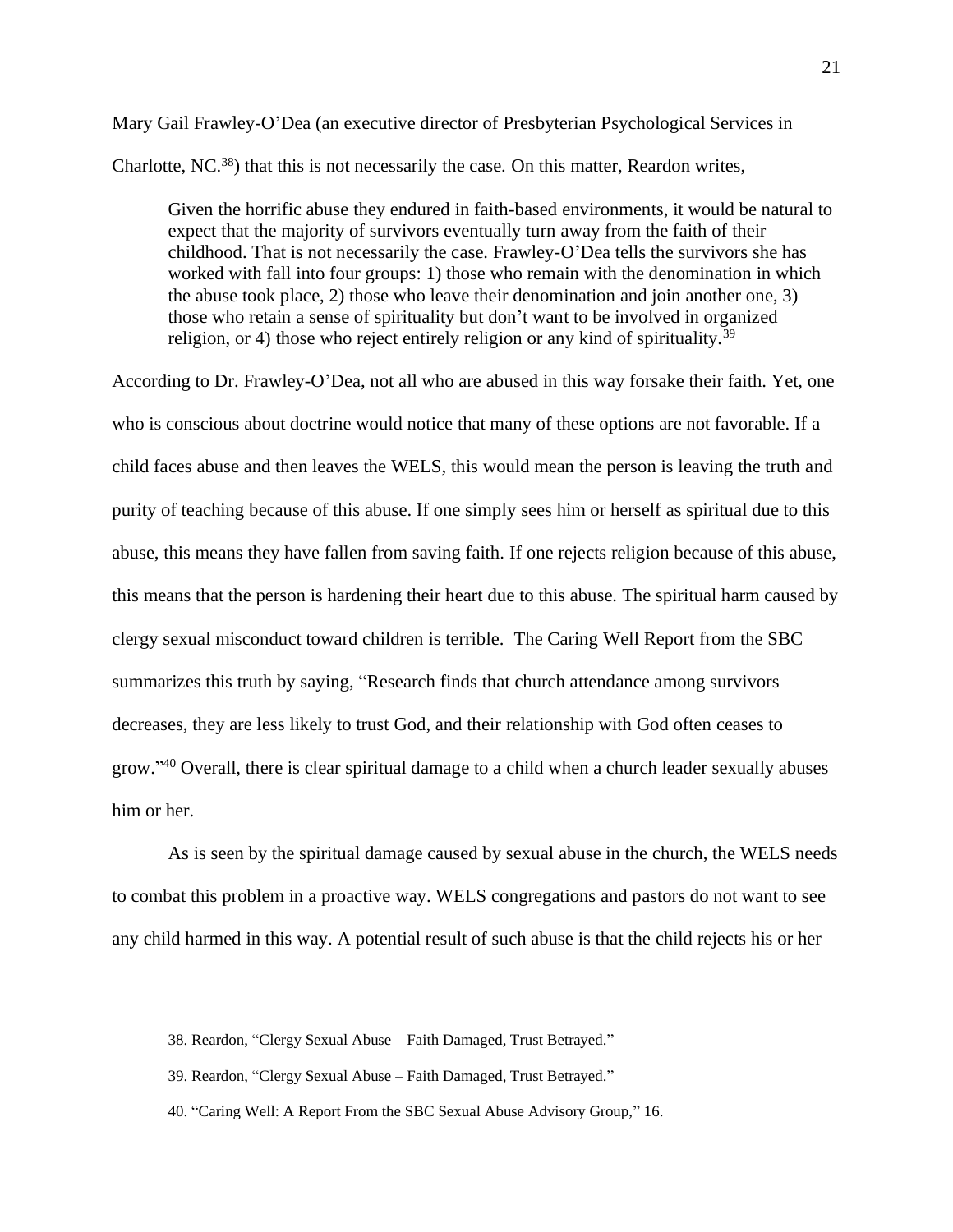faith. The WELS must combat the danger of sexual misconduct, whether from clergy, church staff, or volunteers who care for the children's spiritual welfare.

### **Summary of Part II**

<span id="page-25-0"></span>Some may believe that clergy sexual misconduct is a matter that does not have to be dealt with because it has not been more widely reported in the WELS than in some other church bodies. Yet, this belief is not valid. The sexual abuse of children in the church is a problem that the WELS should address for various reasons. The Wisconsin Synod must address this issue because public perception is that clergy sexual misconduct is an issue for the church. This public perception is built upon the failures of individual church bodies. WELS is not exempt from this perception. Most importantly, the WELS is far better advised to be proactive in preventing possible sexual misconduct performed against children in churches due to the spiritual damage that it causes the children.

# <span id="page-25-1"></span>PART III: POLICIES ADDRESSING SEXUAL MISCONDUCT IN CHURCHES ARE A **SOLUTION**

The sexual abuse of children in churches is a problem that must be addressed by WELS churches. Therefore, WELS churches should institute policies addressing sexual misconduct performed by clergy, church staff, and volunteers. Shira Berkovits emphasizes the benefit of sexual misconduct policies in her article, "Preventing Abuse in Christian Organizations That Serve Youth: Ten Policies to Create Safer Environments." Dr. Berkovits "is a behavioral psychologist, attorney, and founder of Sacred Spaces… a national non-profit organization that

22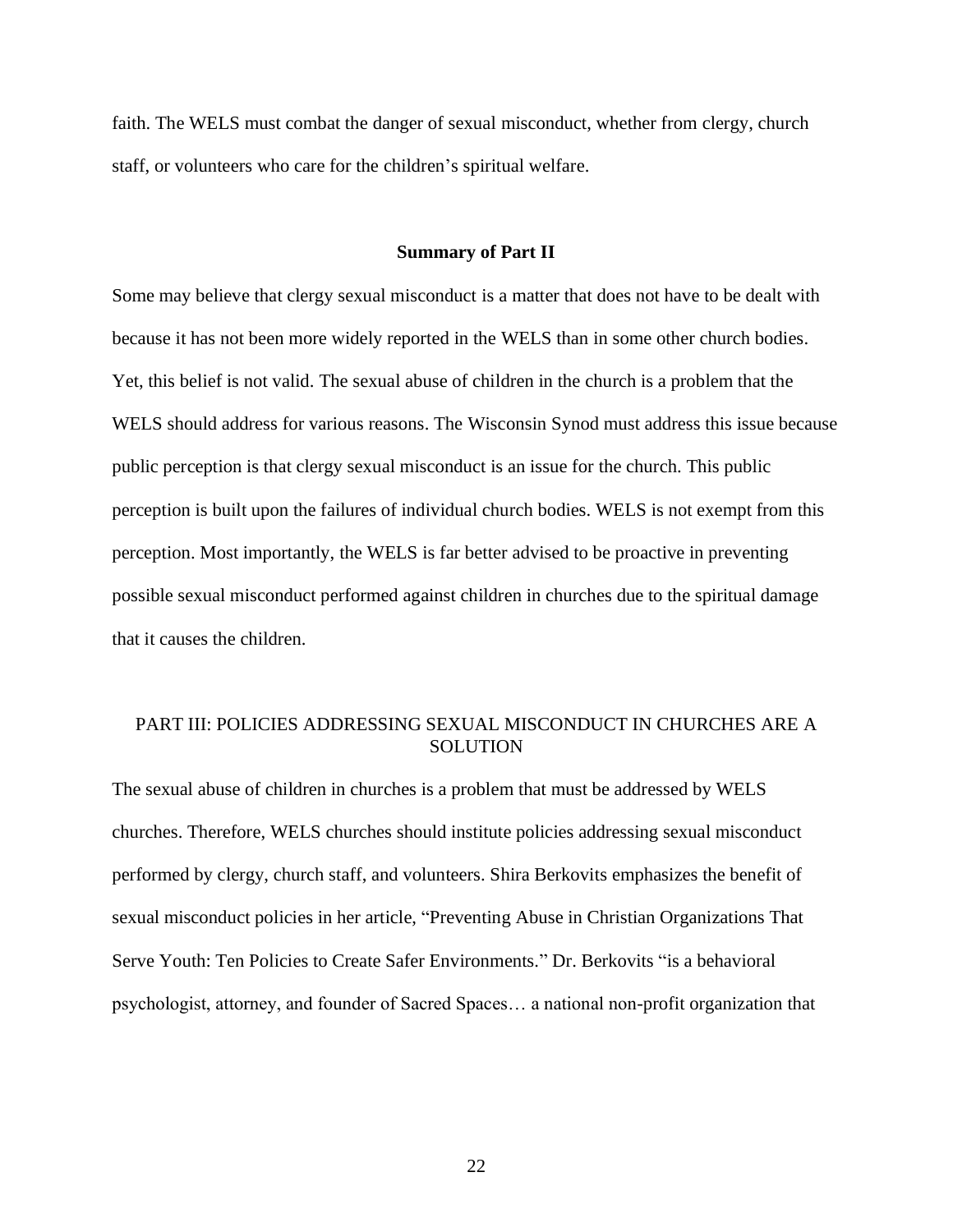works with youth-serving organizations in Jewish communities to prevent and respond to abuse through policy development and training." <sup>41</sup> Regarding such policies, Dr. Berkovitz writes,

Policies clarify acceptable and unacceptable behaviors that guide adults to model safe interactions with children. When a policy is well communicated, it becomes integral to institutional culture, and its violations are easily identifiable, making it possible for bystanders to intervene and institutions to respond. Without policies, leaders may forget or dismiss important response steps, become more susceptible to pressure, and introduce their organizations to increased liability. Having a policy provides organizations with a plan to act on before a situation escalates. Finally, a good policy can function as a deterrent, sending a clear message to potential abusers: Abuse is not tolerated here and will be reported immediately.<sup>42</sup>

As Dr. Berkovits states, a good sexual misconduct policy will clarify what behaviors are accepted. It will be integral to the culture of the institution. It will deter potential abusers. Clearly, such policies are very beneficial for an organization. For many reasons, WELS churches should institute policies regarding sexual misconduct performed in the church.

## **Law as a Curb**

<span id="page-26-0"></span>One of the primary functions of a sexual misconduct policy is that it uses God's Law in its first use. This is what is called *usus legis politicus* (political use of the law). The *usus legis politicus* is often called using the law as a curb. Martin Luther describes this use of the law in the Smalcald Articles. Luther writes, "Here we maintain that the law was given by God, in the first place, to curb sin by means of the threat and terror of punishment."<sup>43</sup> As described by Luther, the law curbs the actions of sinful people through the threat of punishment.

<sup>41.</sup> Shira Berkovits, "Preventing Abuse in Christian Organizations That Serve Youth: Ten Policies to Create Safer Environments," *Currents in Theology and Mission* 45 (2018): 20.

<sup>42.</sup> Berkovits, "Preventing Abuse in Christian Organizations That Serve Youth: Ten Policies to Create Safer Environments," 20.

<sup>43</sup> Smalcald Articles, III. I. 1 in Robert Kolb and Timothy J. Wengert, eds., *The Book of Concord: The Confessions of the Evangelical Lutheran Church* (Minneapolis: Fortress Press, 2000), 306.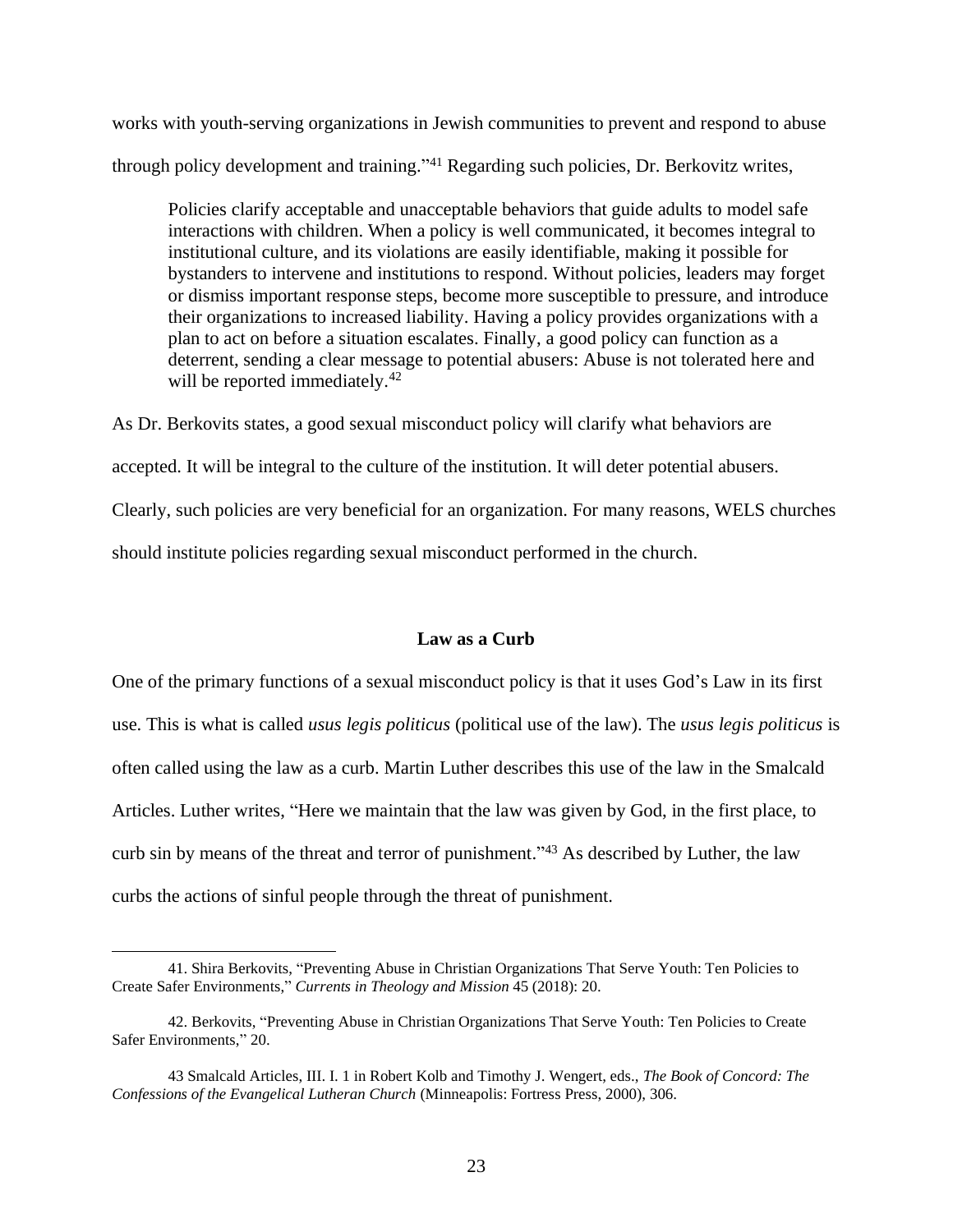To demonstrate the use of the law as a curb in Christians' lives, it is interesting to look to Paul's instructions to the Roman Christians about respecting authorities. There in Rom 13:4, the Apostle Paul writes, "because he is God's servant for your benefit. But if you do wrong, be afraid because he does not carry the sword without reason. He is God's servant, a punisher to bring wrath on the wrongdoer." According to Paul, the rulers wield the sword of the law. The rulers used the *usus legis politicus* to prevent people from committing crimes. There was a threat of punishment for those who did wrong. Now, of particular interest regarding the first use of the law in this context is that Paul speaks of it as also applying to believers. Paul clearly, demonstrates that the law works as a curb in the life of Christians.

The sainted Professor August Pieper speaks about the need for the first use of the law, in the life of Christians, in an essay translated by K.G. Sievert. Pieper writes, "So then, because the Christian shall not be free from the law of sin until he dies, therefore the law also applies to him. It applies because and in so far as this is true. And it applies in every way: as mirror, rule, curb, as the definition of right and wrong, as motive and driving force, as pressure and compulsion, as punishment, chastisement, wrath, and as curse."<sup>44</sup> The law has the use of preventing people from sinning. This is true for Christians because they are, at the same time, sinners and saints. This is even true for Christian leaders. Therefore, the law is used to curb sins in the life of a Christian. This is one of the roles that sexual misconduct policies will play in a church. Sexual misconduct policies work to curb the sinful desire, to commit sexual misconduct against a child, of a clergy member, church staff worker, or volunteer.

<sup>44.</sup> August Pieper, "The Law is Not Made For a Righteous Man," trans. K.G. Sievert, *Theologische Quartalschrift* (January 1916), 17,

http://essays.wisluthsem.org:8080/bitstream/handle/123456789/3683/PieperLaw.pdf?sequence=1&isAllowed=y.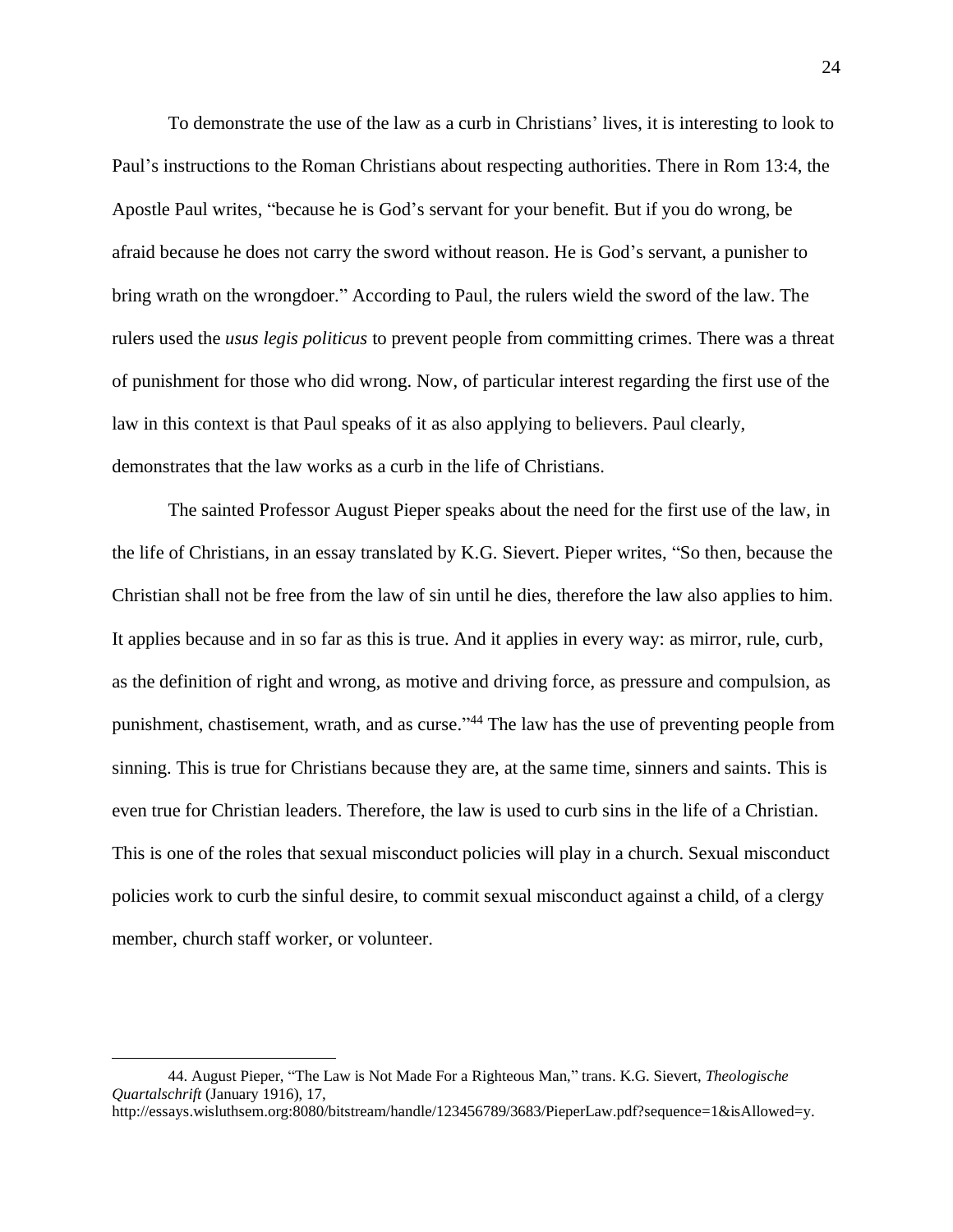#### **Law as Curb for Hypocrites**

<span id="page-28-0"></span>It has been established that sexual misconduct policies should be instituted to curb the sinful nature of Christians. There is another reason to use policies according to the first use of the law. This is that there are hypocrites within the congregation. The sexual misconduct policies can be instituted to deter abusers from gaining access to positions at a church where they would abuse children.

Through Scripture, God warns us to watch out for those hypocrites that hold positions within the church yet do not believe. Jesus warns about such people in Mat 7:15, "Watch out for false prophets. They come to you in sheep's clothing, but inwardly they are ferocious wolves." There will be people who claim to be believers and teachers, yet they are liars. An application that one can make based on what Jesus says here is that a wolf may put on sheep's clothing to gain access to the little lambs. Put in another way, an abuser may put on a veil of false Christianity to gain access to children. For this reason, churches must be on guard against them. WELS churches should institute sexual misconduct policies to curb the sinful nature of hypocrites.

According to Victor Vieth, the presence of abusers, who use the church to gain access to children, is greater than one would expect. Regarding this, Vieth writes,

In a 3,952 male sex offender study, 93% of these perpetrators described themselves as "religious." There is some evidence that "religious" sex offenders may be the most dangerous offenders category. One study found that sex offenders maintaining significant involvement with religious institutions "had more sexual offense convictions, more victims, and younger victims.<sup>45</sup>

<sup>45.</sup> Vieth, "When Faith Hurts: Overcoming Spirituality-Based Blocks and Problems Before, During and After the Forensic Interview (revised and expanded)," 3.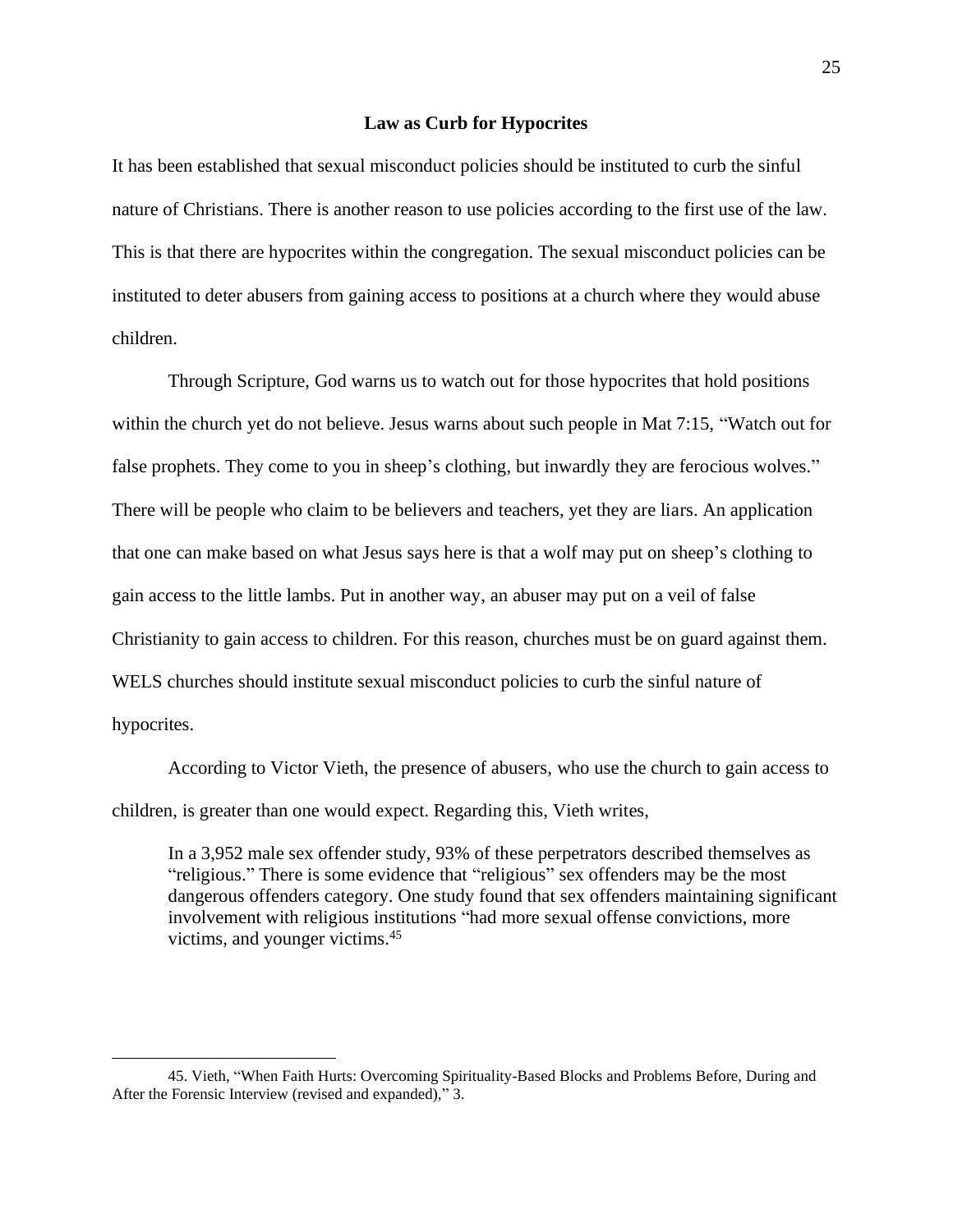Here, Vieth states that sex offenders who claim to be religious may be the most dangerous group of abusers. Such abusers use the Christian faith in order to gain access to children.

Rachel Mitchell explains the fact that sex offenders will use churches to gain access to children. Rachel Mitchell is the "chief of the special victims division of the Maricopa County Attorney's Office in Phoenix<sup>146</sup> and a member of a Southern Baptist Church. In a presentation entitled "Creating A Safe Environment," Mitchell discusses how abusers use target-rich environments. The abusers desire locations in which they have access to children. To do this, the abusers strive to gain the trust of victims, parents, church, and community.<sup>47</sup> Consequently, whether or not a person is a potential abuser is not often evident. The abusers put on a good front in order to gain trust. Therefore, WELS churches should institute sexual misconduct policies to curb the sinful nature of hypocrites who may infiltrate the churches.

#### **Protecting Reputations**

<span id="page-29-0"></span>Another reason for WELS churches to institute sexual misconduct policies is to protect the reputation of falsely accused. At first, one hesitates to demonstrate this point because of the improper impression people have regarding how common false allegations of sexual misconduct are made.

Many people seem to believe false allegations of sexual violence are more common than they are. According to a Pew Research study done in 2018, thirty-one percent of Americans believe that women making false accusations of sexual assault is a major problem. Yet, the

<sup>46.</sup> Shane Croucher, "Sex Crimes Prosecutor to Question One of Brett Kavanaugh's Accusers at Senate Hearing," *Newsweek*, September 26, 2018, https://www.newsweek.com/rachel-mitchell-brett-kavanaugh-christineblasey-ford-1138747.

<sup>47.</sup> Rachel Mitchell, "Creating A Safe Environment, Pt. 1," video, https://e-quip.net/presentations/1084.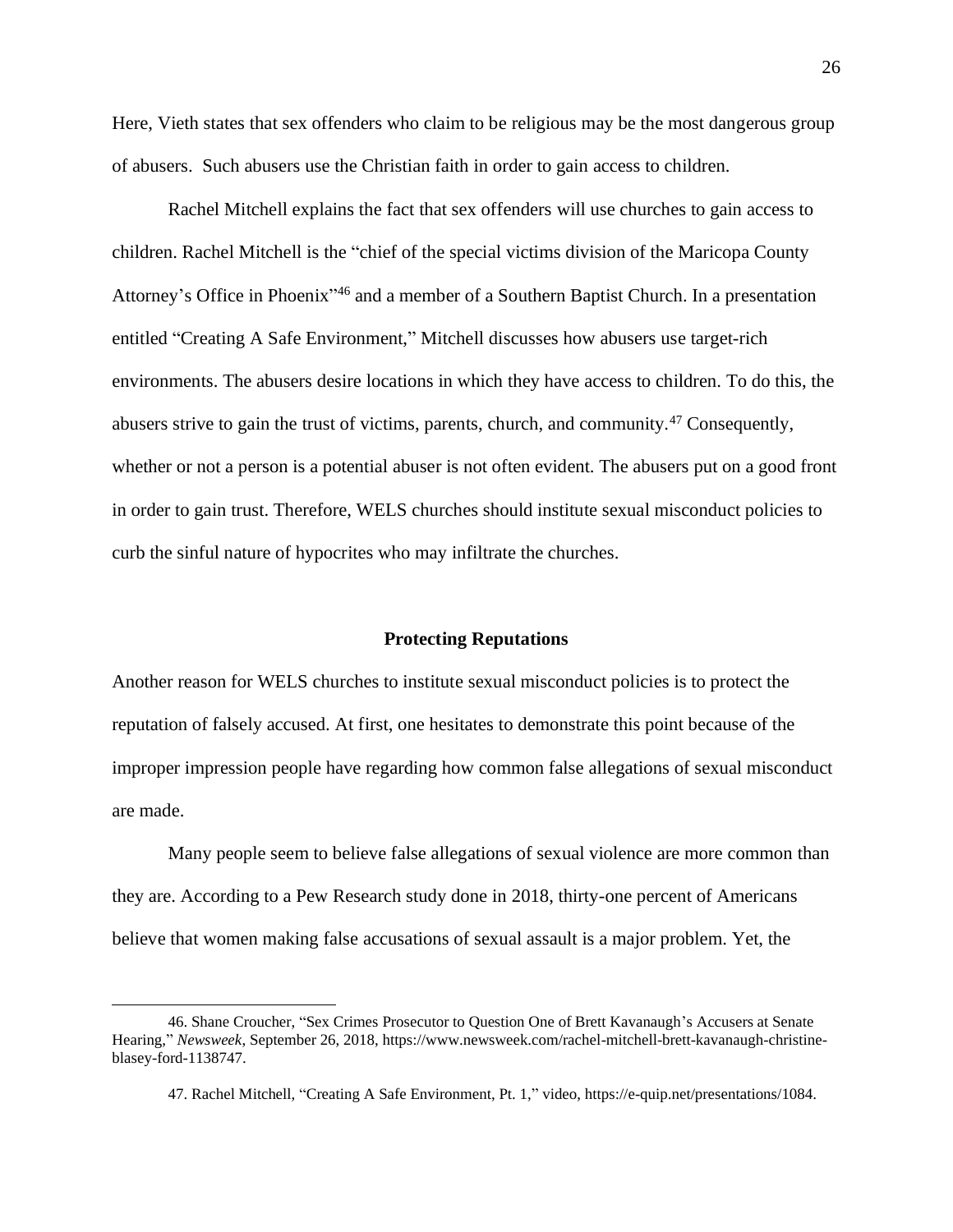reality is that false accusations are rare. According to the National Sexual Violence Research

Center, research demonstrates that false accusations occur "between 2 percent and 10 percent"<sup>48</sup>

of the time. This means that false accusations do occur, but they are nowhere near as common as

many suppose.

How does one explain the public perception, then, regarding false accusations? In their

book, *Engaging Boys and Men in Sexual Assault Prevention,* authors Charlie Huntington, Dr.

Alan Berkowitz, and Dr. Lindsey Orchowski present the contributing factors to this perception.

They write,

Public perception of false accusations of rape may also be influenced by the disproportionate attention given in the media to accusations eventually found to be false. High profile cases, such as the accusations made and later withdrawn against lacrosse players at an elite private university in 2006, may add apparent legitimacy to the myth that false reports are common (Taylor & Johnson, 2007), even though the withdrawal of an accusation, as noted above, does not indicate that it is false. Such cases may even influence decision-making among public defenders, reducing the visibility of rape cases that are founded (McCannon & Wilson, 2019). Furthermore, proven cases of sexual assault have not typically received the same amount of media attention (Belknap, 2010), making false accusations all the more memorable.<sup>49</sup>

Here, they suggest that the perception that false accusations are common is because of high-

profile cases. Many people see unfounded cases of sexual assault, but they do not hear about the

founded cases. Nevertheless, there is an improper perception that false accusations of sexual

misconduct are a major issue, but the opposite is true. False accusations of sexual misconduct are

rare.

<sup>48. &</sup>quot;False Reporting Overview," National Sexual Violence Resource Center, https://www.nsvrc.org/sites/default/files/Publications.

<sup>49.</sup> Charlie Huntington, Alan Berkowitz, and Lindsay Orchowski, "False Accusations of Sexual Assault: Prevalence, Misperceptions, and Implications for Prevention Work with Men and Boys," *Alpert Medical School of Brown University* (July 2020): 10.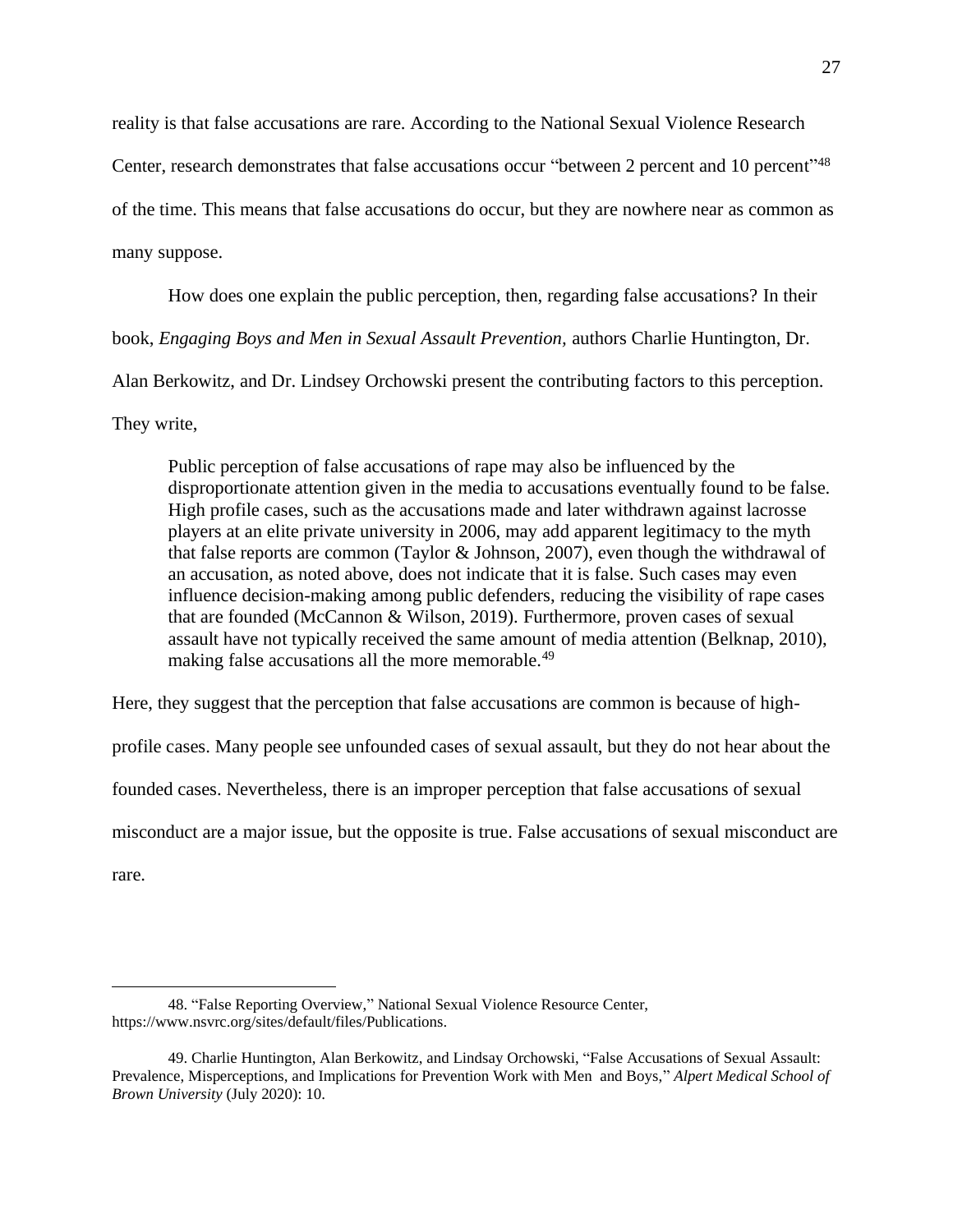Since false accusations are rare, one must be careful not to assume that the accuser is lying. That being said, there are occasions in which a church worker is accused of something that was not done or the reality of the situation is not that which was reported. Therefore, churches will want to establish sexual misconduct policies. These policies will establish the rules of conduct. Therefore, the church worker, when abiding by the policy, will be put into situations in which the possibility of a false accusation is much less likely. This action will be done, partially, to protect the reputation of the representative of the church.

### **To Protect the Most Vulnerable**

<span id="page-31-0"></span>Although churches want to protect the reputations of those accused, this motive is minor compared to protecting the most vulnerable populations. Among the most vulnerable population are children. Perhaps the WELS churches' biggest reason to institute sexual misconduct policies is to protect these children from harm. This harm, as previously stated, is physical, mental, and spiritual. Sexual misconduct policies play an important role in protecting children from sexual abuse.

In introducing their book on forming policies within churches to protect children, Basyle Tchividjian and Shira Berkovits state the importance of child protection policies. They write, "Many experts and survivors of child sexual abuse agree that an important way to demonstrate support to survivors is to enact and enforce child protection policies."<sup>50</sup> Enacting and enforcing such policies will support survivors and protect potential victims. Berkovits speaks about this purpose in another article. Dr. Berkovits writes, "a good policy can function as a deterrent,

<sup>50.</sup> Basyle Tchividjian and Shira Berkovits, *The Child Safeguarding Policy Guide for Church and Ministries* (Greensboro: New Growth, 2019), 2.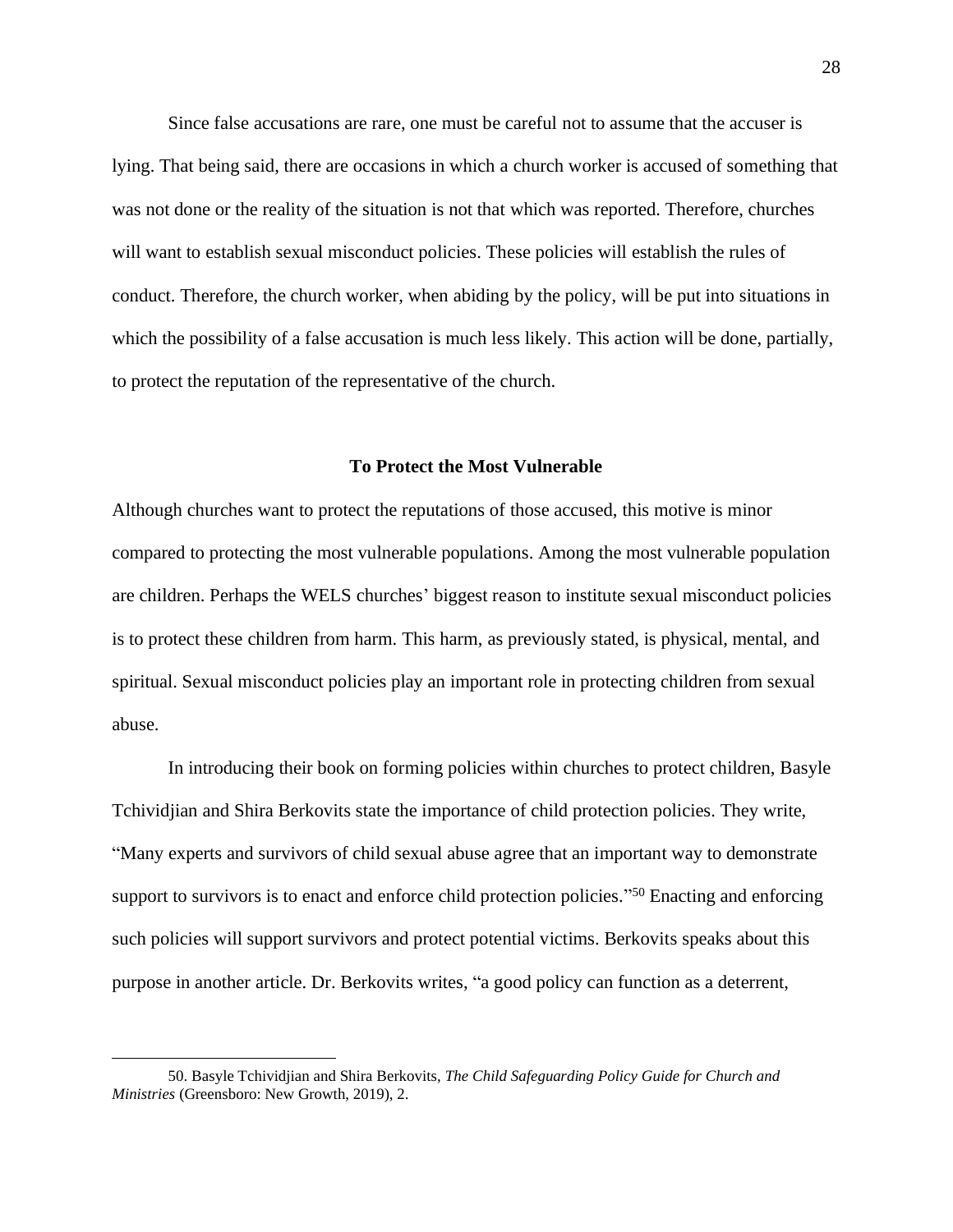sending a clear message to potential abusers: Abuse is not tolerated here and will be reported immediately." <sup>51</sup> As previously noted, abusers can work their way into service roles at a church. Also, any person could fall into the sin of becoming an abuser. Therefore, sexual misconduct policies will communicate to these people that abuse is not tolerated. Along with enacting and enforcing these policies, Berkovits speaks about the importance of communicating such policies. Berkovits writes, "When a policy is well communicated, it becomes integral to institutional culture and its violations are easily identifiable, making it possible for bystanders to intervene and institutions to respond."<sup>52</sup> Ultimately, a church wants to institute these policies, enforce these policies, and communicate the regulations of these policies with those involved. When these steps are taken, then the children who are vulnerable to abuse are better protected against it.

Not only do experts advise implementing sexual misconduct policies in order to prevent sexual violence committed against children, but there have also been studies performed which demonstrate the effectiveness of clear policies. In a qualitative case study of five school districts which experienced employee sexual misconduct in 2014, performed by the Magnolia consulting group, nine steps were recommended to prevent such abuse:

To prevent or respond effectively to incidents, participants recommend that districts 1) be proactive, 2) develop clear and comprehensive policies and procedures, 3) improve communication about policies and procedures, 4) offer annual in-person staff, student, and parent trainings, 5) have clear guidance for reporting procedures, 6) develop protocols and checklists, 7) establish accountability measures, 8) have strong leaders communicate and enforce policies and procedures, and 9) develop collaborative relationships with criminal justice and child welfare agencies. <sup>53</sup>

<sup>51.</sup> Berkovits, "Preventing Abuse in Christian Organizations That Serve Youth: Ten Policies to Create Safer Environments," 20.

<sup>52.</sup> Berkovits, "Preventing Abuse in Christian Organizations That Serve Youth: Ten Policies to Create Safer Environments," 20.

<sup>53.</sup> Billy-Jo Grant, Stephanie B. Wilkerson, deKoven Pelton, Anne Cosby, and Molly Henschel, "A Case Study of K-12 School Employee Misconduct: Lessons Learned from Title IX Implementation," Magnolia Consulting (2017), ii.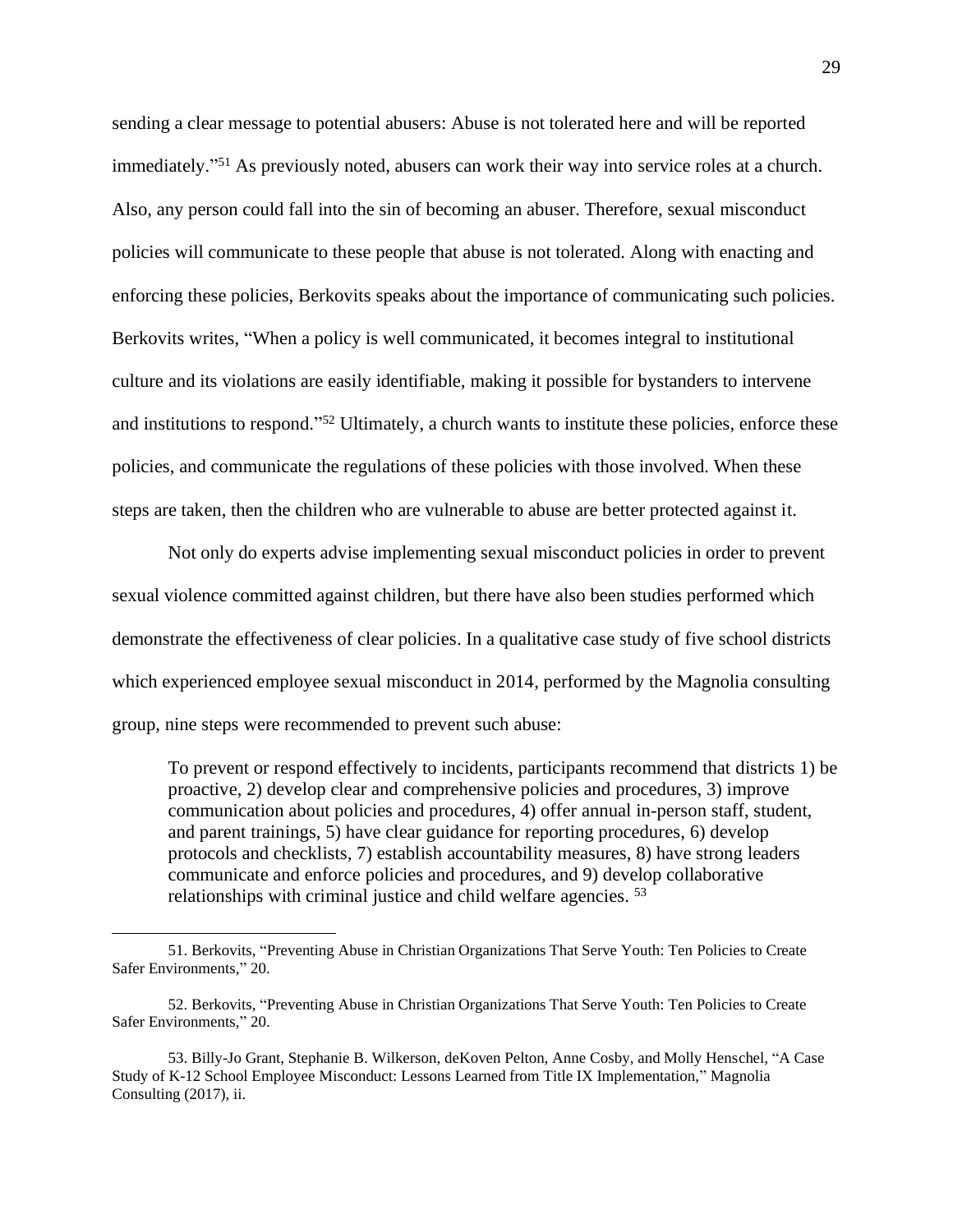Many of these recommendations indicate the importance of having sexual misconduct policies in order to prevent the sexual abuse of children. It would be wise for a WELS church to follow the recommendations of this study. WELS churches desire to prevent the sexual abuse of children within the church; therefore, they will want to be proactive, develop clear and comprehensive policies, and communicate and enforce such policies and procedures. They will want to take these steps in order to protect the children.

Ultimately, WELS churches will desire to protect the children because they love children. *The Child Safeguarding Policy Guide for Ministries and Churches* explains in its conclusion, protecting children with these policies is an act of love. There, it states, "Developing, implementing, and updating a Policy is a lot of work for a congregation to undertake, but it's effort well spent. The Policy, far more than a piece of paper, is a tangible expression of love toward your church's children… Through the Policy your church is now equipped to intervene and show God's love to this child." <sup>54</sup> Sexual misconduct policies are acts of love done by a church for the sake of the children. The act is loving because it protects children from sexual violence. Therefore, WELS churches should establish sexual misconduct policies to protect the children.

## **For the Sake of Those Who Have Been Abused**

<span id="page-33-0"></span>Protecting children from potential harm is an important purpose of the sexual misconduct policy, perhaps the most important. Another important reason to establish sexual misconduct policies is to make those who have been abused comfortable at church. Previously in this paper, the

<sup>54.</sup> Tchividjian and Berkovits, *The Child Safeguarding Policy Guide for Church and Ministries*, 215.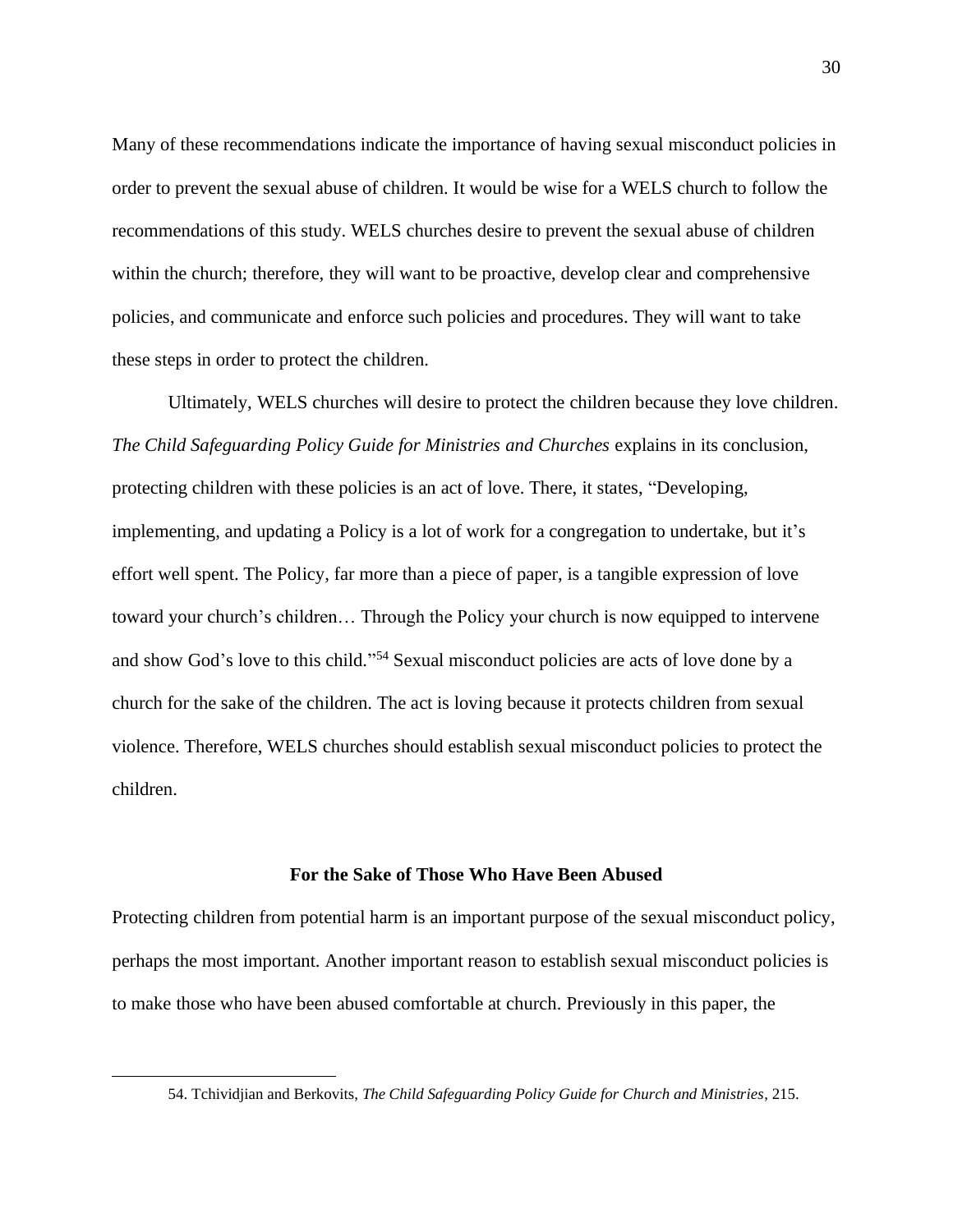negative spiritual impacts that sexual abuse within the church causes was established. Therefore, a WELS church will want to establish sexual misconduct policies to support those who have been abused in the past.

Dr. Carolyn Holderread Heggen, a mental health therapist who specializes in trauma recovery and an advocate for supporting those who have been abused in church, speaks about the important steps that a church should take in order to help victims heal in an article entitled "Sexual Abuse by Church Leaders and Healing for Victims." <sup>55</sup> It must be acknowledged that Heggen has an unbiblical view of the relationship of men and women, yet aspects of what she says are beneficial even for a church body that does not agree with many of her beliefs. In this article, Heggen speaks about the importance of a church's response to sexual abuse for the victim. Dr. Heggen writes, "The church's response to those who have experienced clergy sexual abuse can either increase their trauma or help them heal and be restored to faith and their spiritual community."<sup>56</sup> With this in mind, Heggen suggests steps that a church should take to support the victims "who have been abused by a pastor or church leader."<sup>57</sup> Heggen believes that an important step to make in supporting those who have been abused in the past is "working at prevention of future abuse."<sup>58</sup> Of the steps that she suggests in this realm, one of the primary steps is to "Create, implement, and carefully monitor policies designed to prevent abuse and ensure that offenders are held accountable."<sup>59</sup> Churches, who wish to support past victims of

59. Heggen, "Sexual Abuse by Church Leaders and Healing for Victims," 92.

<sup>55.</sup> Carolyn Holderread Heggen, "Sexual Abuse by Church Leaders and Healing for Victims," *MQR* 89 (January 2015), 81.

<sup>56.</sup> Heggen, "Sexual Abuse by Church Leaders and Healing for Victims," 90.

<sup>57.</sup> Heggen, "Sexual Abuse by Church Leaders and Healing for Victims," 90.

<sup>58.</sup> Heggen, "Sexual Abuse by Church Leaders and Healing for Victims," 92.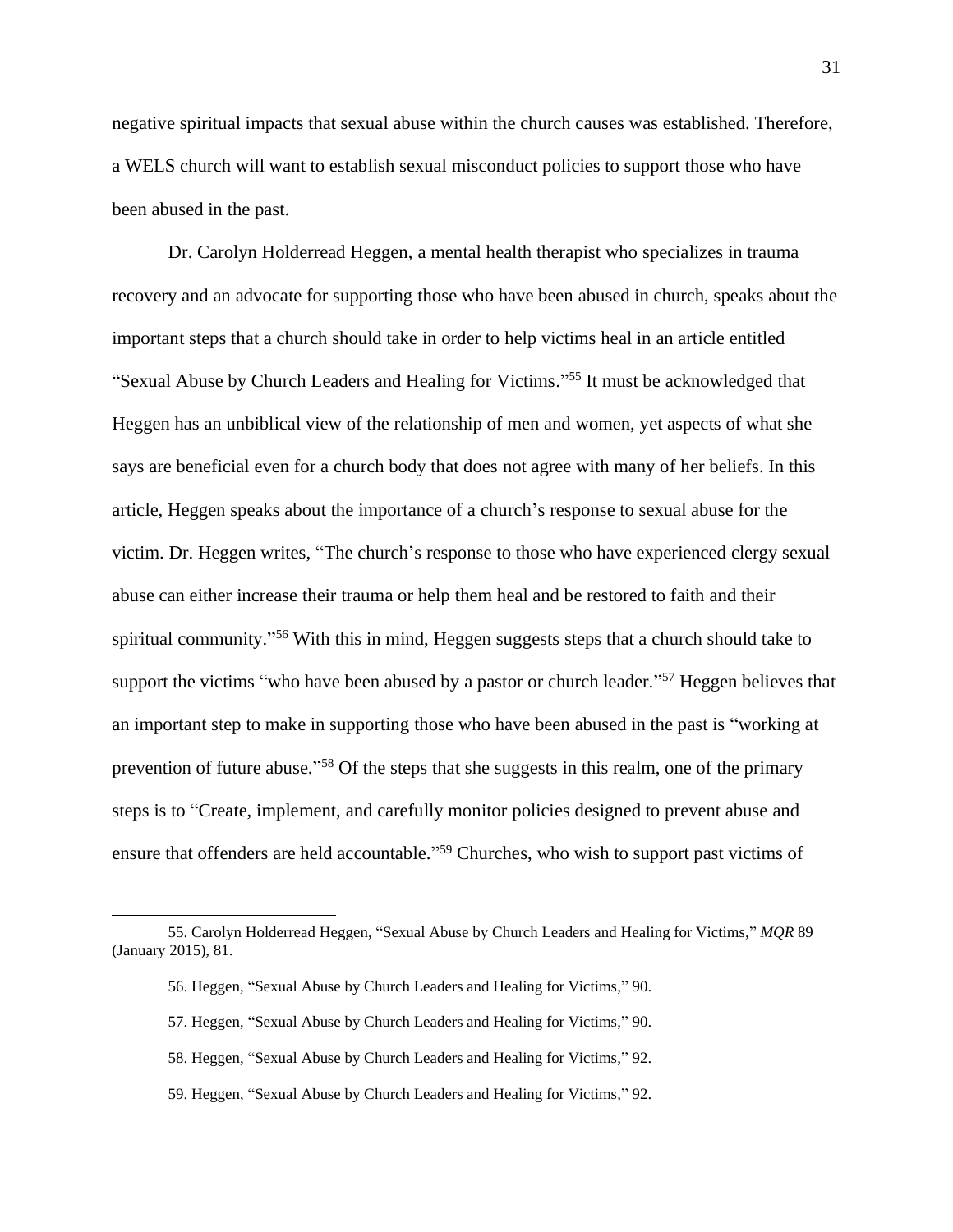sexual abuse within the church, should institute sexual misconduct policies. These policies will help them feel safe at church.

Sexual misconduct policies should also be instituted for the sake of those who have been abused in the past because the policies protect others from being abused. Dennis McKewon, a victim of clergy sexual abuse and an advocate for those abused by clergy members, expresses a strong desire that no one else suffer the trauma that he and others have already suffered.<sup>60</sup> McKewon is not alone with this desire. Many of those who have been the victims of sexual abuse within the church desire that others not be victimized in the same way. Therefore, WELS churches should implement sexual misconduct policies to prevent future occurrences of the sexual abuse of children.

Ultimately, WELS churches should implement sexual misconduct policies for the sake of those who have been victimized in the past. When a child is abused at church, this causes many spiritual problems for them. Therefore, a WELS church will want to implement these policies in order for these people to feel safe at church. Also, the church will want to implement such policies for the sake of those who have been abused because these people desire that no person be victimized again as they were. Certainly, WELS churches will want to implement sexual misconduct policies for the sake of those who have been abused by clergy members, church staff, and volunteers.

<sup>60.</sup> Dennis McKeown (victim of clergy abuse), Interview on Zoom call, October 12, 2020.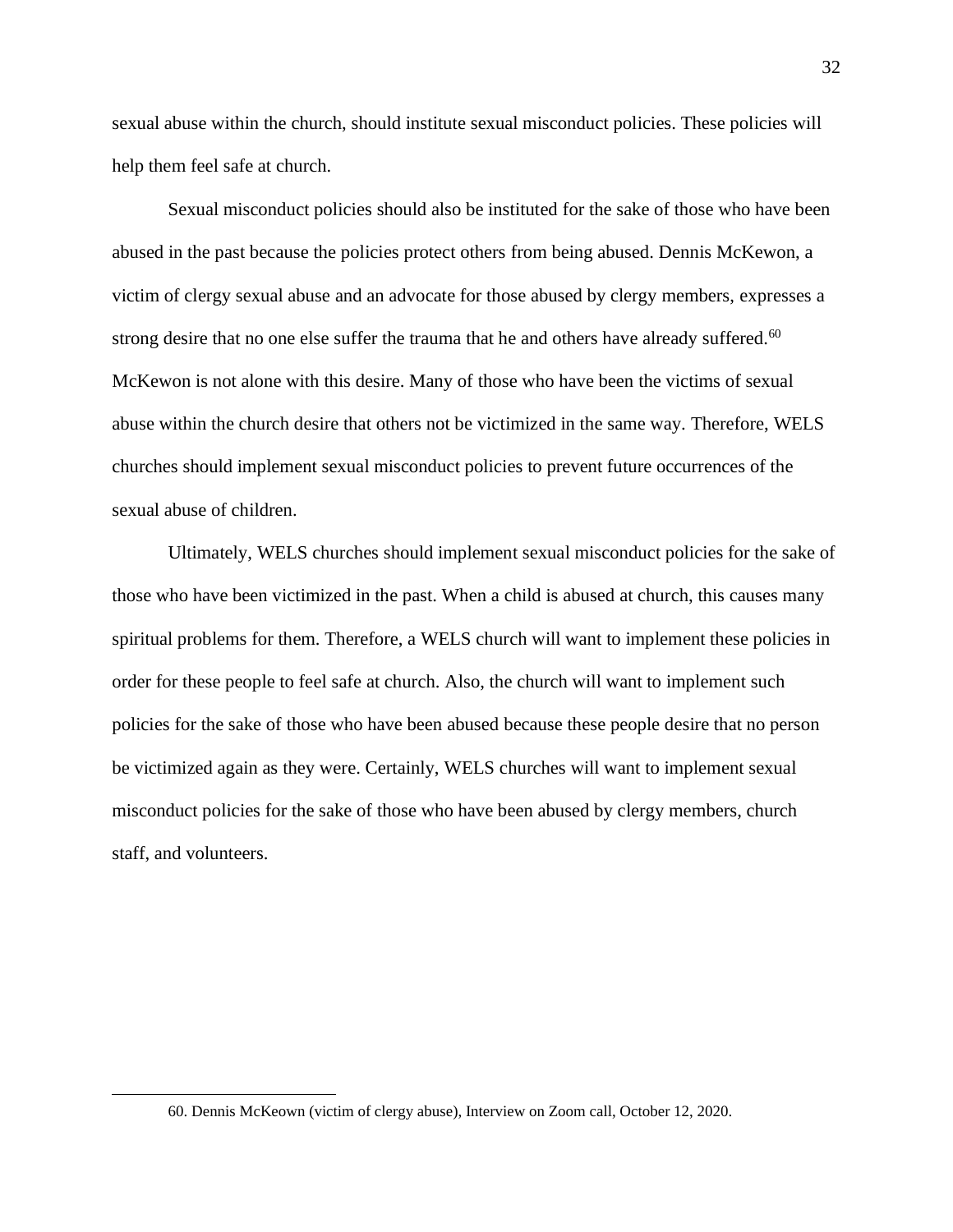## **Legal Reasons**

<span id="page-36-0"></span>An often-neglected reason for churches to implement sexual misconduct policies is for legal reasons. Likely, this is because many churches do not know the laws. Nevertheless, WELS churches should implement sexual misconduct policies for legal reasons.

The first reason to consider the legal aspect of implement sexual misconduct policies is because of the doctrine of two kingdoms. Professor Emeritus of Wisconsin Lutheran Seminary, John Brug, summarizes this truth well when he writes, "Christians are citizens of two kingdoms, one a heavenly spiritual kingdom, and the other an earthly political kingdom. Because of this dual citizenship a Christian has dual obligations and loyalties." <sup>61</sup> Christians operate in both the heavenly spiritual kingdom and the earthly political kingdom. This is true for churches as well. When operating in the earthly political kingdom, church members desire to honor and serve God. They do this by honoring, obeying, and praying for the government.<sup>62</sup> Another way that church members will operate in a godly way within the earthly political kingdom is how they interact with the laws of the government. About this concept, Brug states,

Today when there is so much disrespect for law, it is especially important that Christians set a good example to others by respecting and obeying the law. Parents should be especially concerned to set a good example for their children. "Obeying every ordinance of man" is not confined to avoiding homicide and bank robbery. It includes setting an example by respecting "lesser" laws like traffic laws, tax laws, gambling laws, ethical business practices, and so on. If our example is to be effective, we cannot be selective in our obedience to the law.<sup>63</sup>

<sup>61.</sup> John Brug, "The Lutheran Doctrine of the Two Kingdoms: Current Problems Concerning Christian Citizenship and the Separation of Church and State," WLS (1999).

<sup>62.</sup> Brug, "The Lutheran Doctrine of the Two Kingdoms: Current Problems Concerning Christian Citizenship and the Separation of Church and State," 3.

<sup>63.</sup> Brug, "The Lutheran Doctrine of the Two Kingdoms: Current Problems Concerning Christian Citizenship and the Separation of Church and State," 3.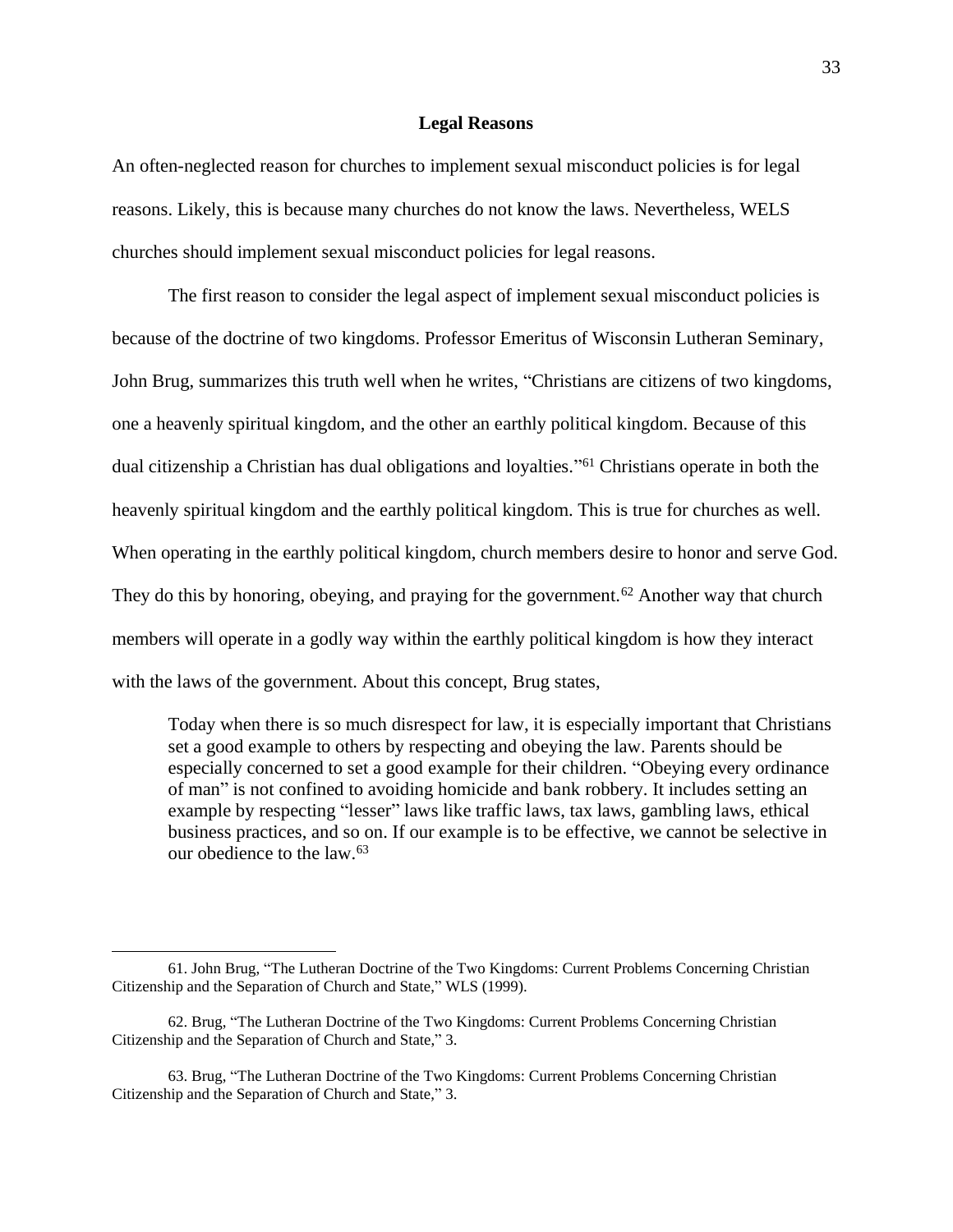Here, Brug speaks about the importance of a Christian observing all of the laws that a government has established. Christians will observe these laws partially to set a good example. In this quotation, Brug speaks about setting the example for one's own children, but Christians desire to set a positive example for all people. Therefore, a church, which is comprised of Christians, will do everything that it can do to observe the laws of the earthly political kingdom.

Although it is not required by rulers within the earthly political kingdom for churches to implement and enforce sexual misconduct policies, church leaders will want to understand the laws of their area, especially those regarding sexual misconduct performed by a church leader, so that they can properly observe and support the law. They will do this as a way of honoring the authorities.

The sexual abuse of children is a crime in most places. This paper will use the laws of Wisconsin as illustrative. In the state of Wisconsin, sexual contact with a child under the age of thirteen years old and causing great bodily harm is a Class A felony.<sup>64</sup> There are many different variations in what degree of harm is caused and what class of crime it is. But ultimately, the sexual abuse of children is illegal in the state of Wisconsin. Since the sexual abuse of children is a crime, a WELS church, out of respect for the government, would be wise to enact policies that support the adherence to this law within their facilities.

Also of special importance for a church is that according to the law, it is the obligation of those who are responsible for the welfare of children to prevent the abuse. Failure to prevent such abuse is a Class F felony in the state of Wisconsin. Regarding this, the statute says,

948.02(3) (3) Failure to act. A person responsible for the welfare of a child who has not attained the age of 16 years is guilty of a Class F felony if that person has knowledge that

<sup>64. &</sup>quot;2015 Wisconsin Statutes & Annotations 948. Crimes against children. 948.02 Sexual assault of a child., " Justia US Law, https://law.justia.com/codes/wisconsin/2015/chapter-948/section-948.02/#:~:text=948.02(1)%20(1),of%20a%20Class%20A%20felony.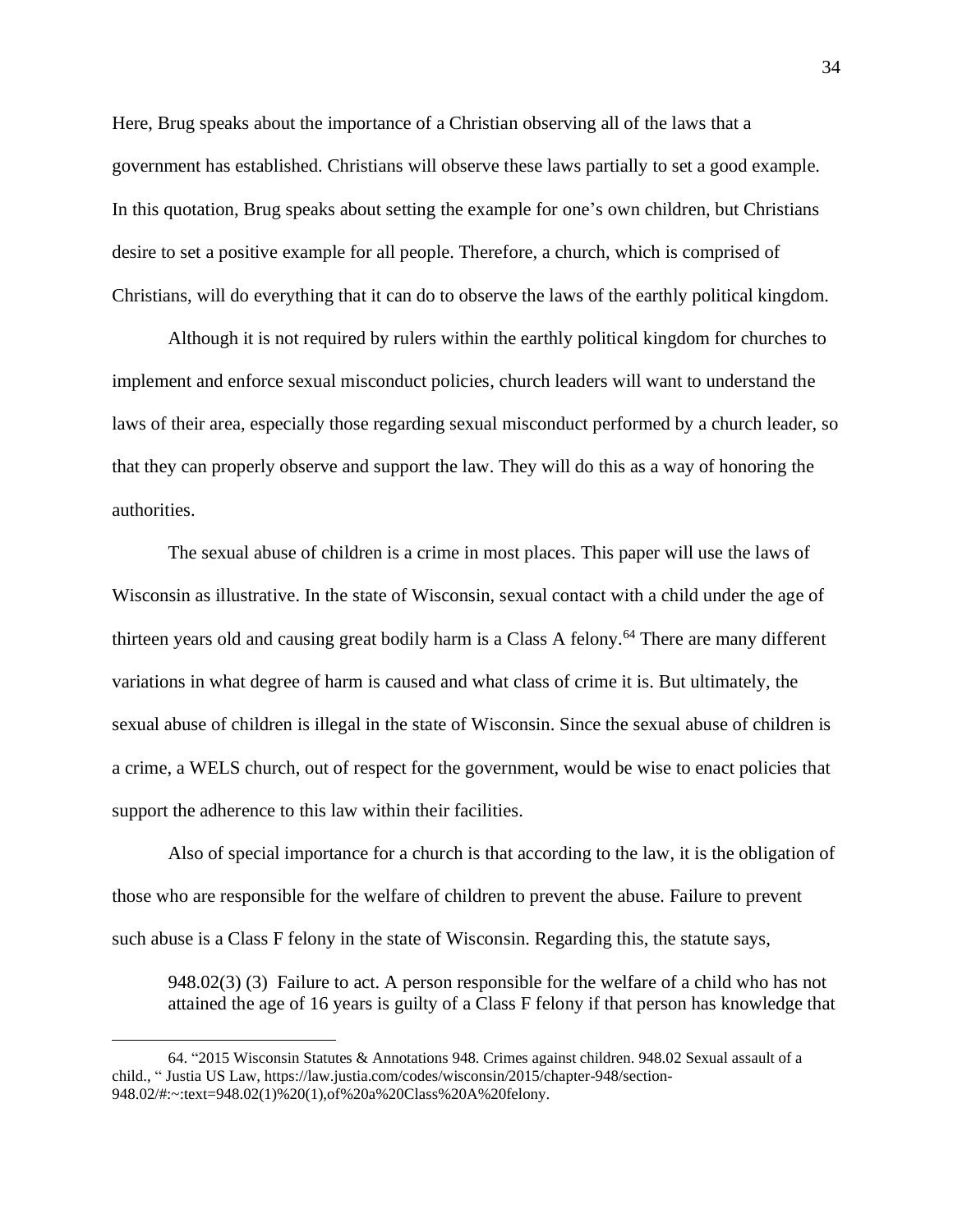another person intends to have, is having, or has had sexual intercourse or sexual contact with the child, is physically and emotionally capable of taking action which will prevent the intercourse or contact from taking place or being repeated, fails to take that action and the failure to act exposes the child to an unreasonable risk that intercourse or contact may occur between the child and the other person or facilitates the intercourse or contact that does occur between the child and the other person.<sup>65</sup>

According to this statute, those who are responsible for the welfare of a child are required to do whatever they can in order to prevent re-victimization from occurring. Therefore, WELS churches should institute sexual misconduct policies that address the proper response to occurrences of the sexual abuse of children. The churches will institute these policies in order to follow and support this statute.

WELS churches operate in both kingdoms of God, the heavenly spiritual kingdom and the earthly political kingdom. Therefore, WELS churches will do what they can to abide by and support the laws of the earthly political kingdom. They will do this to honor the authorities that God has placed over them. They will also do this to be good examples for the community by taking care to observe all the laws in the earthly political kingdom regarding the sexual abuse of children. For this reason, WELS churches should enact and enforce sexual misconduct policies.

#### **Church Discipline**

<span id="page-38-0"></span>When churches institute sexual misconduct policies, they will establish both proactive policies that work to prevent sexual misconduct and reactive policies that are designed to handle accusations and occurrences of sexual misconduct performed by clergy, church staff, and volunteers. One reason for which WELS churches should institute reactive policies is that God has called churches to practice church discipline.

<sup>65. &</sup>quot;2015 Wisconsin Statutes & Annotations 948. Crimes against children. 948.02 Sexual assault of a child., " Justia US Law, https://law.justia.com/codes/wisconsin/2015/chapter-948/section-948.02/#:~:text=948.02(1)%20(1),of%20a%20Class%20A%20felony.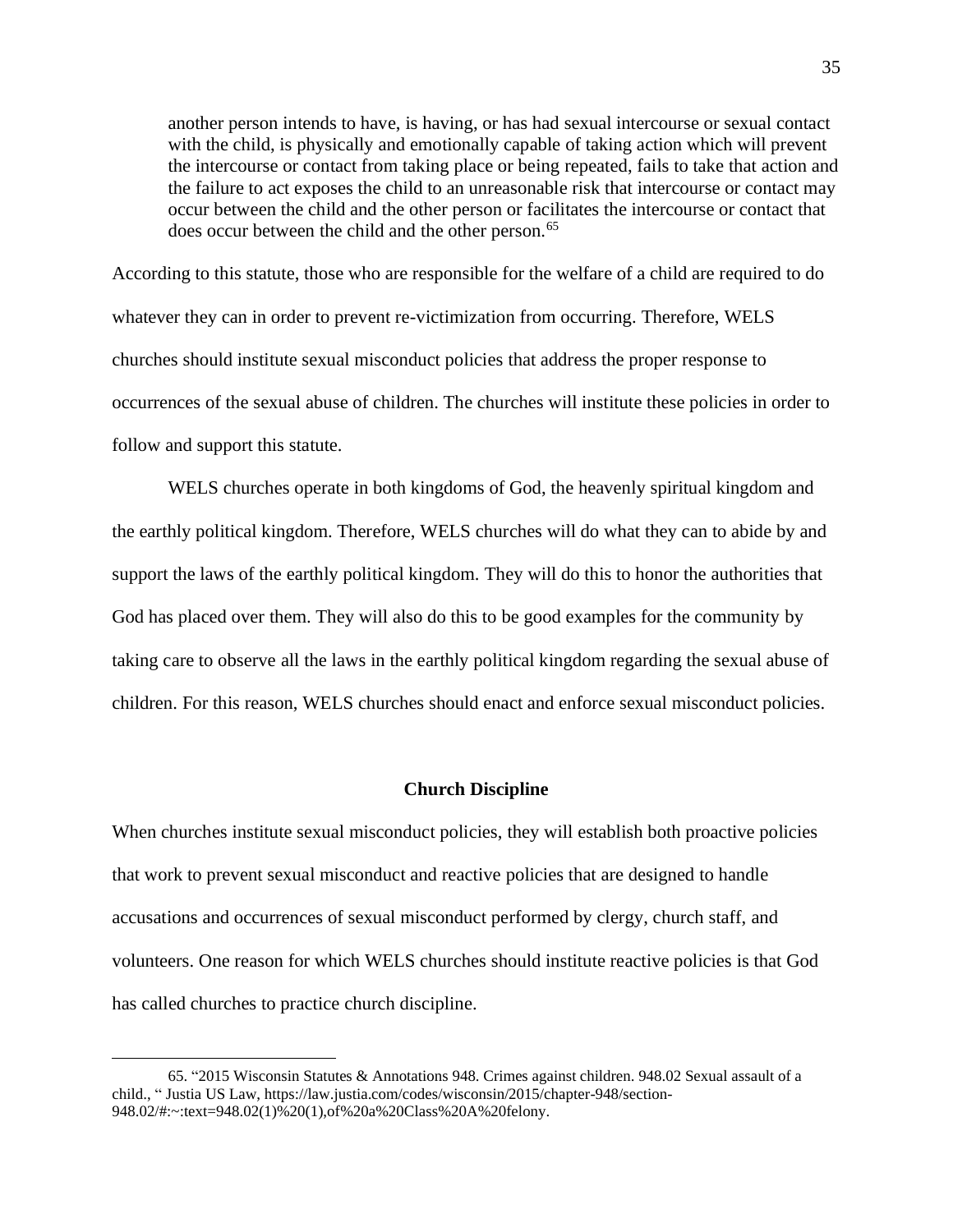In Matthew 18, Jesus gives instructions to his followers on how to deal with instances in which a fellow believer sins against them. Based on Jesus' words, it is clear that the church has the responsibility to respond to the sinful actions of its members. In Matthew 18:15, Jesus gives the reason for exercising such church discipline. There, Jesus says, "If they listen to you, you have won them over." Ultimately, churches practice church discipline for the eternal good of the sinner. Churches point the person to his sin. They do this to draw the individual to repentance so that they can share the truth of forgiveness found in Christ Jesus with that sinner.

Jesus instructs believers to address the sins of fellow believers. This is true in all circumstances. This even includes times of sexual abuse. It would be unloving for church members to ignore the sin of the abuser. Instead, they want to do due diligence. They want to address the sin committed by their fellow believer. They will do this to draw the abuser to repentance. Therefore, churches want to implement sexual misconduct policies to exercise church discipline.

#### **Part III Summary**

<span id="page-39-0"></span>Throughout Part III of this paper, it has been demonstrated that sexual misconduct policies should be established by WELS churches. Such policies will operate as curbs to prevent clergy members, church staff, and volunteers from committing sexual abuse against children. These policies will also serve to protect the reputations of clergy members, church staff, and volunteers who are falsely accused. They serve to protect children from facing sexual abuse. They provide a greater sense of welcome, safety, and security for those who have suffered abuse in the past. They demonstrate the desire to protect others from such abuse. They offer an example of good and godly citizenship in the kingdom of God's left hand. Finally, the churches want to establish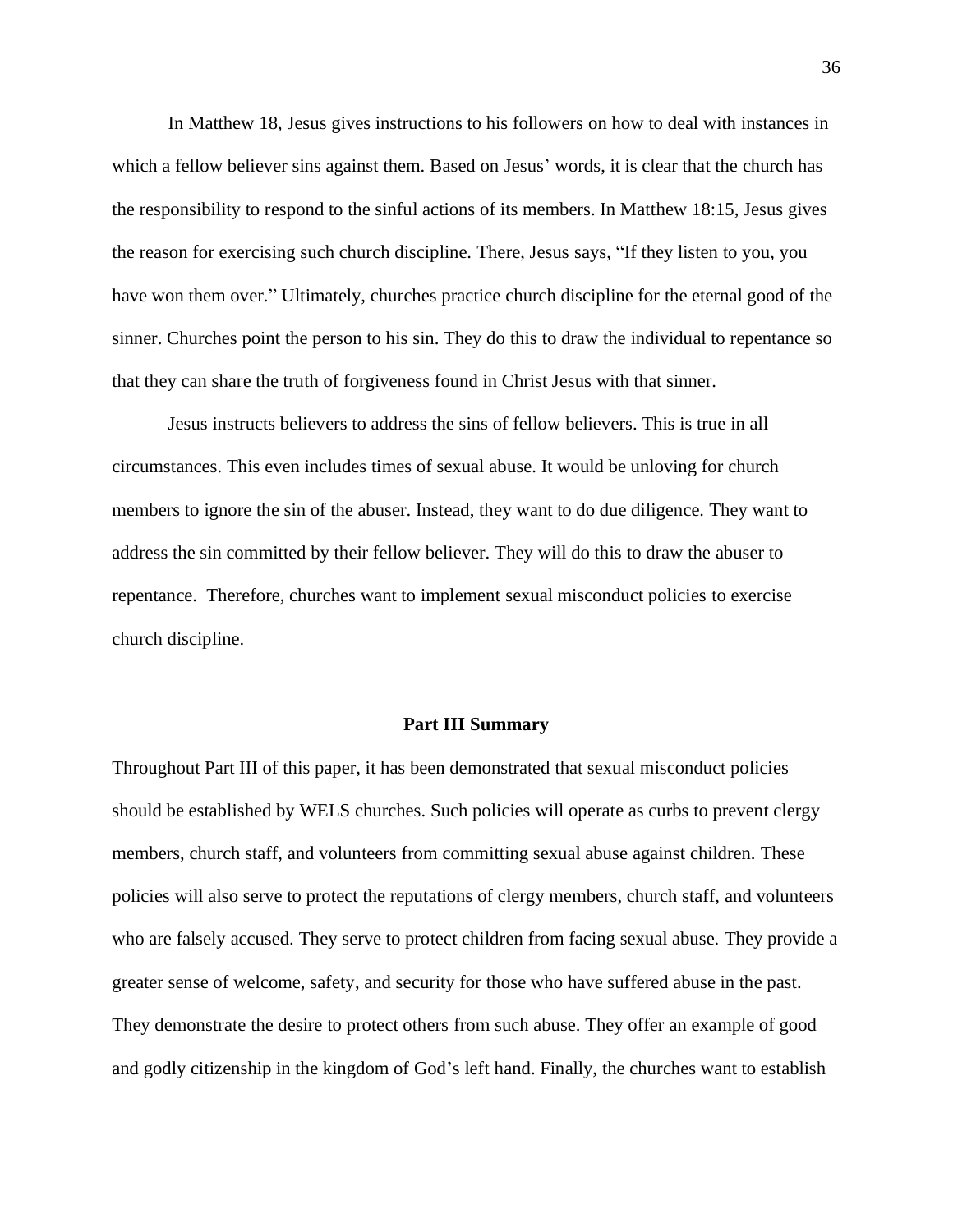sexual misconduct policies as part of their mission to carry out church discipline. For these and many more reasons, WELS churches should enact sexual misconduct policies

## **Conclusion**

<span id="page-40-0"></span>Christians are called by God to care for children. The Wisconsin Evangelical Lutheran Synod has demonstrated special care for children. For this reason, WELS churches should institute sexual misconduct policies that combat sexual violence committed by clergy, church staff, and volunteers to prevent sexual misconduct, preserve reputations, and protect the most vulnerable population. WELS churches will want to establish such policies because church workers can commit sexual violence, and it has happened many times in other church bodies. Ultimately, WELS churches will look to implement sexual misconduct policies to protect the children of the church.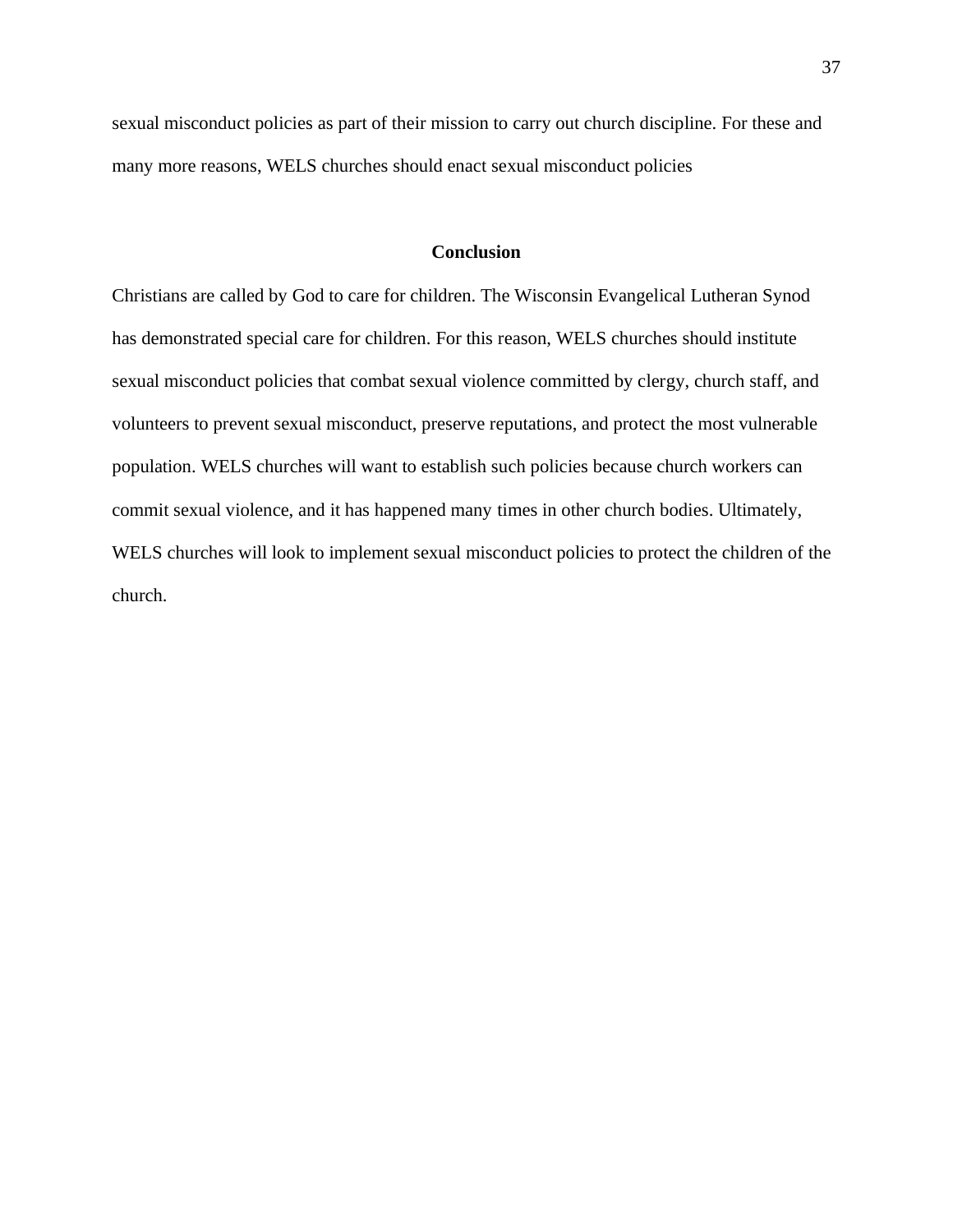# BIBLIOGRAPHY

- <span id="page-41-0"></span>"2015 Wisconsin Statutes & Annotations 948. Crimes against children. 948.02 Sexual assault of a child.." Justia US Law. https://law.justia.com/codes/wisconsin/2015/chapter 948/section-948.02/#:~:text=948.02(1)%20(1),of%20a%20Class%20A%20felony.
- Albeck-Ripka, Livia. "Cardinal George Pell Knew of Clergy Sex Abuse, Australian Report Finds." *The New York Times*, May 7, 2020. https://www.nytimes.com/2020/05/07/ world/australia/cardinal-george-pell.html.
- "Americans See Catholic Clergy Sex Abuse as an Ongoing Problem." Pew Research Center's Religion & Public Life Project. https://www.pewforum.org/2019/06/11/americans-see catholic-clergy-sex-abuse-as-an-ongoing-problem/.
- Arand, Charles P., James A. Nestigen, and Robert Kolb. *The Lutheran Confessions: History and Theology of the Book of Concord*. Minneapolis: Fortress, 2012.
- Basile, Kathleen C., Sharon G. Smith, Matthew J. Breiding, Michele C. Black, and Reshma Mahendra. "Sexual Violence Surveillance: Uniform Definitions and Recommended Data Elements Version 2.0." *CDC* (2014), https://www.cdc.gov/violenceprevention/pdf/sv\_ surveillance\_definitionsl-2009-a.pdf.
- Berkovits, Shira. "Preventing Abuse in Christian Organizations That Serve Youth: Ten Policies to Create Safer Environments." *Currents in Theology and Mission* 45 (2018): 20-22.
- "Caring Well: A Report From the SBC Sexual Abuse Advisory Group" *Ethics & Religious Liberty Commission* (2020).
- Croucher, Shane. "Sex Crimes Prosecutor to Question One of Brett Kavanaugh's Accusers at Senate Hearing." *Newsweek*, September 26, 2018. https://www.newsweek.com/rachel mitchell-brett-kavanaugh-christine-blasey-ford-1138747.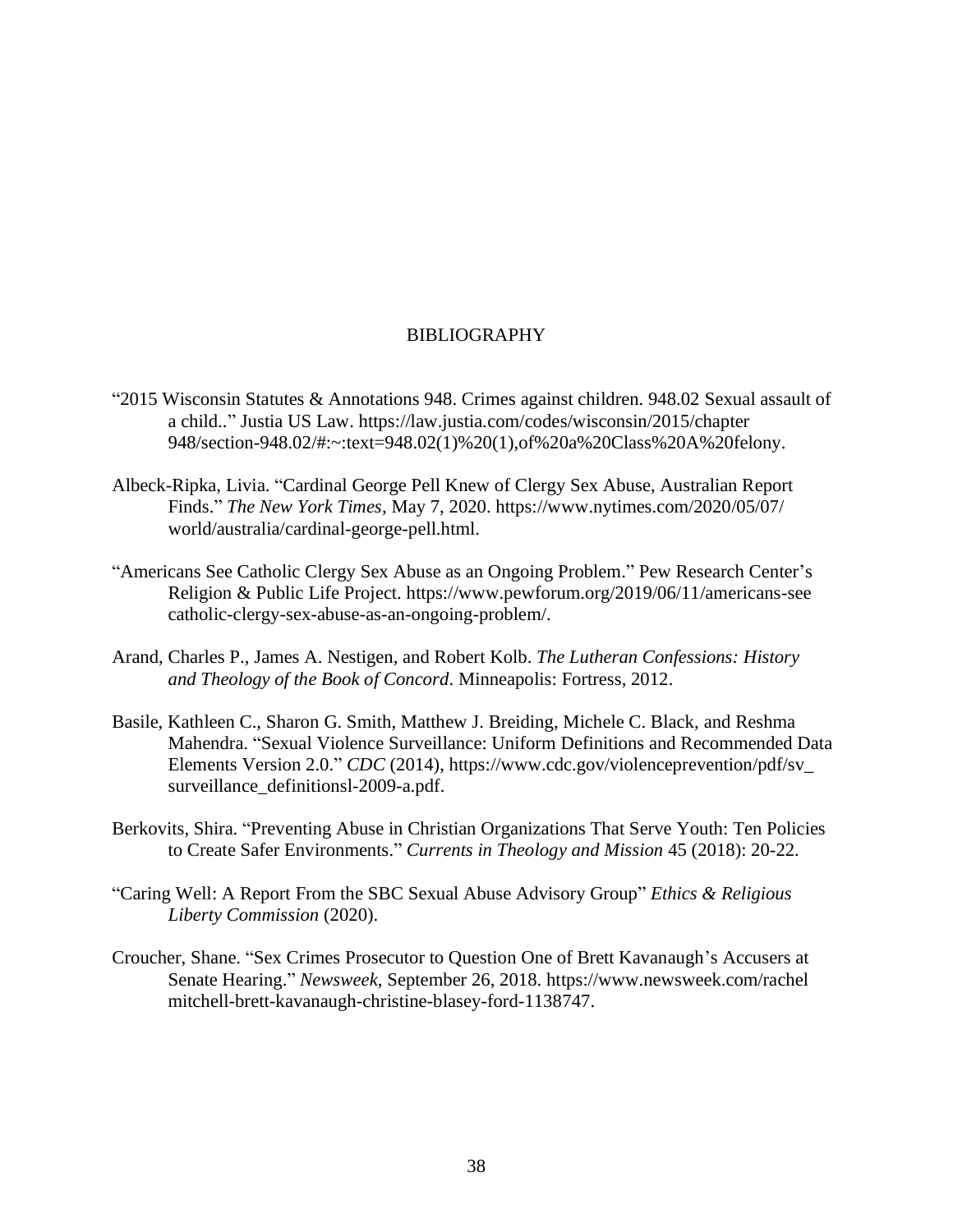- Dreßing, Harald, Dieter Dölling, Dieter Hermann, Andreas Kruse, Eric Schmitt, Britta Bannenberg, Andreas Hoell, Elke Voss, and Hans Joachim Salize. "Sexual Abuse at the Hands of Catholic Clergy: A Retrospective Cohort Study of Its Extent and Health Consequences for Affected Minors (the MHG Study)," *Deutsches Arzteblatt International* (2019): 389-396. https://www.ncbi.nlm.nih.gov/pmc/articles/PMC6676731/.
- Grant, Billy-Jo, Stephanie B. Wilkerson, deKoven Pelton, Anne Cosby, and Molly Henschel. "A Case Study of K-12 School Employee Misconduct: Lessons Learned from Title IX Implementation" Magnolia Consulting (2017).
- "False Reporting Overview." National Sexual Violence Resource Center. https://www.nsvrc.org/sites/default/files/Publications.
- Heggen, Carolyn Holderread. "Sexual Abuse by Church Leaders and Healing for Victims." *MQR* 89 (January 2015): 81-93.
- Huntington, Charlie, Alan Berkowitz, and Lindsay Orchowski. "False Accusations of Sexual Assault: Prevalence, Misperceptions, and Implications for Prevention Work with Men and Boys." *Alpert Medical School of Brown University* (July 2020).
- Koelpin, Arnold J. "A WELS Historical Profile Chronological Sketches of Our Synod's Past: 1850-1860." *WELS Historical Institute Journal* 2 (1984): 4-11.
- Kolb, Robert and Timothy J. Wengert, eds. The Book of Concord: The Confessions of the Evangelical Lutheran Church. Minneapolis: Fortress Press, 2000.
- Luther, Martin. "To All the Clergy Assembled in Augsburg at the Diet in the Year1530." Translated by Charles M. Jacobs. *BookofConcord.org*, 2020, https://bookofconcord.org/sources-and-context/luthers-exhortation/
- Mitchell, Rachel. "Creating A Safe Environment, Pt. 1," video, https://e quip.net/presentations/1084.
- "On Protecting Children From Abuse." Southern Baptist Convention. https://www.sbc.net/resource-library/resolutions/on-protecting-children-from-abuse/.
- "On Sexual Abuse of Children." Southern Baptist Convention. https://www.sbc.net/resource library/resolutions/on-sexual-abuse-of-children/.
- Pieper, August. "The Law is Not Made For a Righteous Man." Translated by K.G. Sievert, *Theologische Quartalschrift* (January 1916). http://essays.wisluthsem.org:8080/ bitstream/handle/123456789/3683/PieperLaw.pdf?sequence=1&isAllowed=y.

Poling, James Newton. "God, Sex, and Power," *Theology & Sexuality* (2005).